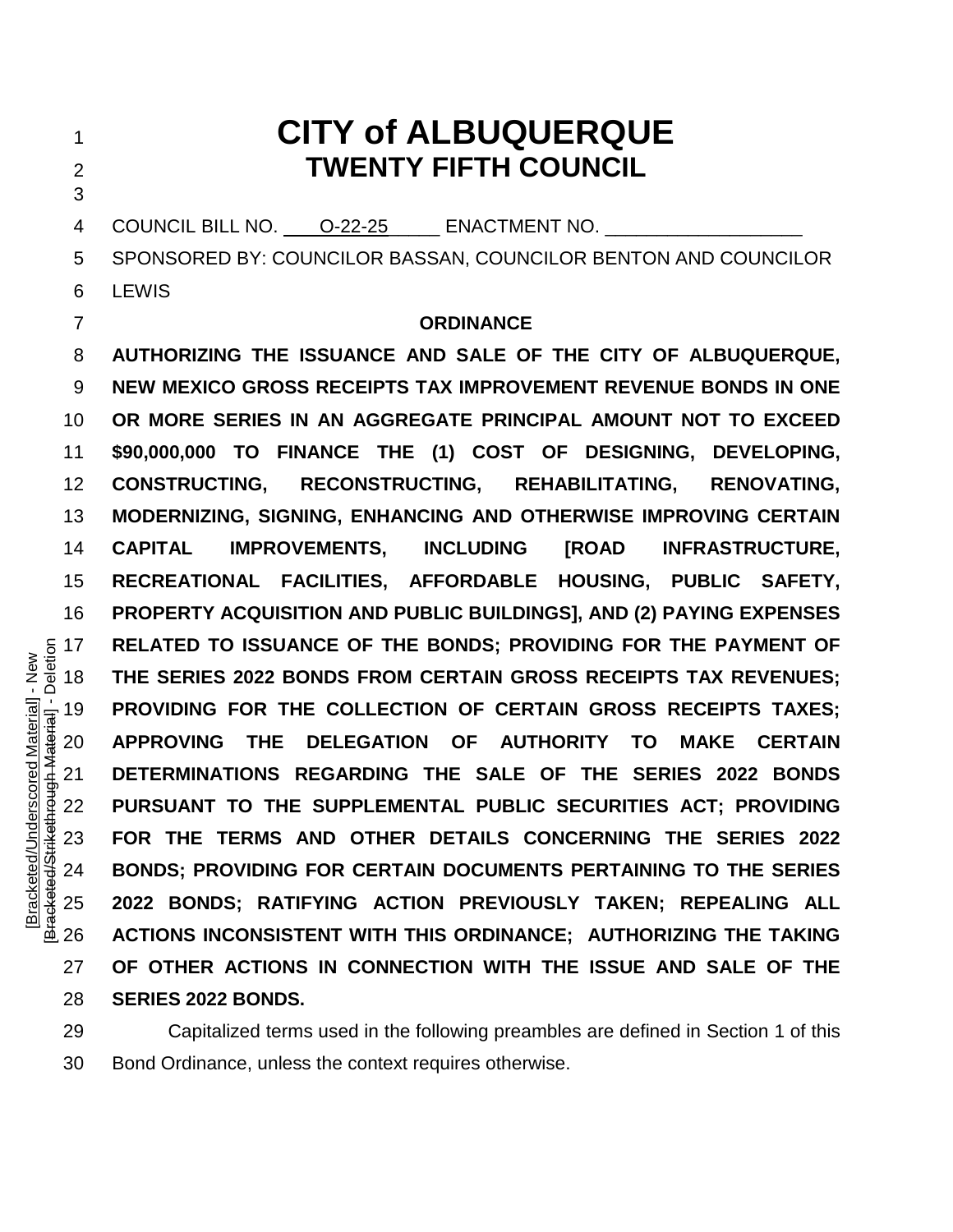WHEREAS, the City is a legally and regularly created, established, organized and existing municipal corporation under the general laws of the State and its home rule charter; and

WHEREAS, the City has Home Rule Powers; and

 WHEREAS, pursuant to Section 7-9-4 NMSA 1978, the State imposes a gross receipts tax on persons engaging in business in the State, and pursuant to Section 7-1- 6.1 NMSA 1978, the City receives monthly distributions from the New Mexico Taxation and Revenue Department of a portion (currently 1.225% of the taxable gross receipts reported for the City for the month for which such remittance is made) of such gross receipts taxes; and

 WHEREAS, pursuant to Sections 7-1-6.1 NMSA 1978 and Section 7-1-6.46, the City receives monthly distributions from the New Mexico Taxation and Revenue Department in lieu of gross receipts tax revenue that the City would have received but for the deductions provided by Sections 7-9-92 and 7-9-93 NMSA 1978; and

 WHEREAS, the City has previously sold and delivered Tax Obligations of which there remain Outstanding on the date of adoption of the Bond Ordinance the following aggregate principal amounts:

|                                                                                             | 17 | aggregate principal amounts: |                           |
|---------------------------------------------------------------------------------------------|----|------------------------------|---------------------------|
| Deletion<br>- New<br>[Bracketed/Underscored Material]<br>[Bracketed/Strikethrough Material] | 18 | <b>Series</b>                | <b>Amount Outstanding</b> |
|                                                                                             | 19 | Series 2004B Bonds           | \$24,315,000              |
|                                                                                             | 20 | Series 2013 Bonds            | \$5,065,000               |
|                                                                                             | 21 | Series 2014A Bonds           | \$480,000                 |
|                                                                                             | 22 | Series 2015A Bonds           | \$31,740,000              |
|                                                                                             | 23 | Series 2015B Bonds           | \$2,710,000               |
|                                                                                             | 24 | Series 2015C Bonds           | \$1,085,000               |
|                                                                                             | 25 | Series 2016 Bonds            | \$22,020,000              |
|                                                                                             | 26 | Series 2016B Bonds           | \$6,525,000               |
|                                                                                             | 27 | Series 2016C Bonds           | \$14,080,000              |
|                                                                                             | 28 | Series 2019A Bonds           | \$31,175,000              |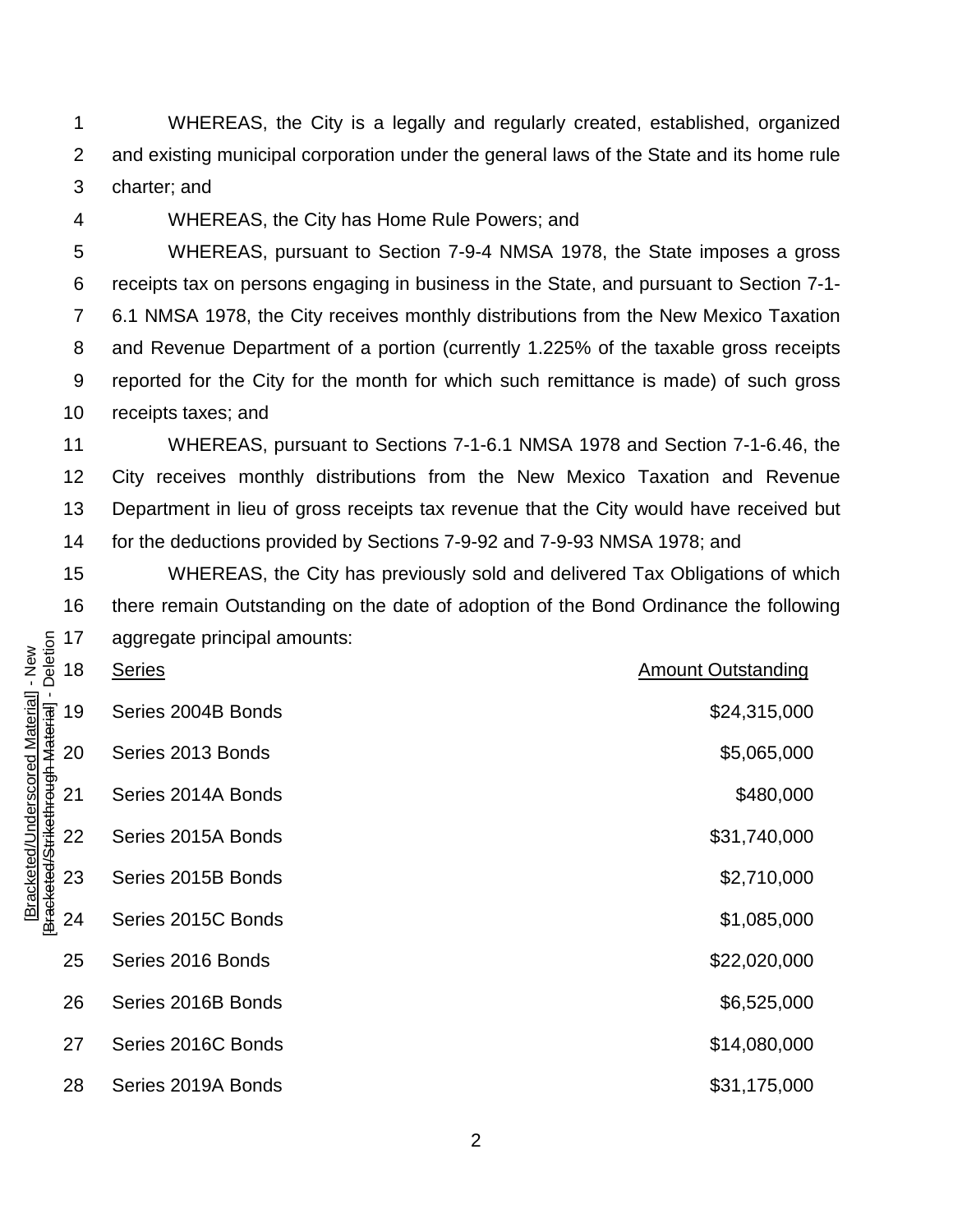| 1              | Series 2019B Bonds | \$725,000    |
|----------------|--------------------|--------------|
| $\mathbf{2}$   | Series 2020A Bonds | \$38,870,000 |
| 3              | Series 2020B Bonds | \$7,565,000  |
| $\overline{4}$ | Series 2020C Bonds | \$29,990,000 |
| 5              | Series 2020D Bonds | \$3,760,000  |

 WHEREAS, except for the Tax Obligations listed above, on the date of adoption of this Bond Ordinance, no portion of the State-Shared Gross Receipts Tax Revenues has been pledged to the payment of any other Tax Obligations; and

 WHEREAS, the City desires to issue and sell the Series 2022 Bonds in an aggregate principal amount not to exceed \$90,000,000 to pay the costs and expenses of the Project (including reimbursing the City with all or a portion of the proceeds of the Series 2022 Bonds for the use of legally available moneys of the City previously expended to pay a portion of the costs of the Project); and

 WHEREAS, the Series 2022 Bonds shall be secured by a first (but not an exclusive first) lien on the State-Shared Gross Receipts Tax Revenues on a parity with the lien on State-Shared Gross Receipts Tax Revenues of the Senior Tax Obligations; and

 WHEREAS, the Act provides that any law which authorizes the pledge of any or all of the State-Shared Gross Receipts Tax Revenues to the payment of any revenue bonds issued pursuant to the Act or which affects the State-Shared Gross Receipts Tax Revenues, or any law supplemental thereto or otherwise appertaining thereto, shall not be repealed or amended or otherwise directly or indirectly modified in such a manner as to impair adversely any such outstanding revenue bonds, including the Series 2022 Bonds, unless such outstanding revenue bonds, including the Series 2022 Bonds, have been discharged in full or provision has been fully made therefor; and

 WHEREAS, the City is authorized by the Act to issue and sell the Series 2022 Bonds to accomplish the Project; and

 WHEREAS, the Council has determined that it is in the best interest of the City and its residents that the Series 2022 Bonds be issued for the design, development,

[Bracketed/Underscored Material] - New<br>[Bracketed/Strikethrough Material] - Deletion [Bracketed/Strikethrough Material] - Deletion [Bracketed/Underscored Material] - New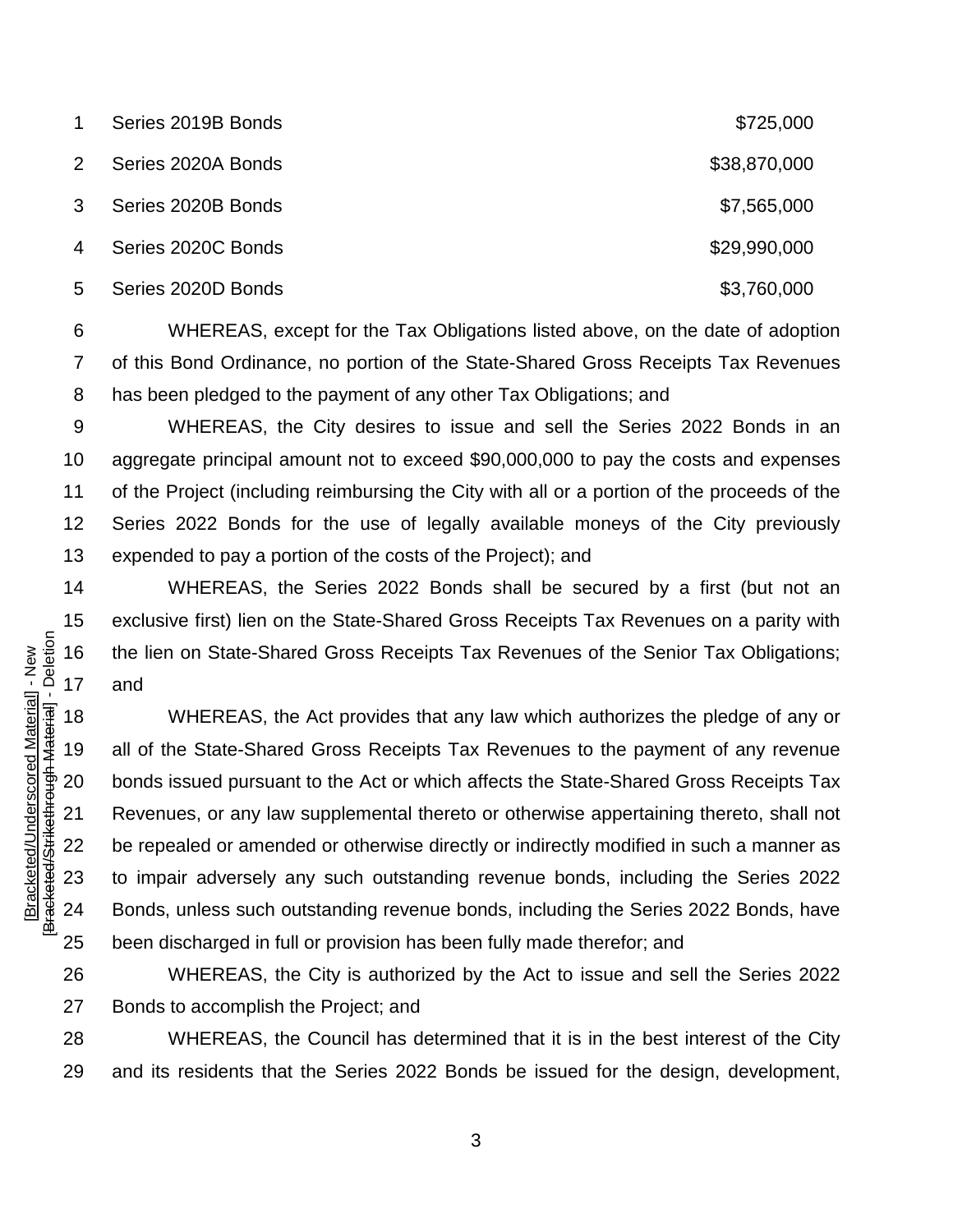construction, reconstruction, rehabilitation, renovation, modernization, signage, enhancement and other improvement of the Project; and

 WHEREAS, the Council determines that it is in the best interest of the City and its residents to sell the Series 2022 Bonds to the Investment Bankers at the sale price, and on the terms set forth in the Sale Certificate; and

 WHEREAS, there has been on deposit with the City Clerk and presented to the City Council:

(1) the form of Bond Purchase Agreement;

(2) the form of Continuing Disclosure Undertaking; and

[Bracketed/Underscored Material] - New [Bracketed/Strikethrough Material] - Deletion

Bracketed/Strikethrough Material] - Deletion Bracketed/Underscored Material] - New

(3) the form of Preliminary Official Statement.

 WHEREAS, all required authorizations, consents or approvals of any State governmental body, agency or authority for the authorization, execution and delivery of the Series 2022 Bonds which are required to have been obtained by the date of the adoption of the Bond Ordinance have been obtained, and which will be required to be obtained prior to the Closing Date, will have been obtained by that Closing Date.

 BE IT ORDAINED BY THE COUNCIL, THE GOVERNING BODY OF THE CITY OF ALBUQUERQUE:

SECTION 1. DEFINITIONS AND RULES OF CONSTRUCTION.

 (A) DEFINITIONS. As used in the Bond Ordinance, the following terms have the meanings specified, unless the context clearly requires otherwise:

 ACT. Sections 3-31-1 to 3-31-12 and Sections 6-14-8 to 6-14-11 NMSA 1978, as amended, the City Charter, the Home Rule Powers and all enactments of the Council, including the Bond Ordinance, relating to the issuance of the Series 2022 Bonds.

 AUTHORIZED DENOMINATIONS. Denominations of \$5,000 and integral multiples thereof.

 AUTHORIZED OFFICER. The City's Mayor, Chief Administrative Officer, Chief Financial Officer, Director of Department of Finance and Administrative Services, Treasurer, or other officer or employee of the City when designated by a certificate signed by the Mayor of the City from time to time.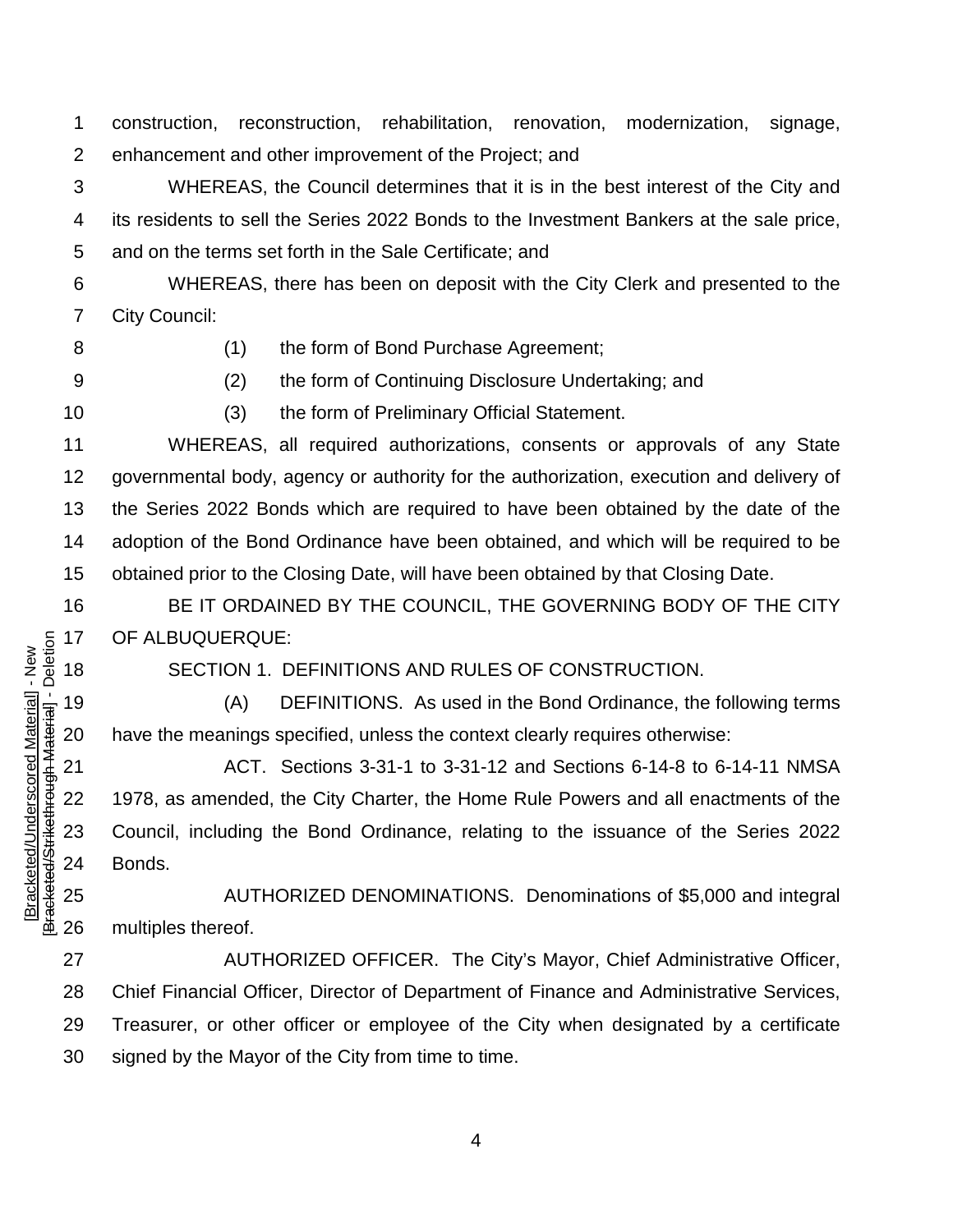BOND COUNSEL. An attorney at law or a firm of attorneys, designated by the City, of nationally recognized standing in matters pertaining to the issuance of bonds issued by states and their political subdivisions.

 BOND INSURANCE POLICY. A municipal bond insurance policy issued by a Credit Source insuring the payment when due of the principal of and interest on Tax Obligations.

 BOND ORDINANCE. This ordinance, being City Twenty-Fifth Council Bill No. O-22-\_\_\_\_\_, as amended or supplemented from time to time.

 BOND PURCHASE AGREEMENT. The Bond Purchase Agreement among the City and the Investment Bankers relating to the sale of the Series 2022 Bonds to the Investment Bankers.

 BOND REGISTER. The books maintained by the Registrar for the registration, transfer and exchange of the Series 2022 Bonds.

 BUSINESS DAY. Any day other than (i) a Saturday or Sunday, or (ii) any day in which the offices of the City or the offices of banks located in the State are authorized or required to remain closed.

 CITY. The City of Albuquerque, in the County of Bernalillo and State of New Mexico.

 CITY CHARTER. The Charter of the City adopted pursuant to the laws of the State at a special election on June 29, 1971 and amended thereafter from time to time.

 CLOSING DATE. The date of the original issue, sale and delivery to the Investment Bankers or their designee of the Series 2022 Bonds.

 CODE. The Internal Revenue Code of 1986, as amended from time to time. Each reference to a section of the Code in the Bond Ordinance shall be deemed to include the final and temporary United States Treasury regulations thereunder, as the same may be in effect from time to time, to the extent the same are applicable, unless the context clearly requires otherwise.

 COMPLETION DATE. The date of completion of the design, development, construction, reconstruction, rehabilitation, renovation, modernization,

Bracketed/Strikethrough Material] - Deletion [Bracketed/Strikethrough Material] - Deletion Bracketed/Underscored Material] - New [Bracketed/Underscored Material] - New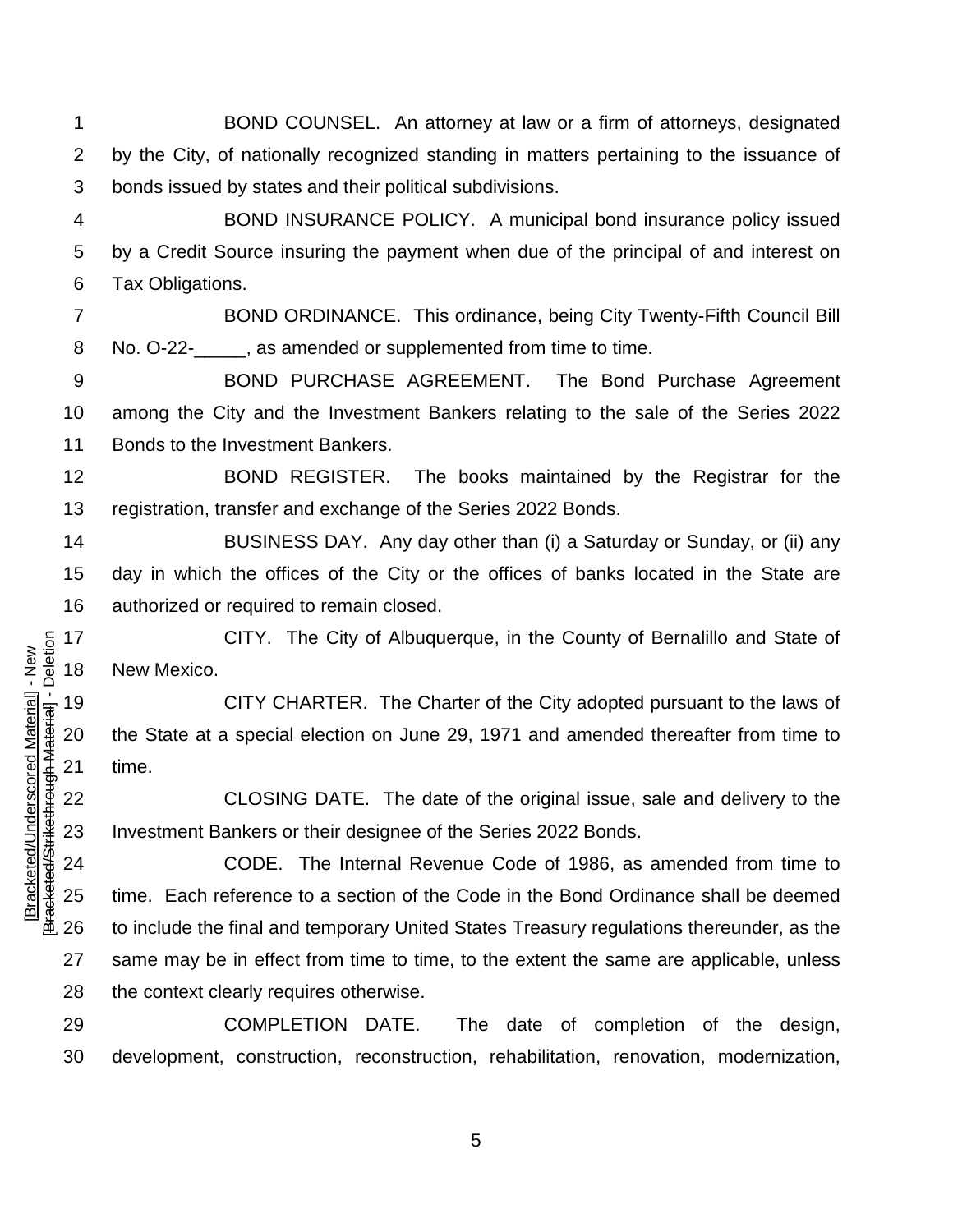signage, enhancement and other improvement of the Project or, as to that portion of the Project to be funded by the Series 2022 Bonds and as certified pursuant to Section 16.

 CONTINUING DISCLOSURE UNDERTAKING. The undertaking of the City for the benefit of Owners and beneficial owners pursuant to which the City will agree that, while the Series 2022 Bonds are Outstanding, the City will annually provide certain financial information and operating data and will provide notice of certain events in accordance with Rule 15c2-12 promulgated under the Securities Exchange Act of 1934, as amended.

 COUNCIL. The governing body in which is vested the legislative power of the City.

COUNSEL. An attorney at law (who may be counsel to the City).

 CREDIT FACILITY. A letter of credit, line of credit, Bond Insurance Policy or Reserve Fund Insurance Policy, guaranty or similar agreement provided by a Credit Source whose senior unsecured debt is rated no lower than the current rating on the applicable Obligations and in any event no lower than "AAA" by Moody's, S&P and Fitch to the extent each such rating agency is then rating such Obligations to provide support to pay the purchase price of, or the payment when due of the principal of and interest on, such Obligations.

 CREDIT SOURCE. Any bank, insurance company or other financial institution which provides a Credit Facility for a series of Obligations.

 CUSIP. A Committee on Uniform Securities Identification Procedures number used to identify financial instruments including municipal bonds.

 DEBT SERVICE REQUIREMENTS. With respect to Tax Obligations, as applicable, and for any given period, the sum of: (1) the amount required to pay the interest, or to make reimbursements for payments of interest, becoming due on the Tax Obligations during that period, plus (2) the amount required to pay the principal or accreted value, or to make reimbursements for the payment of principal or accreted value, becoming due on Tax Obligations during that period, whether at maturity, an accretion term date or upon mandatory sinking fund redemption dates, plus (3) the periodic payments required to be made by the City pursuant to a qualified exchange agreement minus (4) the periodic payments to be received by the City pursuant to a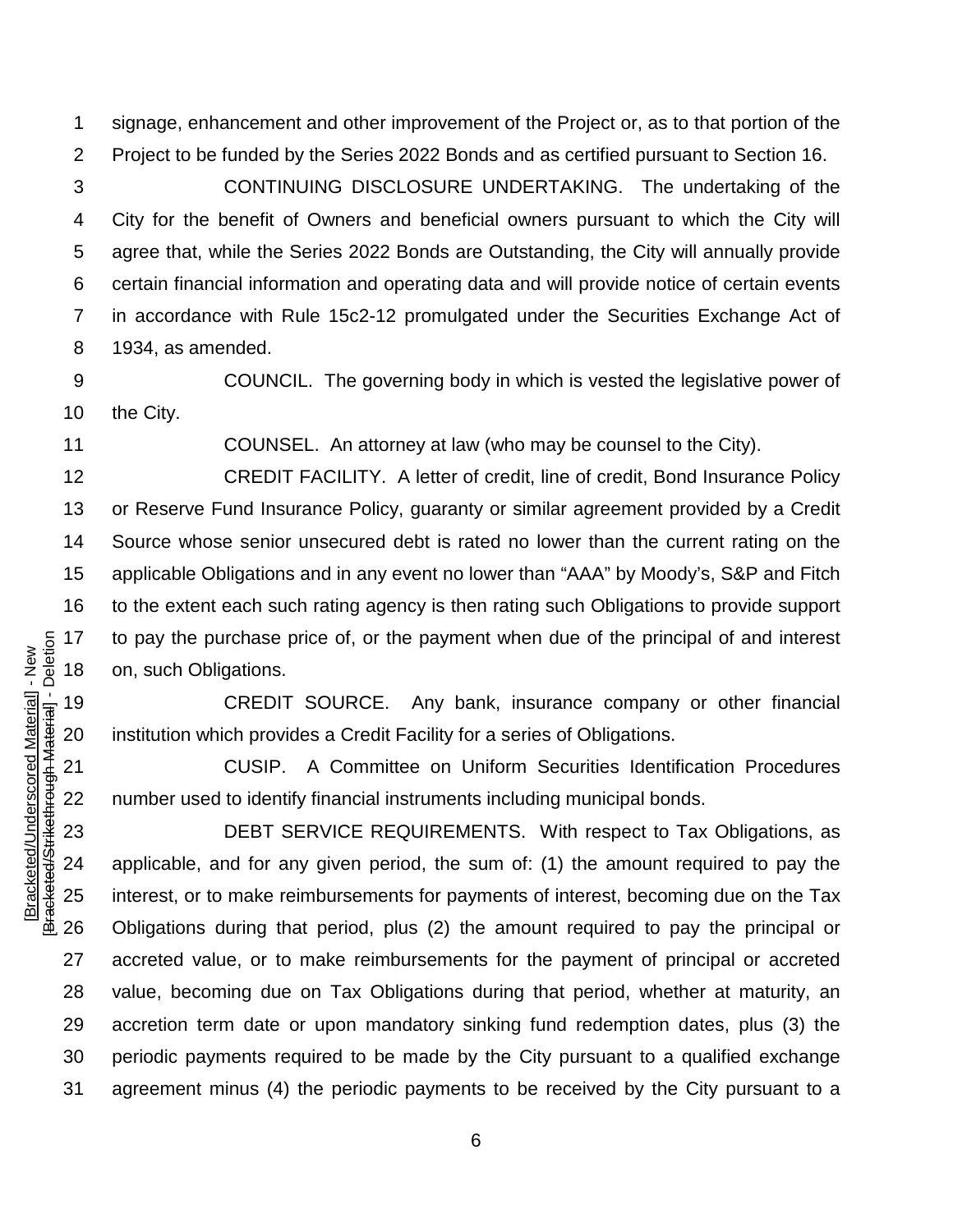qualified exchange agreement. No payments required for any Tax Obligations which may be tendered or otherwise presented for payment at the option or demand of the owners or holders of the Tax Obligations, or which may occur because of the exercise of an option by the City, or which may otherwise become due by reason of any other circumstance or contingency, including acceleration or exchange termination payments, which constitute other than regularly scheduled payments of principal, accreted value, interest or other regularly scheduled payments on the Tax Obligations shall be included in any computation of Debt Service Requirements for that period.

 Unless, at the time of computation of Debt Service Requirements, payments on the Tax Obligations are owed to, or the Tax Obligations are owned or held by, the provider of a Credit Facility pursuant to the provisions of that Credit Facility, the computation of interest for the purposes of this definition shall be made without considering the interest rate payable pursuant to a Credit Facility.

 In any computation of Debt Service Requirements relating to the issuance of additional Senior Tax Obligations, there shall be deducted from that computation of Debt Service Requirements amounts and investments which are irrevocably committed to make designated payments on the Tax Obligations during the applicable period, including, without limitation money on deposit in any debt service account, amounts on deposit in an escrow account irrevocably committed to make designated payments on the Tax Obligations, during the applicable period and earnings on such investments which are payable during the applicable period.

 For the purpose of the definition of Debt Service Requirements, the accreted value of capital appreciation bonds becoming due shall be included in the calculation of accrued and unpaid and accruing interest and principal only from and after the date which is one year prior to the date on which the accreted value becomes payable. In addition, the definition of Debt Service Requirements shall include any Expense Component.

 DEFEASANCE OBLIGATIONS. The following obligations which are not redeemable at the option of the City:

[Bracketed/Underscored Material] - New [Bracketed/Strikethrough Material] - Deletion

Bracketed/Strikethrough Material] - Deletion Bracketed/Underscored Material] - New

(1) Government Obligations; and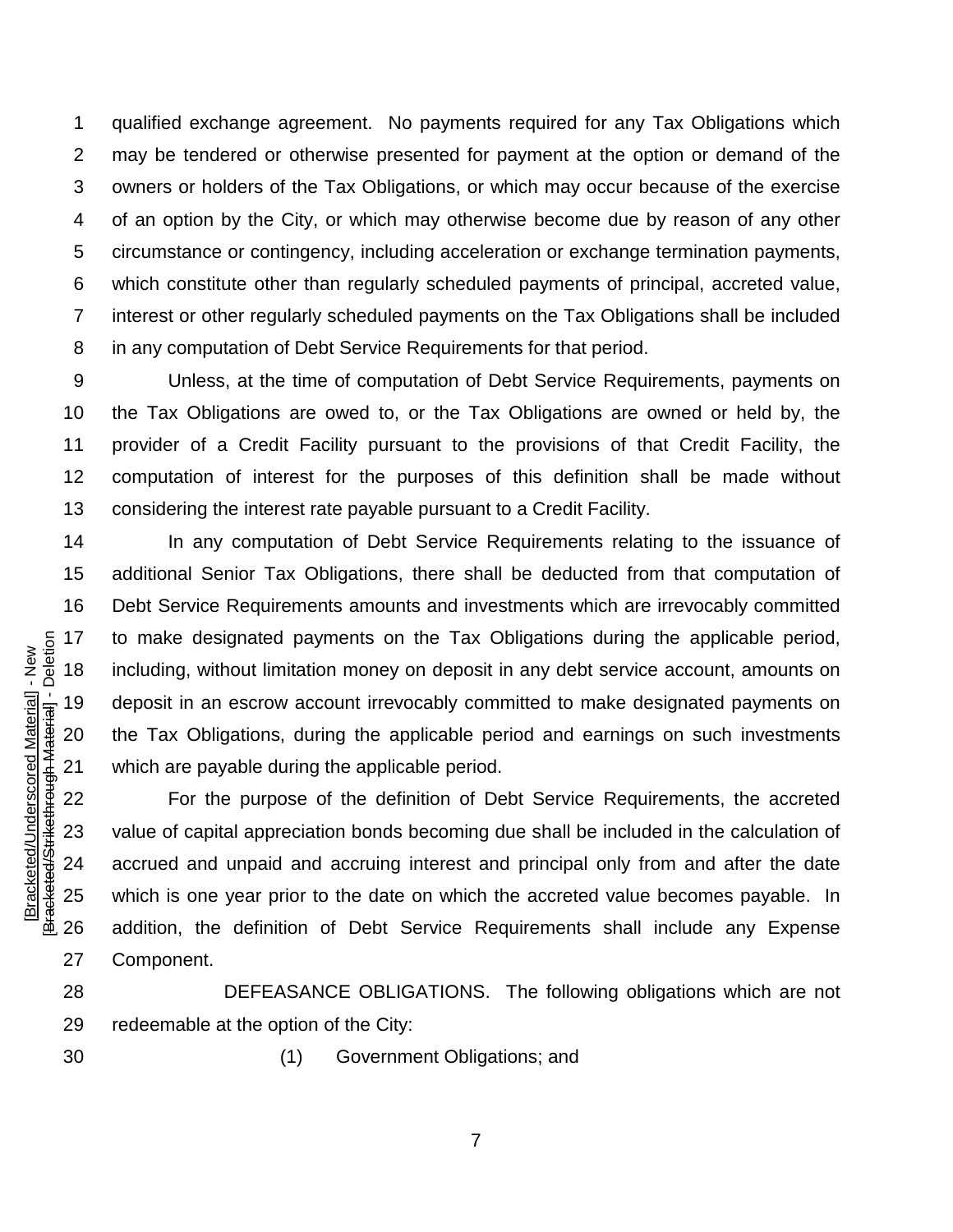(2) if permitted by law, obligations described in Section 103(a) of the Code, (a) provisions for the payment of the principal of, premium, if any, and interest on which (i) shall have been made by the irrevocable deposit with a bank or trust company acting as a trustee, escrow agent or holder of such obligations, securities described in clause (1) of this definition, the maturing principal of and interest on which, when due and payable, without further investment or reinvestment thereof, will provide sufficient money to pay when due the principal of, premium, if any, and interest on such obligations, and (ii) which securities described in clause (1) of this definition are not available to satisfy any other claim, including any claim of such trustee or escrow agent or of any person claiming through such trustee or escrow agent or to whom such trustee or escrow agent may be obligated, including claims in the event of insolvency of such trustee or escrow agent or proceedings arising out of such insolvency or (b) rated in its highest rating category (without regard to any refinement or gradation thereof by numerical modifier or otherwise) by S&P, Moody's or Fitch.

 DEPOSITORY. The following registered securities depository: The Depository Trust Company, 570 Washington Boulevard, Jersey City, New Jersey 07310, http://www.dtcc.com; or in accordance with then-current guidelines of the United States Securities and Exchange Commission, to such other addresses and/or such other securities depositories, or no such depositories, as an Authorized Officer may designate in a certificate of the City.

 ELECTRONIC MEANS. Telephone, telecopy, telegraph, facsimile transmission, e-mail or any other similar means of electronic communication. Any communication by telephone as an Electronic Means shall promptly be confirmed in writing, which may be by one of the other means of electronic communication listed in this definition.

 EMMA. The Municipal Securities Rulemaking Board's Electronic Municipal Market Access System located on its website at emma.msrb.org.

EVENT OF DEFAULT. Any of the events set forth in Section 27.

 EXPENSES. The reasonable and necessary fees, costs and expenses incurred by the City in connection with the issuance of the Series 2022 Bonds and any transaction or event contemplated by the Series 2022 Bonds and the Bond Ordinance

Bracketed/Strikethrough Material] - Deletion [Bracketed/Strikethrough Material] - Deletion Bracketed/Underscored Material] - New [Bracketed/Underscored Material] - New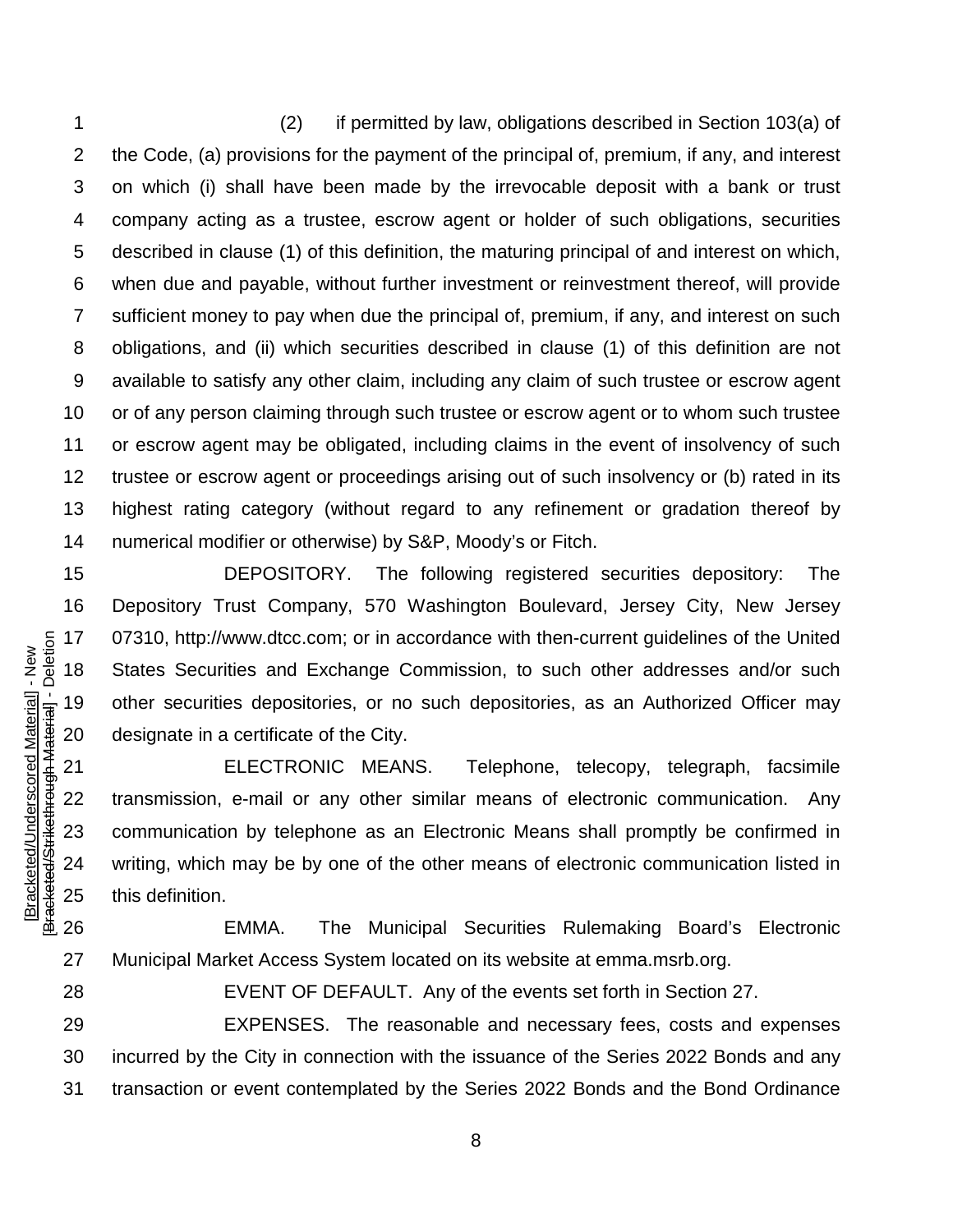including, without limitation: (i) costs of advertising and publication of legislation relating to the Series 2022 Bonds; (ii) costs of printing certificates for the Series 2022 Bonds and any disclosure documents; (iii) legal fees and expenses; (iv) fees and expenses of any (a) fiscal service providers, (b) underwriter (including underwriter's discount), (c) financial advisor, (d) Independent Accountant, (e) escrow agent, and (f) Qualified Counterparty; (v) the initial premium payable to any Insurer with respect to the Series 2022 Bonds; (vi) disclosure matters pertaining or allocable to, the Series 2022 Bonds; and (vii) all reasonable and necessary fees and administrative costs of the City relating to the foregoing.

FISCAL AGENT. Collectively, the Paying Agent and Registrar.

 FISCAL YEAR. The twelve month period beginning on the first day of July of each year and ending on the last day of June of the next succeeding year, or any other twelve month period, which the City or other appropriate authority may establish as the fiscal year for the City.

 FITCH. Fitch Ratings, its successors and their assigns, and, if such corporation is dissolved or liquidated or no longer performs the function of a securities rating agency, any other nationally recognized securities rating agency designated by the City.

 GOVERNMENT OBLIGATIONS. Direct obligations of, or obligations the principal of and interest on which are unconditionally guaranteed by, the United States 21 of America or certificates or receipts established by the United States Government or its agencies or instrumentalities representing direct ownership of future interests or principal payments on direct obligations of, or obligations fully guaranteed by, the United States of America or any of its agencies or instrumentalities the obligations of which are backed by the full faith and credit of the United States, which obligations are held by a custodian in safekeeping on behalf of the holders of such receipts, and rated or assessed in its highest Rating Category by S&P, if then rating the Series 2022 Bonds, Moody's, if then rating the Series 2022 Bonds, and Fitch, if then rating the Series 2022 Bonds.

 GROSS RECEIPTS TAX INCOME FUND. The "City of Albuquerque Gross Receipts Tax Income Fund" continued in Section 15 of the Bond Ordinance.

Bracketed/Strikethrough Material] - Deletion [Bracketed/Strikethrough Material] - Deletion Bracketed/Underscored Material] - New [Bracketed/Underscored Material] - New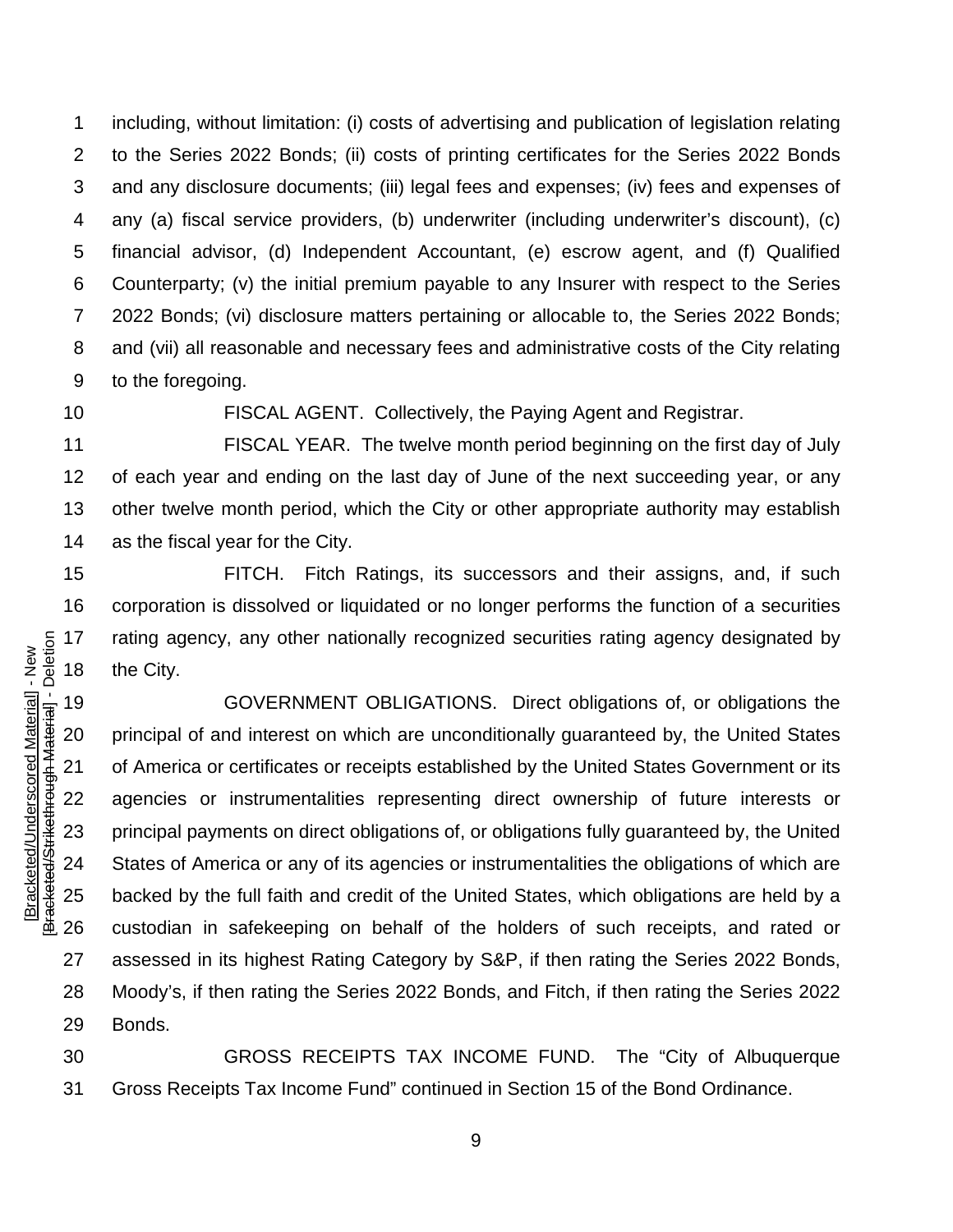HOME RULE POWERS. The authority of the City to exercise legislative powers given pursuant to the City Charter adopted by the City pursuant to Article X, Section 6 of the State Constitution.

 INDEPENDENT ACCOUNTANT. Any certified public accountant, registered accountant, or firm of accountants duly licensed to practice and practicing as such under the laws of the State, appointed and paid by the City who (a) is, in fact, independent and not under the domination of the City, (b) does not have any substantial interest, direct or indirect, with the City, and (c) is not connected with the City as an officer or employee of the City, but who may be regularly retained to make annual or similar audits of the books or records of the City.

**INSURED BANK.** Any federally or state-chartered savings and loan association or federally or state-chartered commercial bank, the deposits of which are insured by the Federal Deposit Insurance Corporation and which has, or is the lead bank of a parent holding company which has, combined capital, surplus and undivided profits of not less than \$10,000,000.

 INSURED OBLIGATIONS. Any Obligations insured by a Bond Insurance Policy or payable with the proceeds of another Credit Facility.

 INSURER. Any insurer or insurers issuing a Bond Insurance Policy or Surety Bond, or both, for Obligations.

 INTEREST PAYMENT DATE. January 1 and July 1 of each year (or if such day is not a Business Day, then the next succeeding Business Day), commencing on the date specified in the Sale Certificate.

 INVESTMENT BANKERS. The purchasers of the Series 2022 Bonds as designated in the Sale Certificate.

 MATURITY DATE. The date or dates on which the Series 2022 Bonds mature.

 MOODY'S. Moody's Investors Service, Inc., a corporation organized and existing under the laws of the State of Delaware, its successors and their assigns, and, if such corporation is dissolved or liquidated or no longer performs the functions of a securities rating agency, any other nationally recognized securities rating agency designated by the City.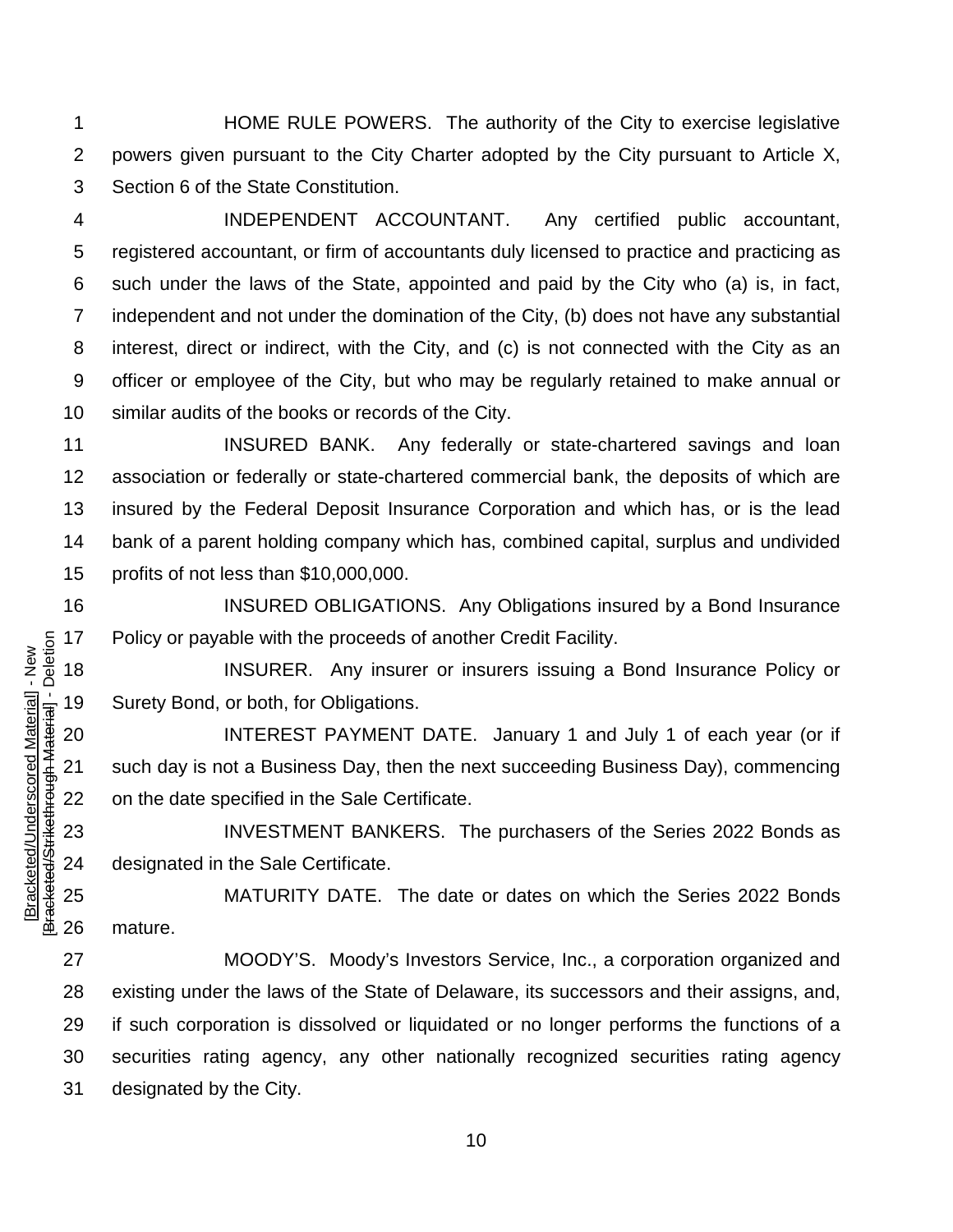NMSA. New Mexico Statutes Annotated, 1978 Compilation, as amended and supplemented.

 OFFICIAL STATEMENT. The final disclosure document relating to the sale of the Series 2022 Bonds (including the cover page and all summary statements, appendices and other materials included or incorporated by reference or attached thereto), as amended or supplemented.

 OUTSTANDING. When used in reference to Tax Obligations, on any particular date, the aggregate of all Tax Obligations issued and delivered under the applicable City ordinance or resolution authorizing the issuance of the Tax Obligations, except:

 (1) those canceled at or prior to such date or delivered to or acquired by the City at or prior to such date for cancellation;

 (2) those which have been paid or are deemed to be paid in accordance with the City ordinance or resolution authorizing the issuance of the applicable Tax Obligations, or otherwise relating thereto, provided that the payment of Insured Tax Obligations with the proceeds of a Bond Insurance Policy shall not result in those Insured Tax Obligations ceasing to be Outstanding;

 (3) in the case of Variable Rate Tax Obligations, any Tax Obligations deemed tendered but not yet presented for payment; and

 (4) those in lieu of or in exchange or substitution for which other Tax Obligations shall have been delivered, unless proof satisfactory to the City and the Paying Agent for the applicable Tax Obligations is presented that any Tax Obligations for which new Tax Obligations were issued or exchanged are held by a bona fide holder or in due course.

 OWNER. The registered owner of a Series 2022 Bond as shown, from time to time, on the registration books for the Series 2022 Bonds maintained by the relevant registrar for the City.

 PAYING AGENT. The City Treasurer or other agent for the City for the payment of the Series 2022 Bonds and any co-paying agent or successor paying agent which is a trust company, national or state banking association or financial institution appointed by resolution of the Council or by an Authorized Officer from time to time.

Bracketed/Strikethrough Material] - Deletion [Bracketed/Strikethrough Material] - Deletion Bracketed/Underscored Material] - New [Bracketed/Underscored Material] - New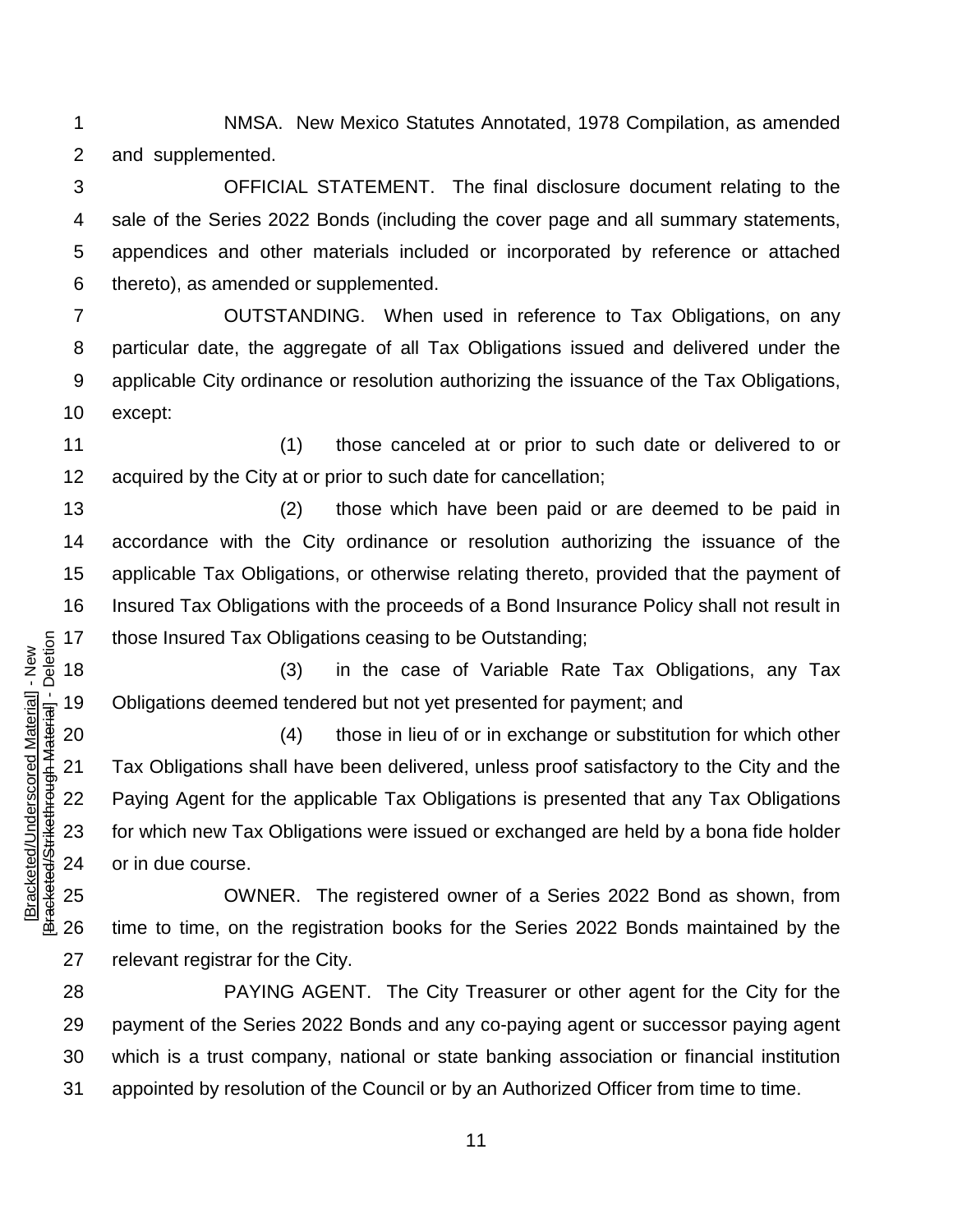PAYMENT OBLIGATIONS. All obligations of the City to pay the Credit Source the principal amount of, interest on, and fees, costs, expenses and other amounts related to drawings, term loans and other advances and Obligations held by that Credit Source, pursuant to that Credit Facility.

[Bracketed/Underscored Material] - New [Bracketed/Strikethrough Material] - Deletion

Bracketed/Strikethrough Material] - Deletion Bracketed/Underscored Material] - New

 PERMITTED INVESTMENTS. Any investment legally permitted pursuant to Section 6-10-10 NMSA 1978, the City Charter and the City Investment Policy.

 PERSON. Any individual, corporation, partnership (in which case each partner shall be deemed a Person), joint venture, association, joint stock company, limited liability company, trust, unincorporated organization, or government or any agency or political subdivision of a government.

 PLEDGED REVENUES. The State-Shared Gross Receipts Tax Revenues.

 PRELIMINARY OFFICIAL STATEMENT. The initial disclosure document relating to the sale of the Series 2022 Bonds (including the cover page and all summary statements, appendices and other materials included or incorporated by reference or attached thereto), as amended or supplemented.

**PRINCIPAL PAYMENT DATE.** July 1 of each year (or if such day is not a Business Day, then the next succeeding Business Day), commencing on the date specified in the Sale Certificate.

 PROJECT. Designing, developing, constructing, reconstructing, rehabilitating, renovating, modernizing, signing, enhancing and otherwise improving certain capital improvements, including [road infrastructure improvements, recreational facilities, affordable housing, public safety, property acquisition and public buildings].

 QUALIFIED COUNTERPARTY. Any Person entering into a Qualified Exchange Agreement with the City, its successors and assigns, or any substitute Qualified Counterparty, appointed or consented to from time to time by an Authorized Officer.

 QUALIFIED EXCHANGE AGREEMENT. Any financial arrangement between the City and a Qualified Counterparty which satisfies the requirements of Section 6-18-8.1 NMSA 1978, as amended, at the time the agreement is entered into.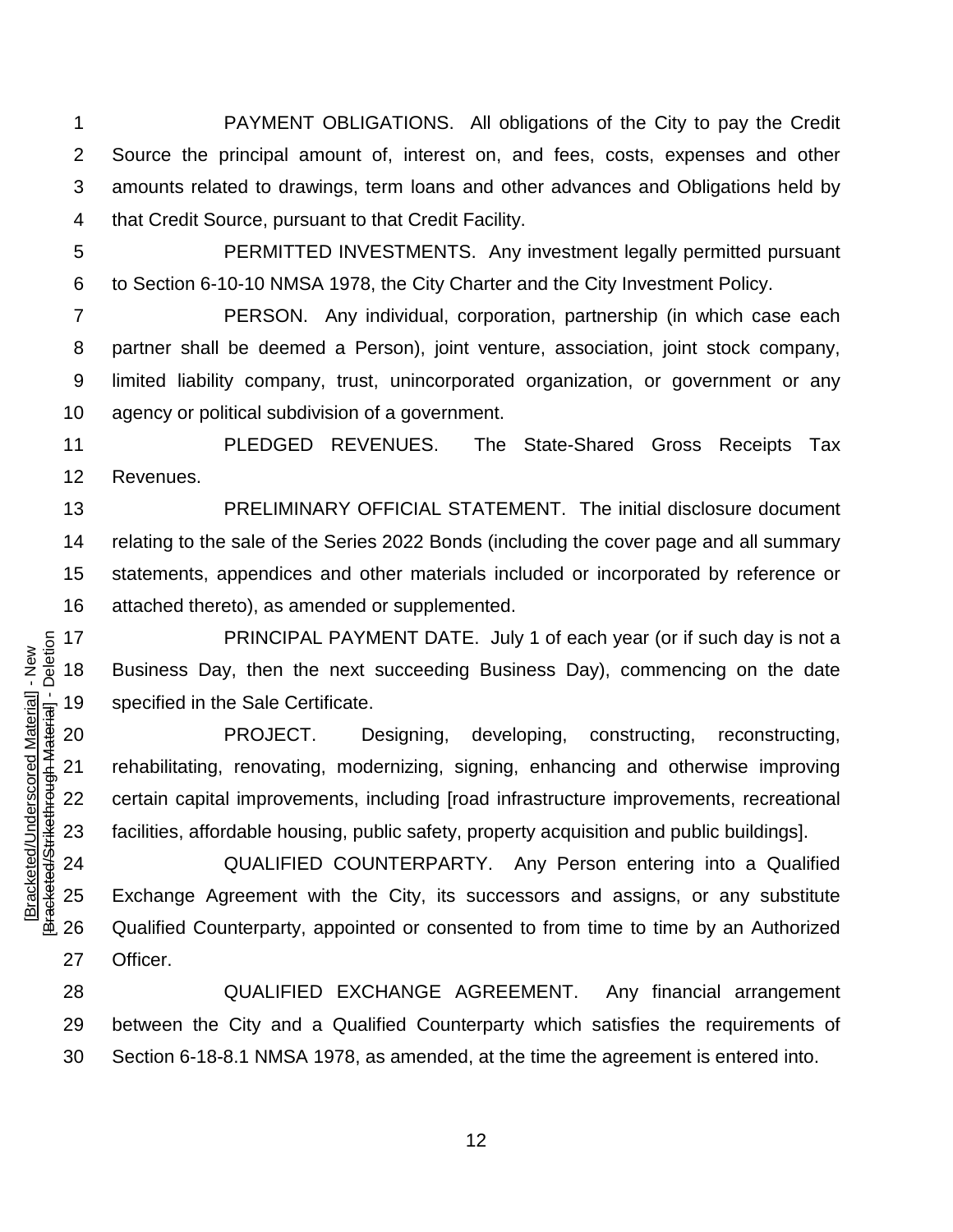RATING CATEGORY. A generic securities rating category, without regard, in the case of a long term rating category, to any refinement or gradation of such long-term rating category by a numerical modifier or otherwise.

 RECORD DATE. The fifteenth day of the month immediately preceding each Interest Payment Date.

 REGISTRAR. The Treasurer or other agent for the City for the transfer and exchange of the Series 2022 Bonds and any co-registrar or successor registrar which is a trust company, national or state banking association or financial institution appointed by resolution of the Council or by an Authorized Officer from time to time.

 RELATED DOCUMENTS. The Bond Purchase Agreement, the Continuing Disclosure Undertaking, and any other documents relating to the Series 2022 Bonds identified and approved in the Bond Ordinance.

 RESERVE FUND INSURANCE POLICY. Any policy of insurance or surety bond or other Credit Facility issued to the City to be deposited in a reserve account, the proceeds of which shall be used to prevent deficiencies in the payment of the principal of or interest on a series of Tax Obligations written by an Insurer whose policies of insurance, or issued by a Credit Source whose Credit Facility, would not adversely affect the rating of the Tax Obligations by Moody's, S&P or Fitch. At the time of the issuance of such policy, such Insurer or the component insurance companies thereof or the obligations thereof shall have received the highest policy claims rating accorded Insurers by the A. M. Best Company or any comparable service and either of the two highest rating categories of Moody's, S&P or Fitch.

 S&P. S&P Global Ratings, its successors and their assigns, and, if such corporation is dissolved or liquidated or no longer performs the functions of a securities rating agency, any other nationally recognized securities agency designated by the City.

 SALE CERTIFICATE. One or more certificates executed by the Chief Financial Officer, Director of the Department of Finance and Administrative Services or the City Treasurer dated on or before the date of delivery of the Series 2022 Bonds, setting forth the following final terms of the Series 2022 Bonds: (i) the interest and principal payment dates; (ii) the principal amounts, denominations and maturity amortization; (iii) the sale prices; (iv) the interest rate or rates; (v) the interest payment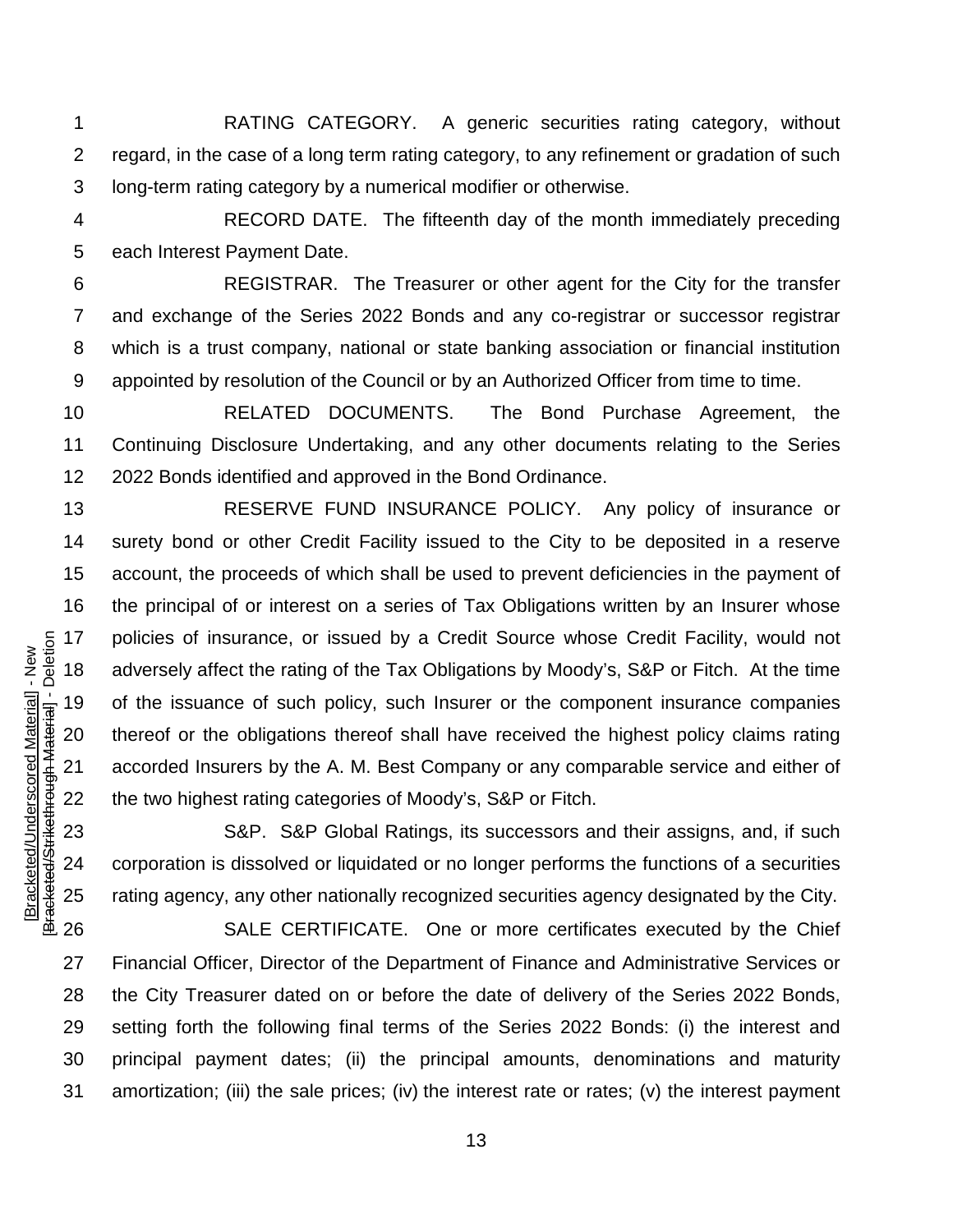periods; (vi) the redemption and tender provisions; (vii) the creation of any capitalized interest fund or a debt service reserve account, including the size and funding of such fund(s); (viii) the amount of underwriting discount, if any; and (ix) the final terms of agreements, if any, with agents or service providers required for the purchase, sale, issuance and delivery of the Series 2022 Bonds, all subject to the parameters and conditions contained in this Bond Ordinance.

 SENIOR TAX OBLIGATIONS. The Series 2004B Bonds, the Series 2013 Bonds, the Series 2014A Bonds, the Series 2015A Bonds, the Series 2015B Bonds, the Series 2015C Bonds, the Series 2016 Bonds, the Series 2016B Bonds, the Series 2016C Bonds, the Series 2019A Bonds, the Series 2019B Bonds, the Series 2020A Bonds, the Series 2020B Bonds, the Series 2020C Bonds, the Series 2020D Bonds and any other Tax Obligations issued or incurred after the adoption of this Bond Ordinance payable from the State-Shared Gross Receipts Tax Revenues, with a lien on the State- Shared Gross Receipts Tax Revenues on a parity with the lien on the State-Shared Gross Receipts Tax Revenues of the Series 2022 Bonds.

 SERIES 2004B BONDS. The "City of Albuquerque, New Mexico Taxable Gross Receipts Tax/Lodgers' Tax Refunding Revenue Bonds, Series 2004B."

 SERIES 2013 BONDS. The "City of Albuquerque, New Mexico Gross Receipts Tax Improvement Revenue Bonds, Series 2013."

 SERIES 2014A BONDS. The "City of Albuquerque, New Mexico Gross Receipts Tax/Lodgers' Tax Refunding and Improvement Revenue Bonds, Series 2014A."

 SERIES 2015A BONDS. The "City of Albuquerque, New Mexico Gross Receipts Tax Improvement Revenue Bonds, Series 2015A."

 SERIES 2015B BONDS. The "City of Albuquerque, New Mexico Gross Receipts Tax Improvement Revenue Bonds, Taxable Series 2015B."

 SERIES 2015C BONDS. The "City of Albuquerque, New Mexico Gross Receipts Tax Revenue Bonds, Series 2015C."

 SERIES 2016 BONDS. The "City of Albuquerque, New Mexico Gross Receipts Tax/Lodgers' Tax Improvement Revenue Bonds, Taxable Series 2016."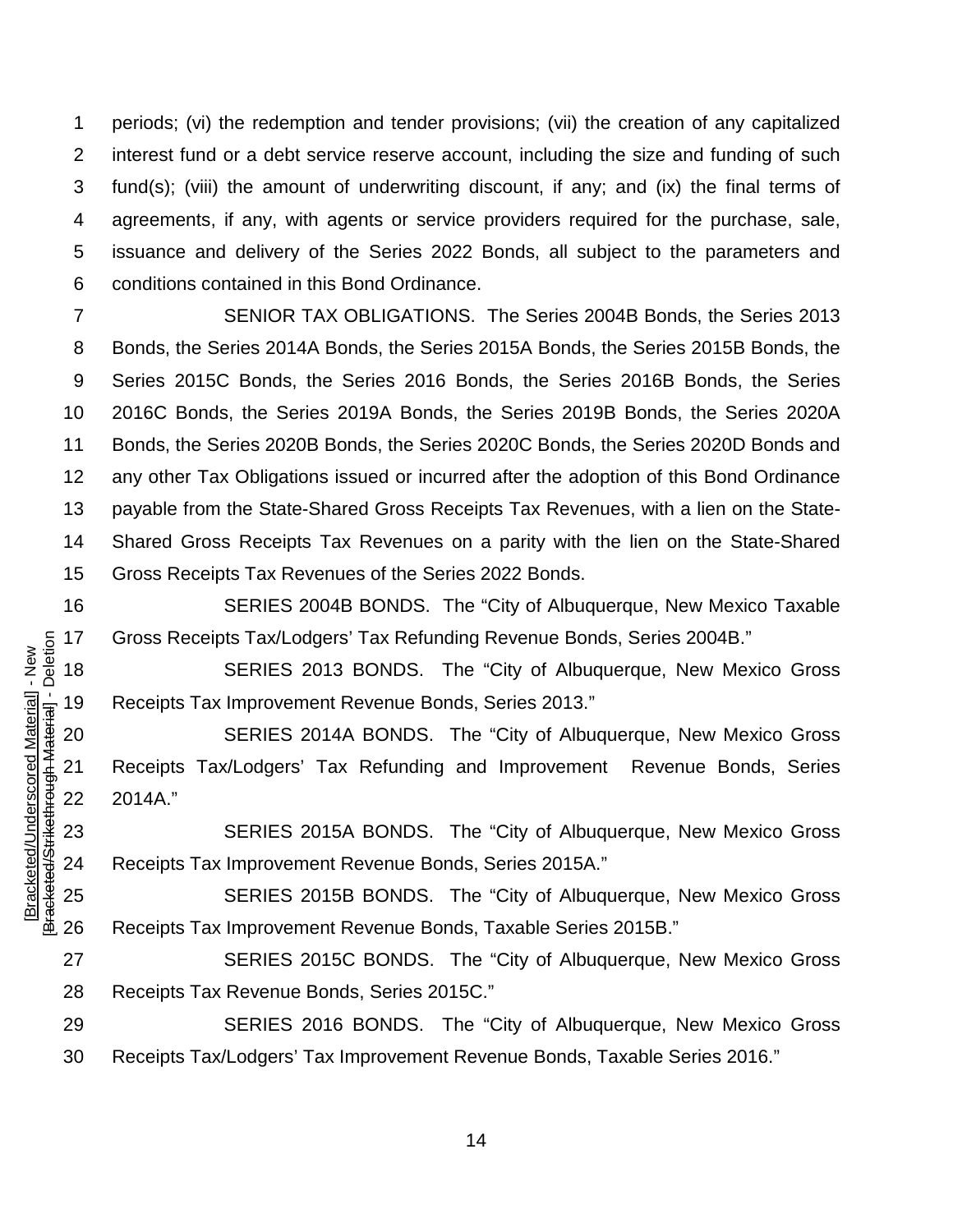SERIES 2016B BONDS. The "City of Albuquerque, New Mexico Gross Receipts Tax Revenue Bonds (Beach, Bluewater and Manzano Vista Projects), Series 2016B."

 SERIES 2016C BONDS. The "City of Albuquerque, New Mexico Gross Receipts Tax Improvement Revenue Bonds, Series 2016C."

 SERIES 2019 BONDS. The Series 2019A Bonds and the Series 2019B Bonds.

 SERIES 2019A BONDS. The "City of Albuquerque, New Mexico Gross Receipts Tax/Lodgers' Tax Improvement and Refunding Revenue Bonds, Series 2019A."

 SERIES 2019B BONDS. The "City of Albuquerque, New Mexico Gross Receipts Tax Revenue Refunding Bonds, Series 2019B."

 SERIES 2020 BONDS. Collectively, the Series 2020A Bonds, the Series 2020B Bonds, the Series 2020C Bonds and the Series 2020D Bonds

 SERIES 2020A BONDS. The "City of Albuquerque, New Mexico Gross Receipts Tax/Lodgers' Tax Refunding Revenue Bonds, Series 2020A."

 SERIES 2020B BONDS. The "City of Albuquerque, New Mexico Gross Receipts Tax/Lodgers' Tax/Hospitality Fee Refunding Revenue Bonds, Series 2020B."

 SERIES 2020C BONDS. The "City of Albuquerque, New Mexico Gross Receipts Tax Refunding Revenue Bonds, Series 2020C."

 SERIES 2020D BONDS. The "City of Albuquerque, New Mexico Gross Receipts Tax/Stadium Revenues Refunding Revenue Bonds, Series 2020D.

[Bracketed/Underscored Material] - New [Bracketed/Strikethrough Material] - Deletion

Bracketed/Strikethrough Material] - Deletion Bracketed/Underscored Material] - New

 SERIES 2022 BONDS OR BONDS. The "City of Albuquerque, New Mexico Gross Receipts Tax Improvement Revenue Bonds, Series 2022.

 SERIES 2022 ACQUISITION/CONSTRUCTION FUND. The "City of Albuquerque, New Mexico Gross Receipts Tax Improvement Revenue Bonds, Series 2022 Acquisition/Construction Fund" created in Section 15.

 SERIES 2022 DEBT SERVICE FUND. The "City of Albuquerque, New Mexico Gross Receipts Tax Improvement Revenue Bonds, Series 2022 Debt Service Fund" created in Section 15.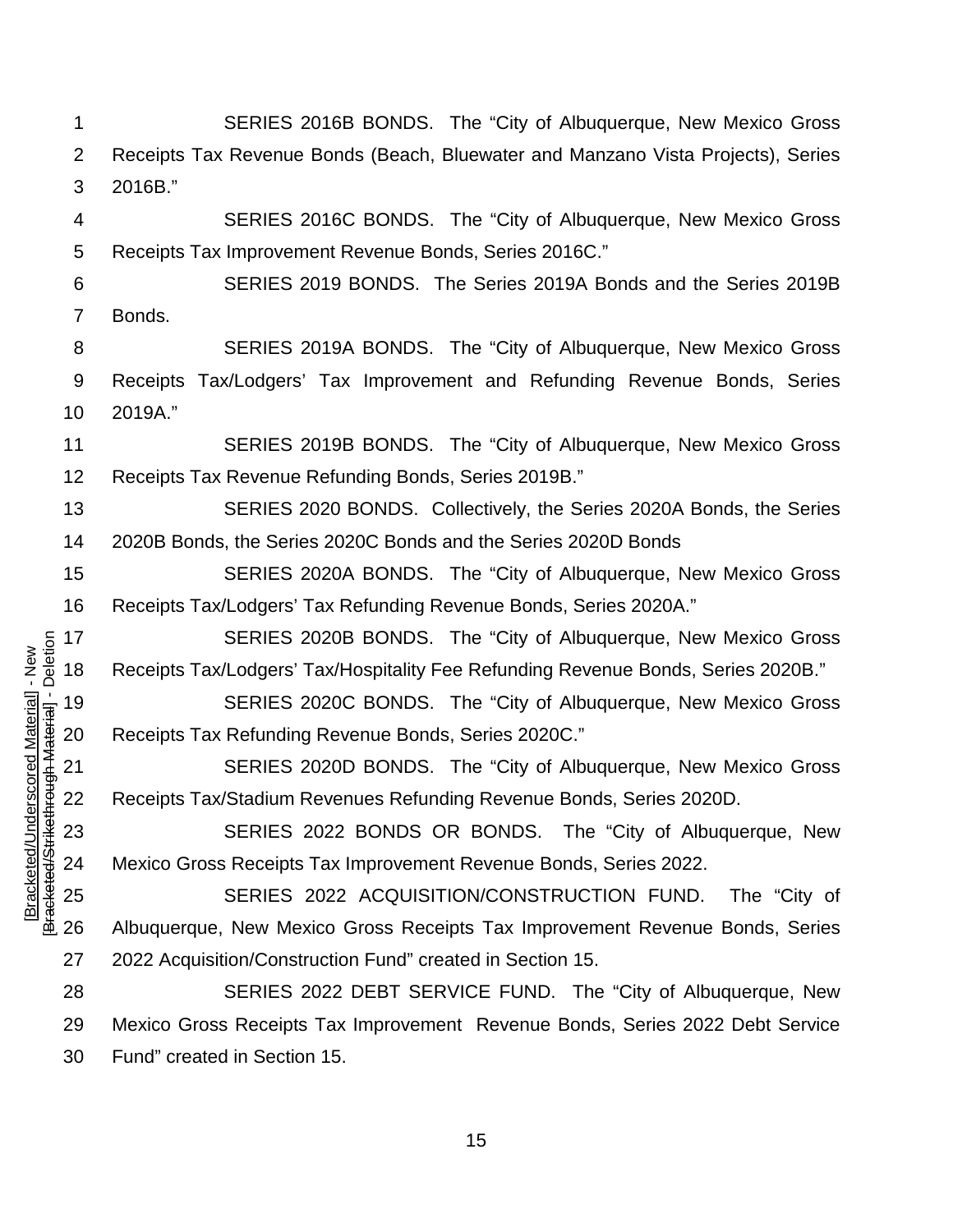SPECIAL RECORD DATE. A date established for payment of overdue interest on Series 2022 Bonds by the Paying Agent pursuant to Section 5.(B).

STATE. The State of New Mexico.

 STATE-SHARED GROSS RECEIPTS TAX REVENUES. The revenues from the State gross receipts tax derived pursuant to Section 7-9-4 NMSA 1978, imposed on persons engaging in business in the State, which revenues are remitted monthly by the Revenue Division of the Taxation and Revenue Department of the State to the City as authorized by Sections 7-1-6.1 and 7-1-6.4 NMSA 1978, and which remittances as of the date of adoption of this Bond Ordinance are equal to one and two hundred twenty-five thousandths percent (1.225%) of the taxable gross receipts reported to the City for the month for which such remittance is made; provided that if a greater amount of such gross receipts tax revenues are hereafter provided to be remitted to the City under applicable law, such additional amounts shall be included as revenues pledged pursuant to the Bond Ordinance; and provided further that the amount of revenues pledged pursuant to the Bond Ordinance shall never be less than the greater of: (i) 1.225% of the taxable gross receipts remitted to the City as set forth above, or (ii) the maximum amount at any time provided hereinafter to be remitted to the City under applicable law; and provided further, the City intends that Section 3-31-6(C) NMSA 1978 applies expressly to the amount of revenues pledged pursuant to the Bond Ordinance. State-Shared Gross Receipts Tax Revenues also includes (i) the portion of the gross receipts tax distribution to the City to be made pursuant to Section 7-1-6.46 NMSA 1978, which represents the amount of State-Shared Gross Receipts Tax Revenues set forth in the sentence above that would have been remitted to the City but for the deductions provided by Sections 7-9-92 and 7-9-93 NMSA 1978 and (ii) any similar distributions made to the City in lieu of State-Shared Gross Receipts Tax Revenues, but State-Shared Gross Receipts Tax Revenues do not include any similar distributions in lieu of any municipal local option gross receipts tax revenues.

 SUBORDINATE TAX OBLIGATIONS. All Tax Obligations now outstanding or hereafter issued or incurred with a lien on the State-Shared Gross Receipts Tax Revenues subordinate to the lien of the Senior Tax Obligations on the State-Shared Gross Receipts Tax Revenues.

Bracketed/Strikethrough Material] - Deletion [Bracketed/Strikethrough Material] - Deletion Bracketed/Underscored Material] - New [Bracketed/Underscored Material] - New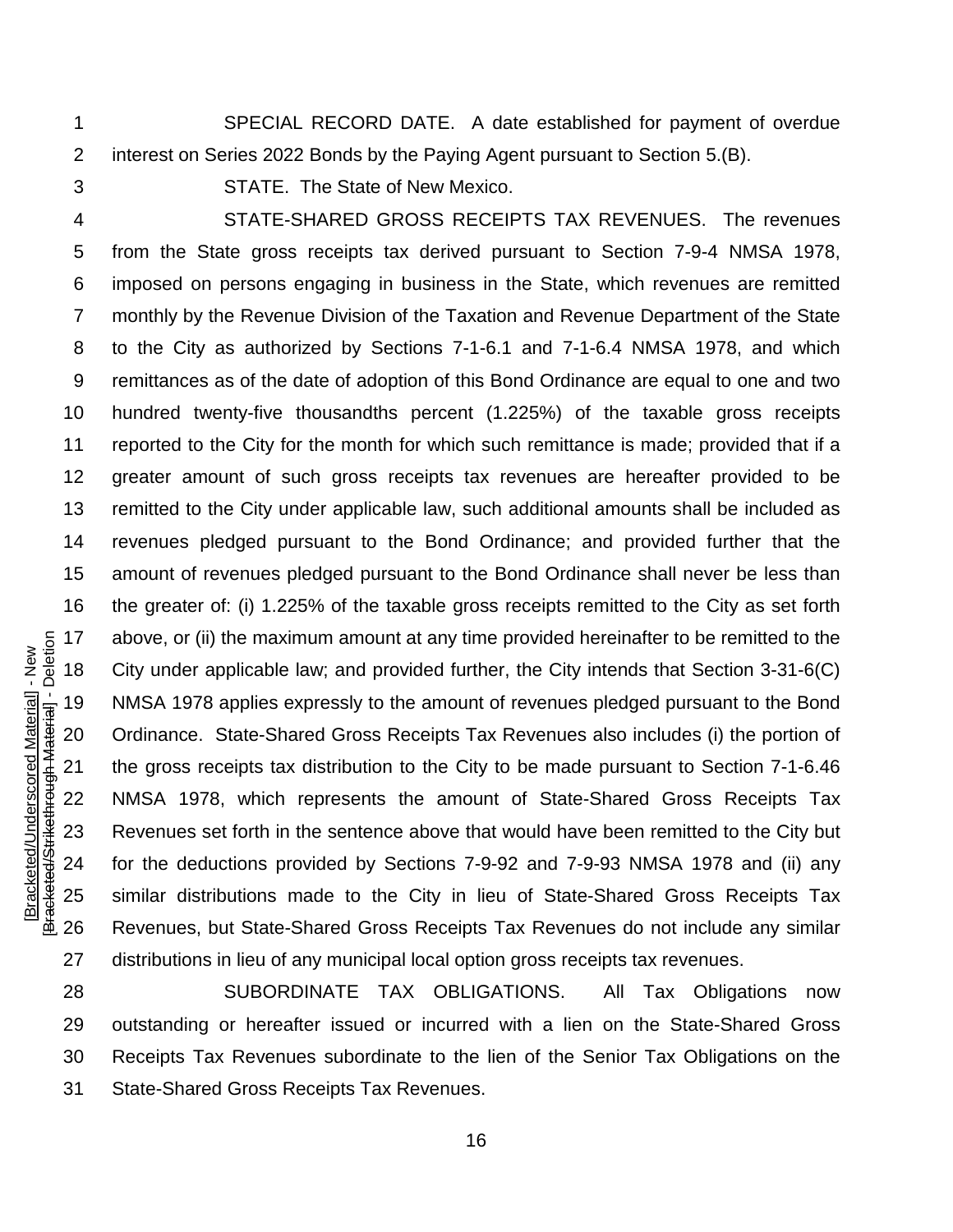SURETY BOND. Any policy of insurance or surety bond with respect to a series of Tax Obligations guaranteeing certain payments into a debt service reserve account or similar account with respect to that series of Tax Obligations, purchased to satisfy, in whole or in part, the reserve requirement for that series or to replace any money on deposit in a debt service reserve account or similar account.

 TAX OBLIGATIONS. Senior Tax Obligations and any other bonds, notes or other instruments which evidence a borrowing payable from and secured by the State-Shared Gross Receipts Tax Revenues, now Outstanding or hereafter issued or incurred.

 VARIABLE INTEREST RATE. An interest rate which varies or fluctuates from time to time. Except for any historical period for which the actual rate or rates are determinable, and unless otherwise stated in the Bond Ordinance, interest shall be calculated for Variable Interest Rate Tax Obligations at the maximum interest rate then permitted on such Tax Obligations by the City ordinance authorizing the issuance of such Tax Obligations.

 VARIABLE RATE OBLIGATIONS. Tax Obligations, including reimbursement obligations pursuant to a Credit Facility, the interest rate on which is subject to change from time to time.

 (B) RULES OF CONSTRUCTION. For purposes of the Bond Ordinance, unless otherwise expressly provided or unless the context require otherwise:

 (1) Unless otherwise stated in the Bond Ordinance, all references in the Bond Ordinance to designated Sections and other subdivisions are to the designated Section and other subdivision of the Bond Ordinance.

[Bracketed/Underscored Material] - New [Bracketed/Strikethrough Material] - Deletion

Bracketed/Strikethrough Material] - Deletion Bracketed/Underscored Material] - New

 (2) The words "herein," "hereof," "hereunder," and "herewith" and other words of similar import in the Bond Ordinance refer to the Bond Ordinance, as a whole, and not to any particular Section or other subdivision.

 (3) All accounting terms not otherwise defined in the Bond Ordinance have the meanings assigned to them in accordance with generally accepted accounting principles.

 (4) Words of the masculine gender shall be deemed and construed to include correlative words of the feminine and neuter genders.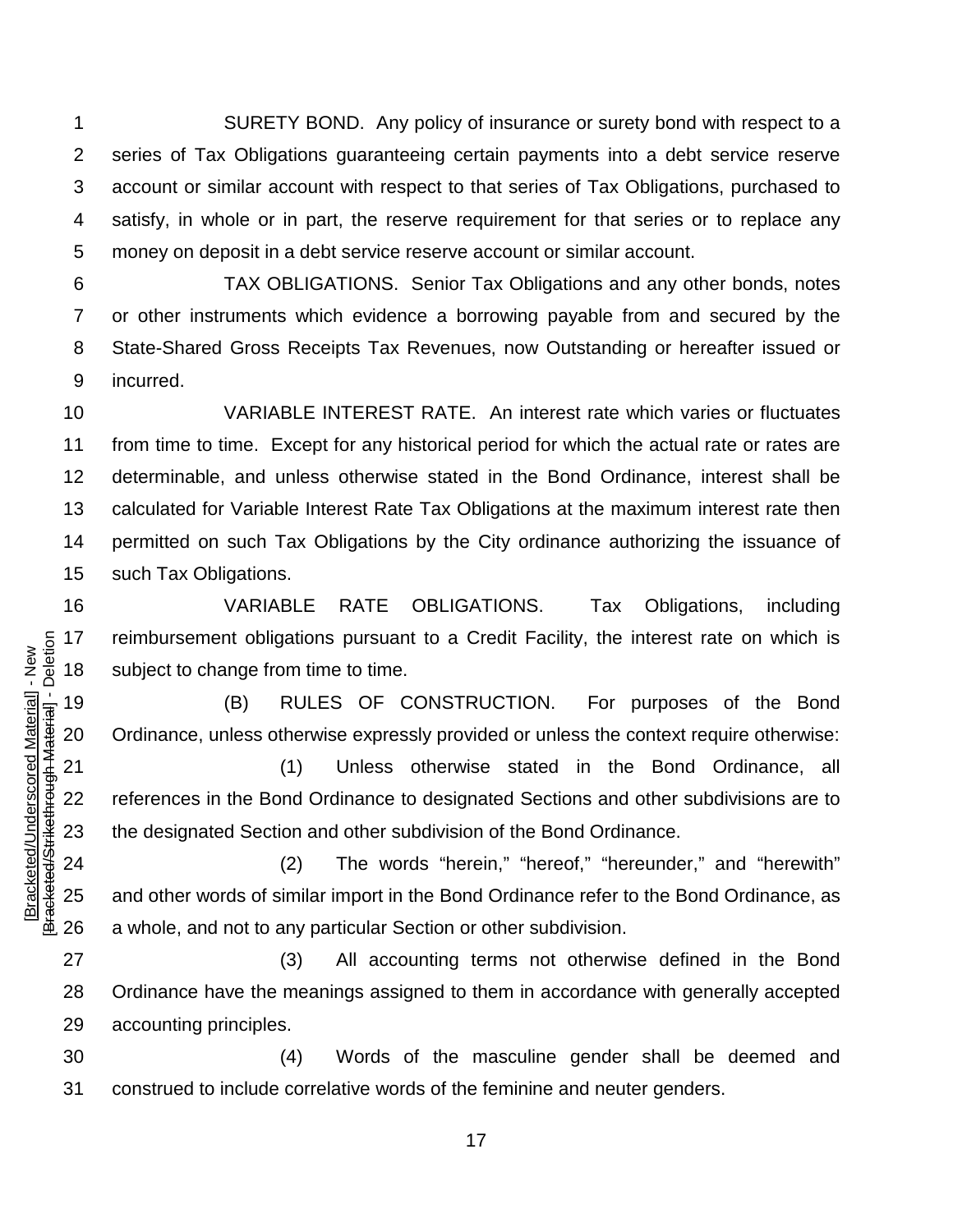(5) The headings used in the Bond Ordinance are for convenience of reference only and shall not define or limit the provisions of the Bond Ordinance.

(6) Terms in the singular include the plural and vice versa.

 SECTION 2. RATIFICATION. All actions previously taken (not inconsistent with the provisions of the Bond Ordinance) by the Council and the officers of the City, directed toward (1) the Project and (2) the issuance and sale of the Series 2022 Bonds are ratified, approved and confirmed.

 SECTION 3. FINDINGS. The Council declares that it has considered all relevant information and data and makes the following findings:

 (A) The Pledged Revenues may lawfully be pledged to secure the Series 2022 Bonds to the extent and in the manner provided in the Bond Ordinance.

[Bracketed/Underscored Material] - New [Bracketed/Strikethrough Material] - Deletion

Bracketed/Strikethrough Material] - Deletion Bracketed/Underscored Material] - New

(B) The Series 2022 Bonds will be issued pursuant to the Act.

 (C) It is economically feasible to accomplish the Project by the issuance of the Series 2022 Bonds.

 (D) The issuance of the Series 2022 Bonds and the design, development, construction, reconstruction, rehabilitation, renovation, modernization, signage, enhancement and other improvement of the Project are in the interest of the public health, safety and welfare of the residents of the City.

 (E) The exact principal amounts of the Series 2022 Bonds, the interest rates and sale prices of the Series 2022 Bonds will be established in the Sale Certificate, but in no event shall the net effective interest rate on the Series 2022 Bonds exceed twelve percent (12%) per annum as required by Section 6-14-3 NMSA 1978.

SECTION 4. AUTHORIZATIONS.

 (A) AUTHORIZATION OF SERIES 2022 BONDS AND PROCEEDS OF SERIES 2022 BONDS. This Bond Ordinance has been adopted by the affirmative vote of at least three-quarters of the members of the Council. For the purpose of protecting the public health, conserving the property, protecting the general welfare and prosperity of the residents of the City, it is declared necessary that the City issue its negotiable, fully registered Series 2022 Bonds pursuant to the Act, as set forth in this Bond Ordinance. The Series 2022 Bonds are designated as the "City of Albuquerque,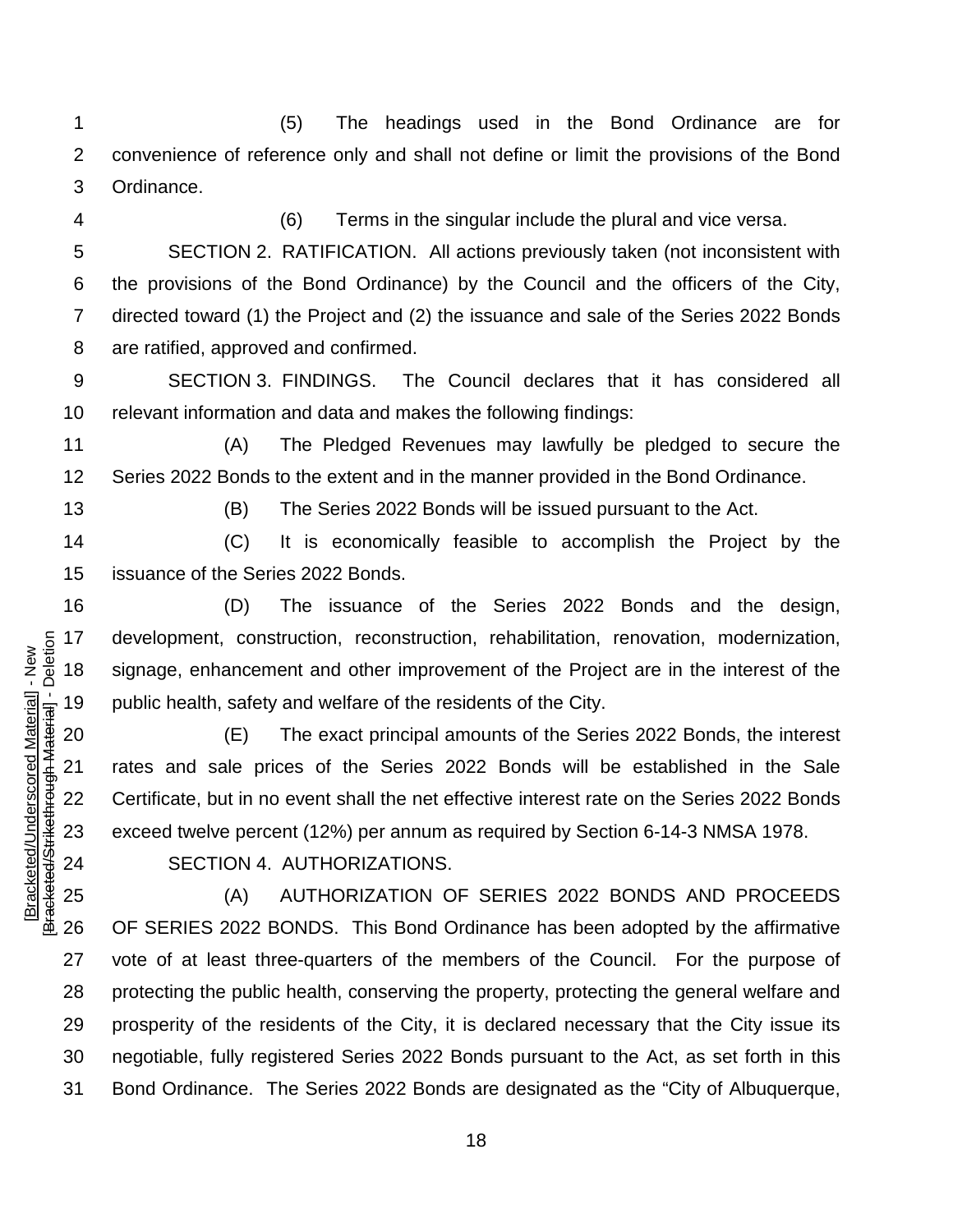New Mexico Gross Receipts Tax Improvement Revenue Bonds, Series 2022," provided that changes may be made in the designation to better identify the Series 2022 Bonds. The issuance of the Series 2022 Bonds in an aggregate principal amount not to exceed \$90,000,000 is authorized and approved. The negotiated sale of the Series 2022 Bonds to the Investment Bankers shall be approved in the Sale Certificate and Bond Purchase Agreement. The underwriter's discount on the Bonds shall not exceed 3% of the aggregate principal amount of the Bonds. The final maturity of the Series 2022 Bonds shall be no later than July 1, 2047.

 (B) PROJECT. The Project is authorized and approved. The Project will include the design, development, construction, reconstruction, rehabilitation, renovation, modernization, signage, enhancement and other improvement of certain capital improvements, including [road infrastructure improvements, recreational facilities, affordable housing, public safety, property acquisition and public buildings].

 In accordance with United States Treasury Regulation Section 1.150-2, the City presently intends and reasonable expects to reimburse itself with all or a portion of the proceeds of the Series 2022 Bonds for capital expenditures on the Project initially financed or to be financed with legally available funds of the City. All of the capital expenditures covered by this paragraph were or will be made on or after the date that is 60 days prior to the effective date of this Ordinance.

 (C) EXPENSES. The payment of Expenses is authorized and approved.

SECTION 5. SERIES 2022 BONDS.

 (A) DETAILS. The Series 2022 Bonds shall be issued in an aggregate principal amount not to exceed \$90,000,000, and shall be dated the initial date of delivery to the Investment Bankers. The Series 2022 Bonds shall be issued as fully registered bonds and shall be numbered with such prefixes or other distinguishing designations as the Registrar may determine necessary or appropriate to distinguish one Series 2022 Bond from another. The Series 2022 Bonds shall be issued in Authorized Denominations and shall bear interest on the basis of a 360-day year and twelve 30-day months from the most recent date to which interest has been paid or provided for or, if no interest has been paid or provided for, from their date until maturity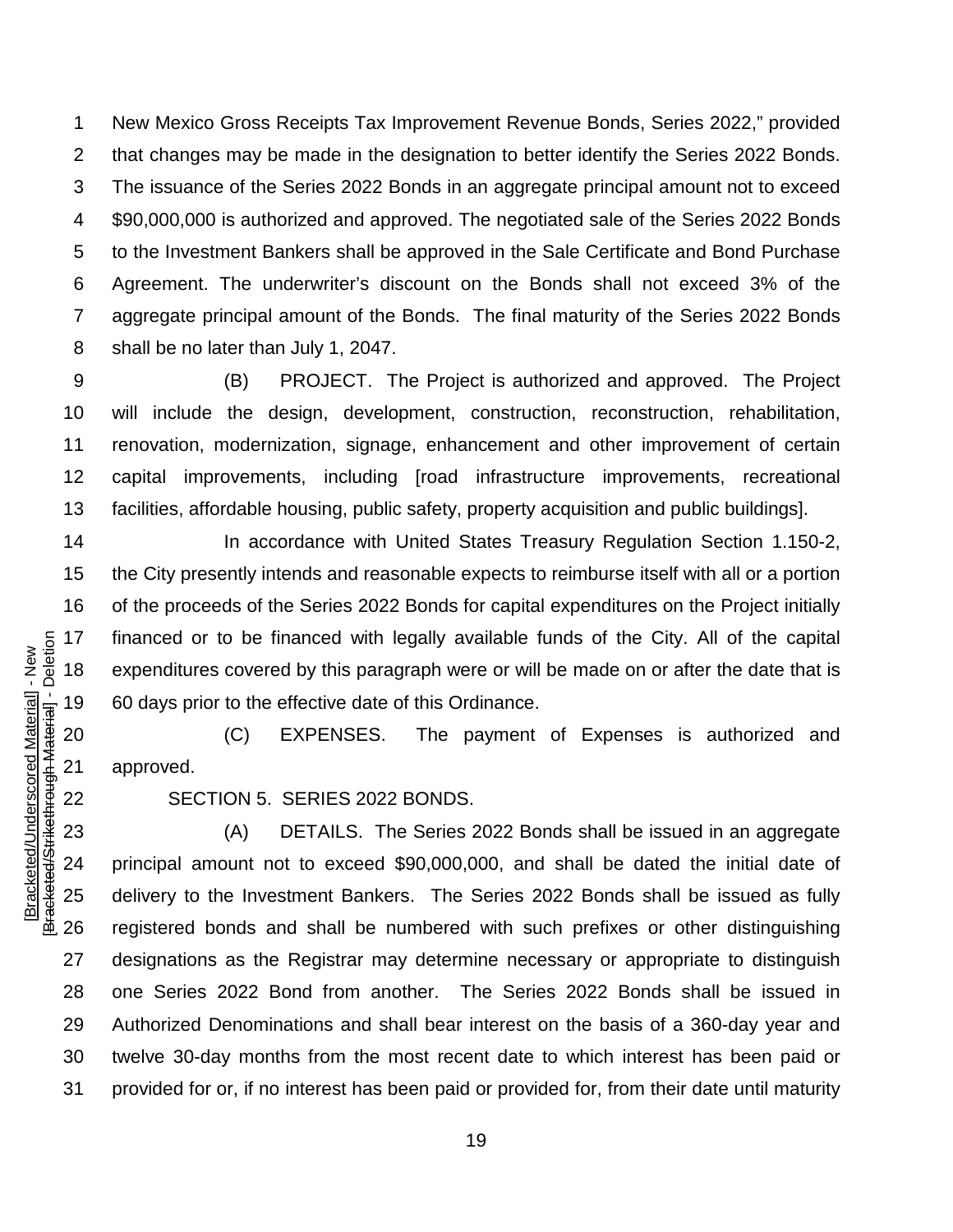or prior redemption, payable semiannually on January 1 and July 1 of each year in the years, amounts and interest rates as set forth in the Sale Certificate.

 The net effective interest rate on the Series 2022 Bonds shall not exceed twelve percent (12%).

 (B) PAYMENT OF SERIES 2022 BONDS; TRANSFERS TO PAYING AGENT. Payments on the Series 2022 Bonds shall be made in such coin or currency of the United States of America as, at the respective times of payment, is legal tender for the payment of public and private debts. The City shall transfer funds to the Paying Agent for the Series 2022 Bonds on a timely basis so that the Paying Agent may make payments of the principal of, premium, if any, and interest on Series 2022 Bonds, when due, to the Owners and comply with the requirements of any Insurer relating to payments of Series 2022 Bonds. As soon as known to the City, the City shall notify the Paying Agent if there is or will be an insufficient amount of money available to pay principal and interest on the Series 2022 Bonds when due.

 The principal of and premium, if any, on the Series 2022 Bonds shall be payable to the Owners upon presentation and surrender of their Series 2022 Bonds at the principal office of the Paying Agent.

 Interest on the Series 2022 Bonds shall be payable on each Interest Payment Date by the Paying Agent by check mailed on the date on which due to the Owners at the close of business on the Record Date for such Interest Payment Date to the registered addresses of Owners appearing on the registration books for the Series 2022 Bonds. In the case of any Owner of Series 2022 Bonds in an aggregate principal amount in excess of \$1,000,000 as shown on the registration books who, prior to the Record Date for the Series 2022 Bonds next preceding any Interest Payment Date, has provided the Paying Agent with wire transfer instructions, interest shall be paid in immediately available funds in accordance with the wire transfer instructions provided by that Owner.

28 If and to the extent that the City fails to make payment or provision for payment of interest on any Series 2022 Bond on any Interest Payment Date, interest shall continue to accrue on that Series 2022 Bond but shall cease to be payable to the Owner of that Series 2022 Bond as of the applicable Record Date. When money

Bracketed/Strikethrough Material] - Deletion [Bracketed/Strikethrough Material] - Deletion Bracketed/Underscored Material] - New [Bracketed/Underscored Material] - New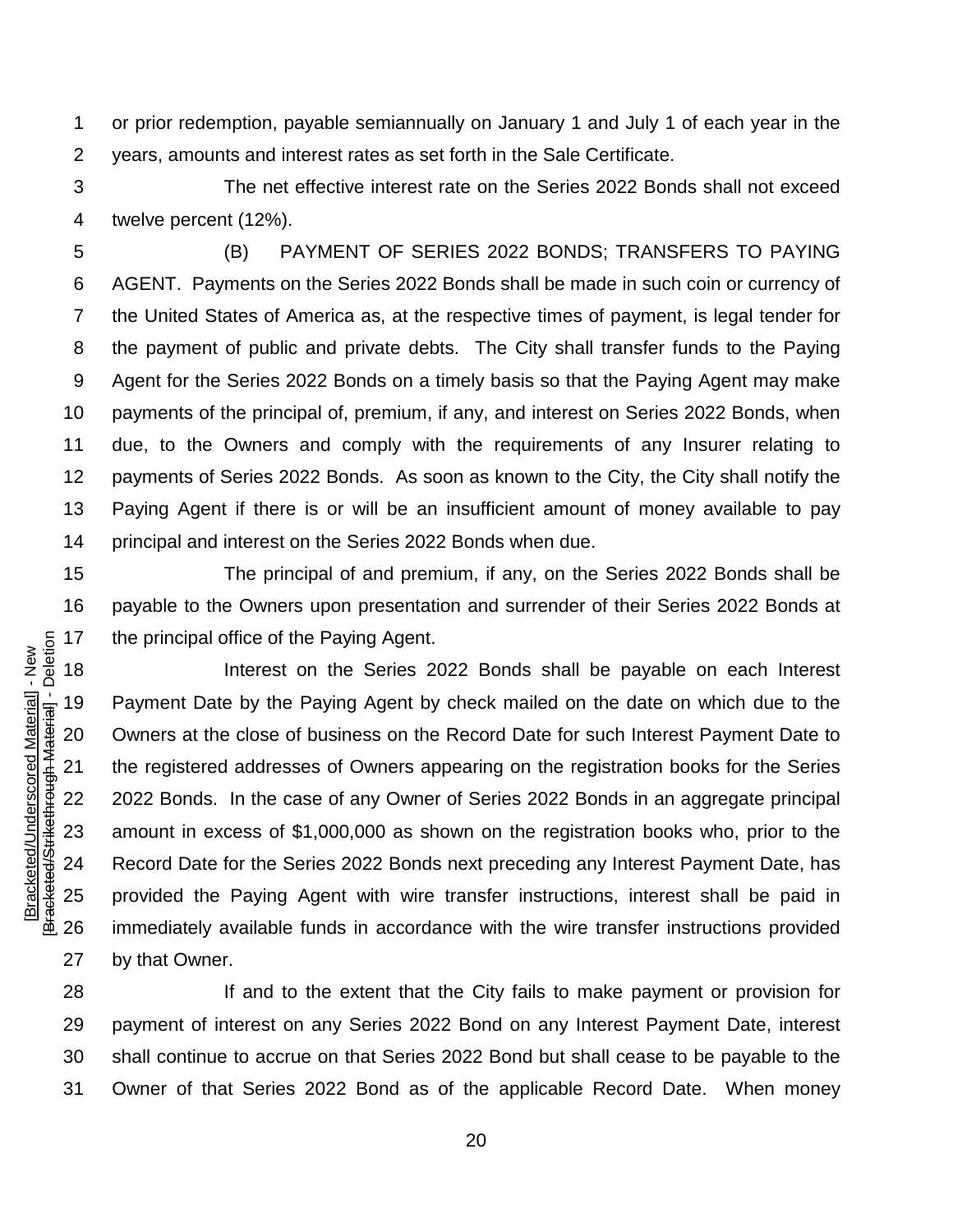becomes available for payment of the interest, (i) the Registrar shall establish a Special Record Date for the payment of that interest which shall be not more than 15 nor fewer than 10 days prior to the date of the proposed payment, and (ii) the Registrar shall give notice by first-class mail of the proposed payment and of the Special Record Date to each Owner not less than 10 days prior to the Special Record Date and, thereafter, the interest shall be payable to the Owners at the close of business on the Special Record Date.

 While a Depository or its nominee is the owner of the Series 2022 Bonds, principal and interest payments on the Series 2022 Bonds shall be made to the Depository, or its nominee, as required by the Depository.

 (C) BOOK-ENTRY. The Series 2022 Bonds shall initially be issued or registered in book-entry form, from time to time, with a Depository acting as securities depository for the Series 2022 Bonds with no physical distribution of bond certificates made to the public. A single certificate for each maturity date of each of the Series 2022 Bonds issued in book-entry form shall be delivered to such Depository and immobilized in its custody. The book-entry system shall evidence ownership of Series 2022 Bonds in Authorized Denominations, with transfer of ownership effected on the books of the Depository and its participants ("Participants"). As a condition to delivery of Series 2022 Bonds in book-entry form, the purchaser of the Series 2022 Bonds shall, immediately after acceptance of delivery thereof, deposit those Series 2022 Bonds certificates with such Depository, registered in the name of such Depository or its nominee. Principal, premium, if any, and interest will be paid to such Depository or its nominee as the registered Owner of those Series 2022 Bonds. The transfer of principal and interest payments to Participants shall be the responsibility of such Depository; the transfer of principal and interest payments to the beneficial owners of Series 2022 Bonds (the "Beneficial Owners") shall be the responsibility of such Participants and other nominees of Beneficial Owners maintaining a relationship with Participants (the "Indirect Participants"). The City shall not be responsible or liable for maintaining, supervising or reviewing the records maintained by such Depository, Participants or Indirect Participants.

Bracketed/Strikethrough Material] - Deletion [Bracketed/Strikethrough Material] - Deletion Bracketed/Underscored Material] - New [Bracketed/Underscored Material] - New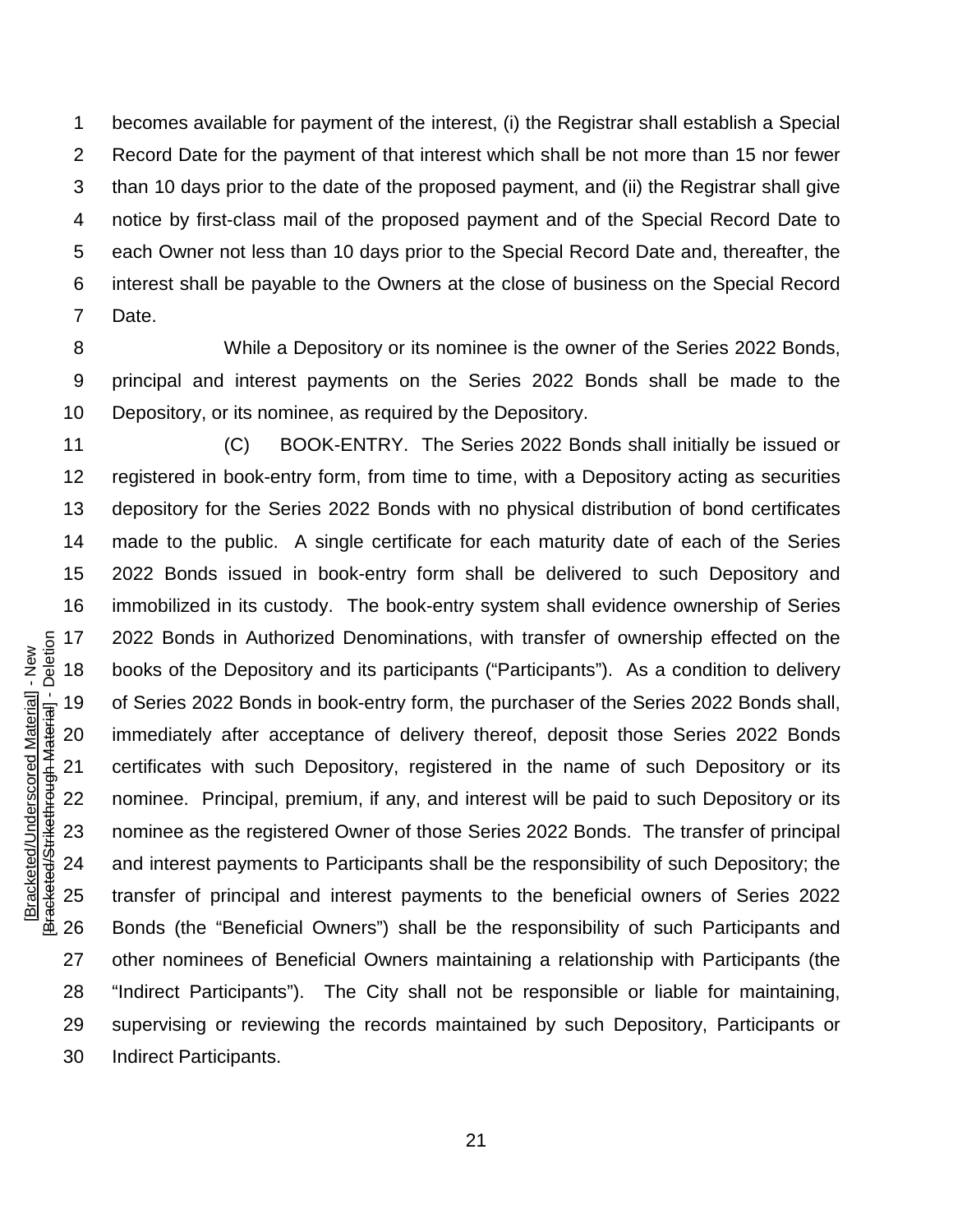If (i) the Series 2022 Bonds are not eligible for the services of the institution which has been acting as the Depository for the Series 2022 Bonds, (ii) the institution that has been acting as the Depository determines to discontinue its services with respect to the Series 2022 Bonds or (iii) the City determines that a continuation of the system of book-entry transfers through the institution that has been acting as the Depository ceases to be beneficial to the City or the Beneficial Owners, the City shall either identify another Depository or certificates shall be delivered to Beneficial Owners or their nominees. In the event of the discontinuation of the book-entry system for the Series 2022 Bonds, the Beneficial Owners or their nominees, upon authentication of the Series 2022 Bonds and registration of the Series 2022 Bonds in the Beneficial Owners' or nominees' names, shall become the Owners for all purposes. The City shall mail an appropriate notice to the Depository for notification to Participants, Indirect Participants and Beneficial Owners of the substitute Depository or the issuance of bond certificates to Beneficial Owners or their nominees, as applicable.

 Notwithstanding any other provision of the Bond Ordinance to the contrary, as long as all Series 2022 Bonds are registered in the name of a Depository or its nominee, all payments with respect to principal of, redemption premium, if any, and interest on those Series 2022 Bonds, and all notices with respect to those Series 2022 Bonds, shall be made and given by the Paying Agent or the City to the Depository, by the Depository to its Participants or Indirect Participants and by the Participants and Indirect Participants to the Beneficial Owners.

 (D) SERIES 2022 BONDS NOT PRESENTED FOR PAYMENT. If any Series 2022 Bonds are not presented for payment when the principal becomes due either at maturity or at the date fixed for redemption thereof or otherwise, or if any check or draft mailed to an Owner in connection with a payment of interest on any Series 2022 Bonds is not cashed by an Owner, and an amount sufficient to pay those Series 2022 Bonds or interest is held by the Paying Agent for the benefit of the Owners, the Paying Agent shall segregate and hold such money in trust without liability for interest on that money to the Owners, for the benefit of the Owners of the applicable Series 2022 Bonds, who shall, except as provided in the following paragraph, then be restricted to

Bracketed/Strikethrough Material] - Deletion [Bracketed/Strikethrough Material] - Deletion Bracketed/Underscored Material] - New [Bracketed/Underscored Material] - New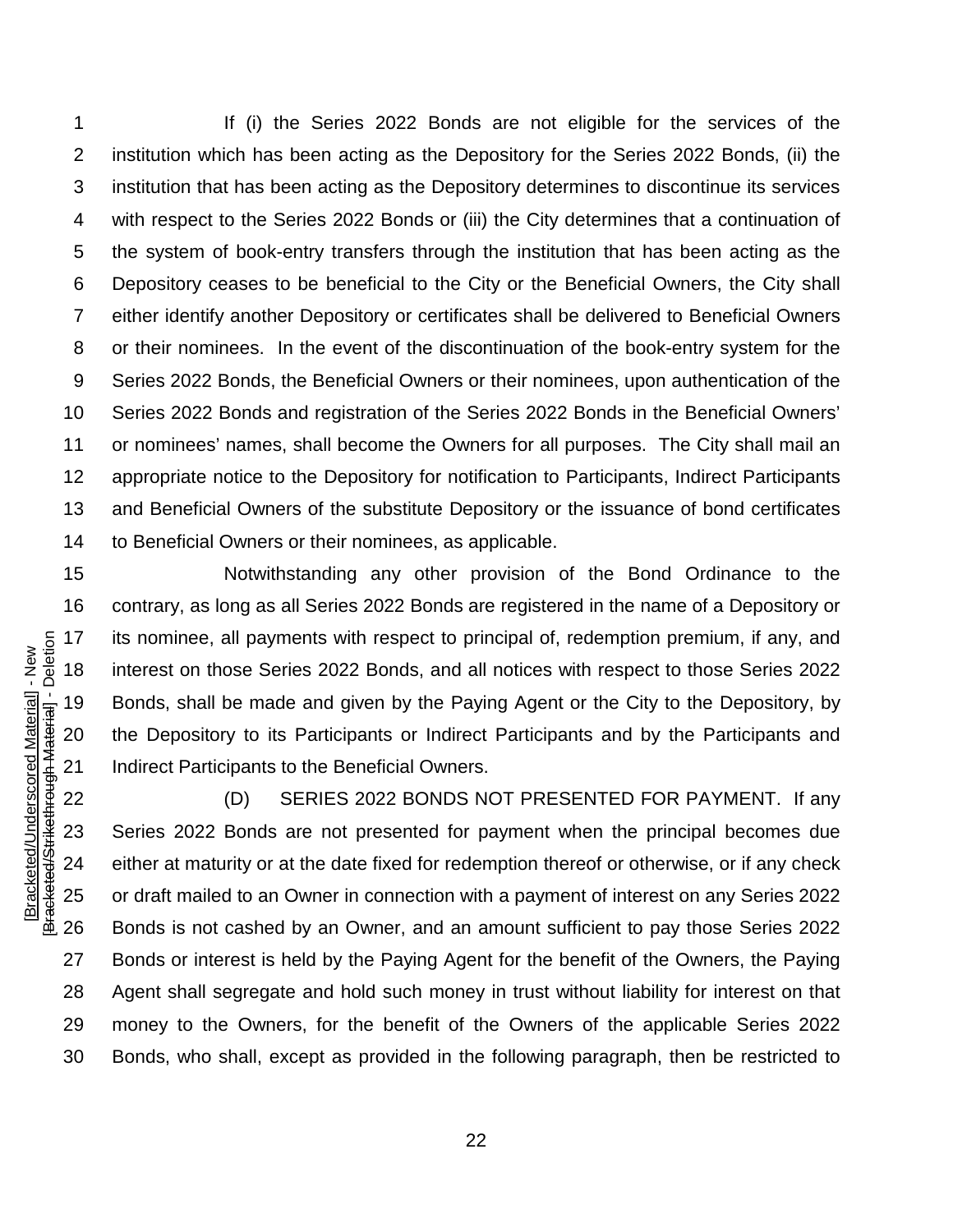only the amounts segregated for the satisfaction of any claim relating to that payment on such Series 2022 Bonds.

 Any money which the Paying Agent segregates and holds in trust for the payment of the principal of, premium or interest on Series 2022 Bonds which remains unclaimed for three years after such payment has become due shall be paid to the City. After the payment of such unclaimed money to the City, the Owners shall look only to the City for the payment of those Series 2022 Bonds.

#### SECTION 6. REDEMPTION OF SERIES 2020 BONDS.

 (A) OPTIONAL REDEMPTION. All or any portion of the Series 2022 Bonds may be subject to optional redemption prior to their stated maturities at a redemption price and on the dates established therefor in the Sale Certificate.

- [Bracketed/Strikethrough Material] Deletion **If subject to optional redemption, unless money sufficient to pay the**  principal of and premium, if any, on the Series 2022 Bonds to be redeemed pursuant to this Section 6.(A) is received by the Paying Agent prior to the giving of notice of redemption in accordance with Section 6.(D), that notice shall state that the redemption is conditional upon the receipt of that money by the Paying Agent by 2:00 p.m., prevailing Mountain Time, on the redemption date. If an amount sufficient to redeem all Series 2022 Bonds called for redemption is not received by that time (i) the Paying Agent shall redeem only those Series 2022 Bonds for which the redemption price was received, (ii) the Series 2022 Bonds to be redeemed shall be selected in the manner set forth in Section 6.(C) and (iii) the redemption notice shall have no effect with respect to those Series 2022 Bonds for which the redemption price was not received and those Series 2022 Bonds shall not be redeemed. The Registrar shall give notice to the Owners of the Series 2022 Bonds previously called for redemption which shall not be redeemed, in the manner in which notice of redemption was given, identifying the Series 2022 Bonds which shall not be redeemed, stating that the redemption did not take place with respect to those Series 2022 Bonds and shall promptly return any Series 2022 Bonds which shall not be redeemed which were previously delivered by the Owners of those Series 2022 Bonds.
- 

[Bracketed/Underscored Material] - New

Bracketed/Strikethrough Material] - Deletion Bracketed/Underscored Material] - New

(B) MANDATORY SINKING FUND REDEMPTION.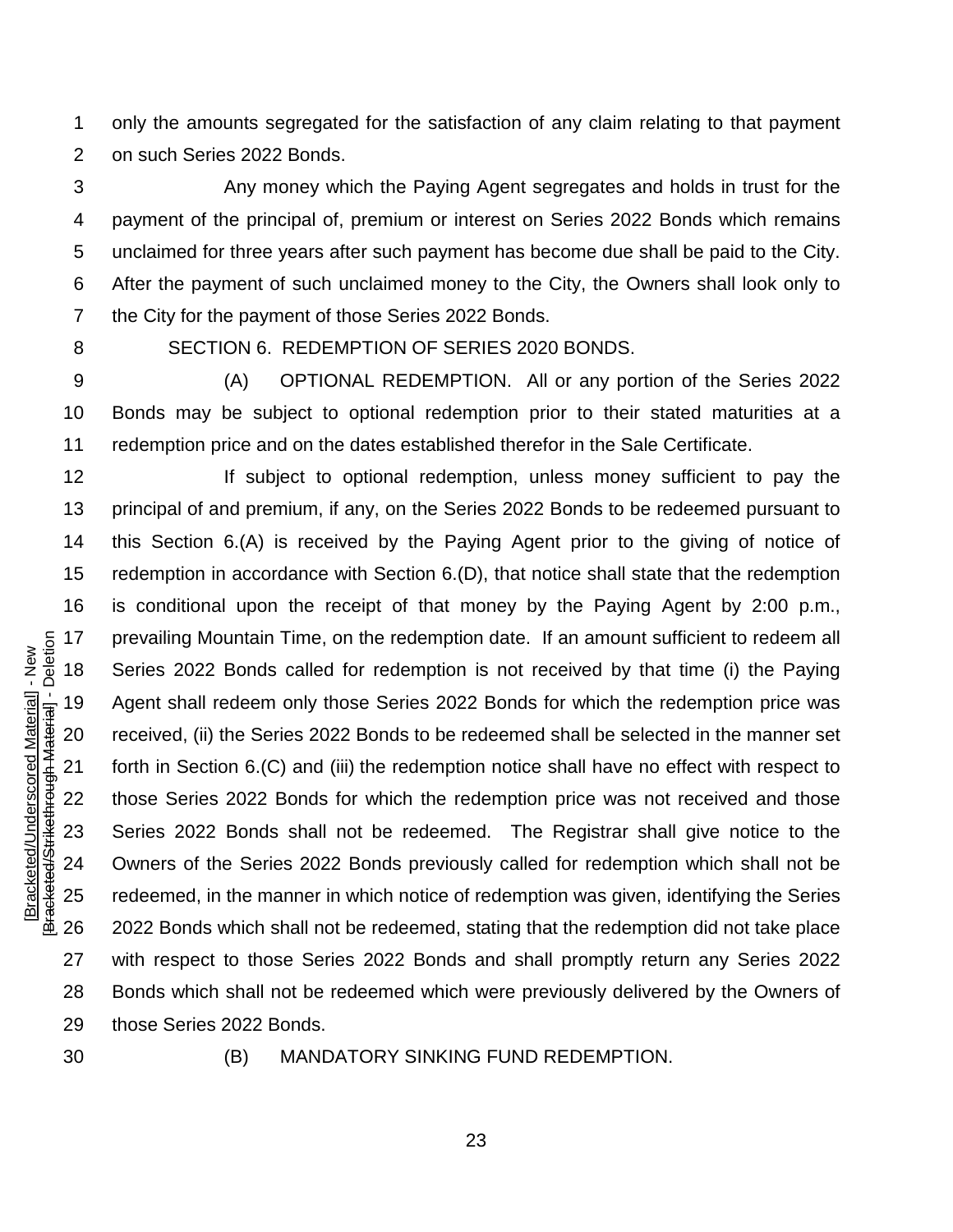The Series 2022 Bonds may be subject to mandatory sinking fund redemption as provided in the Sale Certificate.

 (C) PARTIAL REDEMPTION. If less than all of the Outstanding Series 2022 Bonds are to be redeemed, the Maturity Dates of the Series 2022 Bonds to be redeemed shall be selected by the City. If less than all Series 2022 Bonds of a given Maturity Date are redeemed, the Series 2022 Bonds of that Maturity Date to be redeemed shall be selected by lot in such manner as determined by the Fiscal Agent. However, the portion of any Series 2022 Bonds to be redeemed and the portion of any Series 2022 Bonds not redeemed shall both be in Authorized Denominations. If, as indicated in a certificate of an Authorized Officer delivered to the Fiscal Agent, the City has offered to purchase all Series 2022 then Outstanding and less than all of the Series 2022 Bonds, as the case may be, have been tendered to the City for purchase, the Fiscal Agent, at the direction of an Authorized Officer, shall select for redemption all, or any part designated by the City, of the Series 2022 Bonds which have not been tendered.

**In selecting Series 2022 Bonds for redemption, the Fiscal Agent shall treat**  each Series 2022 Bond as representing that number of Series 2022 Bonds which is obtained by dividing the principal amount of any Series 2022 Bond by the minimum Authorized Denomination. If it is determined that one or more, but not all, of the units of principal amount represented by any Series 2022 Bond is to be called for redemption, then, upon notice of intention to redeem such unit or units, the Owner of such Series 22 2022 Bond (except with respect to Series 2022 Bonds registered to a Depository or its nominee, in which case a notation as to the amount redeemed may be made on such Series 2022 Bonds) shall promptly surrender such Series 2022 Bond to the Fiscal Agent for (i) payment to such Owner of the redemption price of the unit or units of principal amount called for redemption, and (ii) delivery to such Owner of a new Series 2022 Bond of the same Maturity Date and series in the aggregate principal amount of the unredeemed balance, without charge therefor.

**If the Owner of any such Series 2022 Bond fails to present that Series**  2022 Bond to the Fiscal Agent for payment, that Series 2022 Bond nevertheless shall become due and payable on the date fixed for redemption to the extent of the unit or

Bracketed/Strikethrough Material] - Deletion [Bracketed/Strikethrough Material] - Deletion Bracketed/Underscored Material] - New [Bracketed/Underscored Material] - New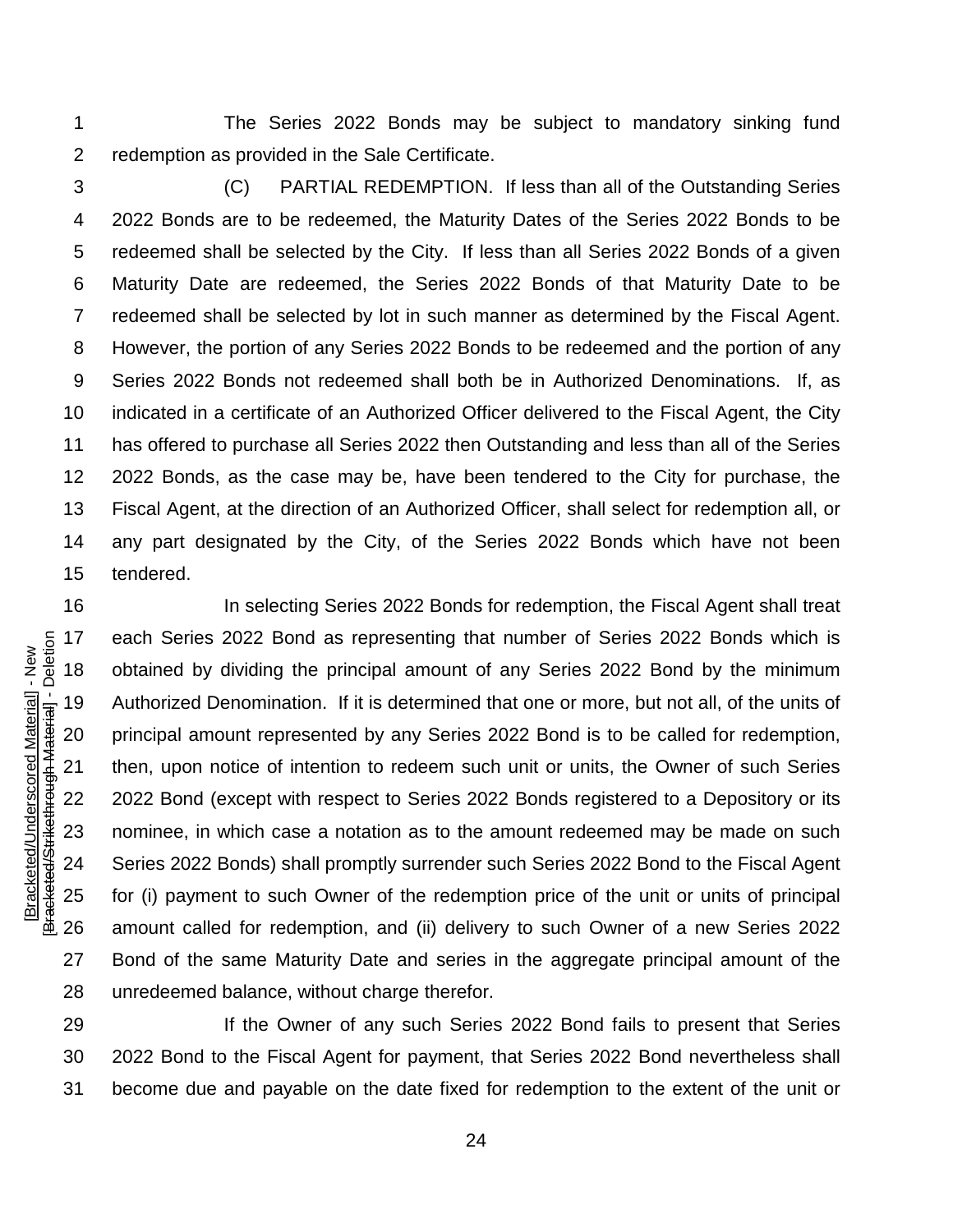units of principal amount called for redemption and interest shall cease to accrue on that principal amount.

 (D) NOTICE. Notice of redemption of Series 2022 Bonds shall be given by the Fiscal Agent by sending a copy of such notice by registered or certified first class, postage prepaid mail not less than 30 days prior to the redemption date to all Depositories, to EMMA and to the Owner of each Series 2022 Bond, or portion thereof, to be redeemed at the address shown as of the close of business on the fifth day prior to the mailing of notice on the Bond Register. The City shall give the Fiscal Agent notice of the redemption date and the Maturity Date and the principal amounts of each maturity of Series 2022 Bonds to be called for redemption pursuant to Section 6.(A) at least five Business Days prior to the date that the Fiscal Agent is required to give Owners notice of redemption. Series 2022 Bonds to be called for redemption pursuant to Section 6.(B) shall be called for redemption by the Fiscal Agent without the necessity of any notice to the Fiscal Agent from the City. Neither the City's failure to give such notice, the Fiscal Agent's failure to give such notice to any Depository (other than as the Owner of Series 2022 Bonds being redeemed), or the registered Owner of any Series 2022 Bonds to be redeemed, or any defect therein, nor the failure of the Depository to notify a Participant or any Participant or Indirect Participant to notify a Beneficial Owner of any such redemption, shall affect the validity of the proceedings for the redemption of any Series 2022 Bonds for which proper notice was given.

The official notice of redemption to Owners shall state:

22 (1) the CUSIP numbers of the Series 2022 Bonds to be redeemed,

(2) the redemption date,

[Bracketed/Underscored Material] - New [Bracketed/Strikethrough Material] - Deletion

Bracketed/Strikethrough Material] - Deletion Bracketed/Underscored Material] - New

(3) the redemption price,

(4) the Series 2022 Bonds to be redeemed,

 (5) if less than all Outstanding Series 2022 Bonds are to be redeemed, the bond numbers and Maturity Dates of Series 2022 Bonds to be redeemed and, in the case of a partial redemption of a Series 2022 Bonds, the principal amount to be redeemed,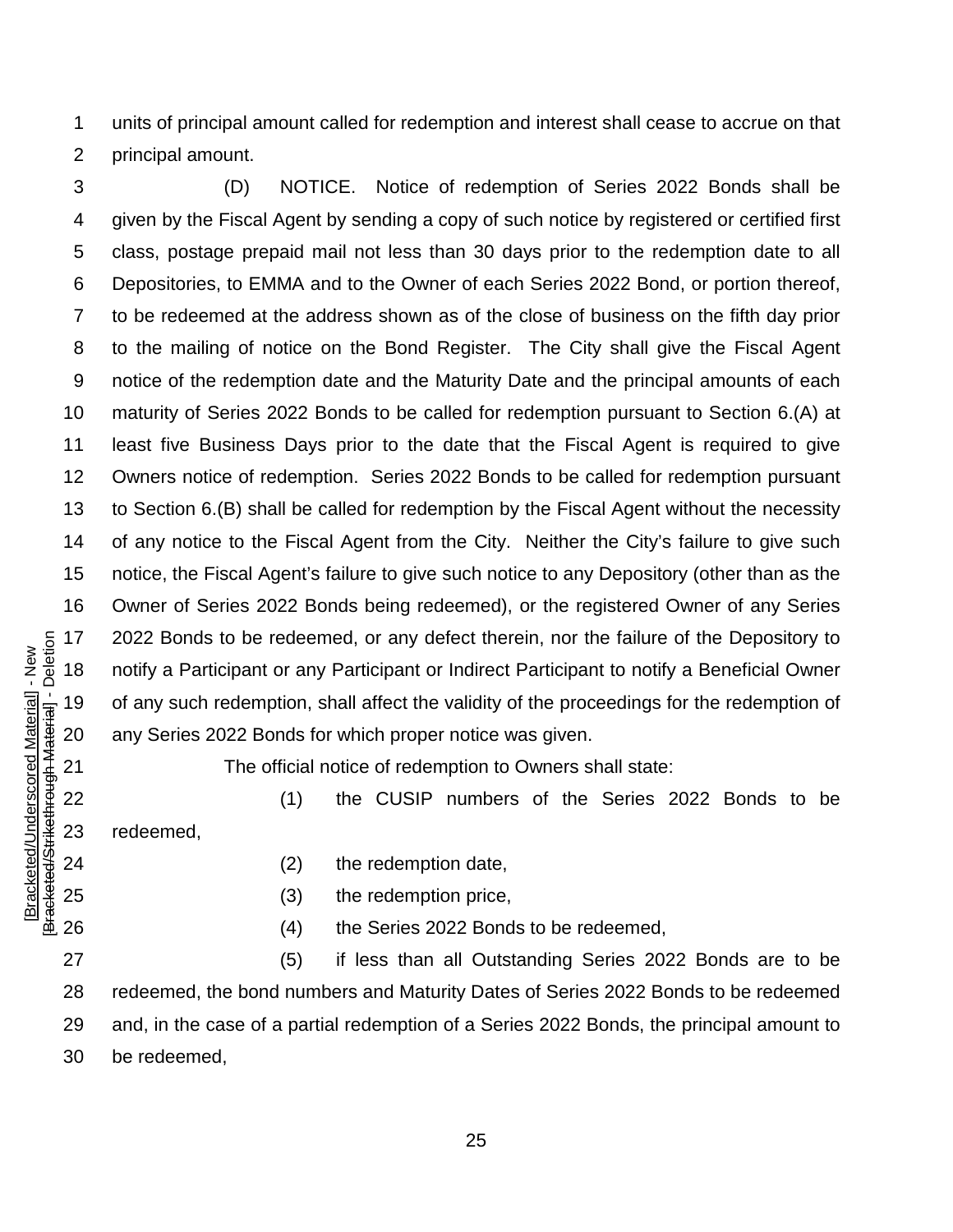(6) that, subject to the provisions of Section 6.(A), if applicable, on the redemption date, the redemption price will become due and payable on each Series 2022 Bond or portion thereof called for redemption, and that interest thereon shall cease to accrue from and after that date,

 (7) the place where such Series 2022 Bonds are to be surrendered for payment of the redemption price, the name of a contact person (if the book-entry system described in Section 5.(C) is in effect), and the phone number at the office of the Paying Agent, and

 (8) if the redemption is pursuant to Section 6.(A), that the redemption is conditional, if applicable, stating the conditions set forth in Section 6.(A).

11 The Paying Agent shall comply with any other terms regarding redemption and notice of redemption, as are required by any agreement with a Depository.

 Except as provided in Section 6.(A), notice having been given in the manner provided above, the Series 2022 Bonds or part thereof called for redemption shall become due and payable on the redemption date designated and the Series 2022 Bonds, or part thereof to be redeemed, for which the redemption price is on deposit with the Fiscal Agent, shall not be deemed to be Outstanding and shall cease to bear or accrue interest from and after such redemption date. Subject to Section 6.(A), upon presentation of a Series 2022 Bond to be redeemed at the office of the Fiscal Agent on or after the redemption date, or, so long as the book-entry system is used for determining beneficial ownership of the Series 2022 Bond being redeemed, upon satisfaction of the terms of any other arrangement between the Fiscal Agent and the Depository, the Fiscal Agent will pay such Series 2022 Bonds or portion thereof called for redemption.

 (E) SERIES 2022 BONDS NOT PRESENTED FOR REDEMPTION. Money for payment of the principal of, premium, if any, and interest, to the date fixed for redemption, on Series 2022 Bonds called for redemption which are not presented for payment on the date fixed for redemption shall be set aside by the Fiscal Agent in trust for the Owners of such Series 2022 Bonds and held as set forth in Section 5.(D). Interest on such Series 2022 Bonds shall cease to accrue on the date fixed for redemption.

Bracketed/Strikethrough Material] - Deletion [Bracketed/Strikethrough Material] - Deletion Bracketed/Underscored Material] - New [Bracketed/Underscored Material] - New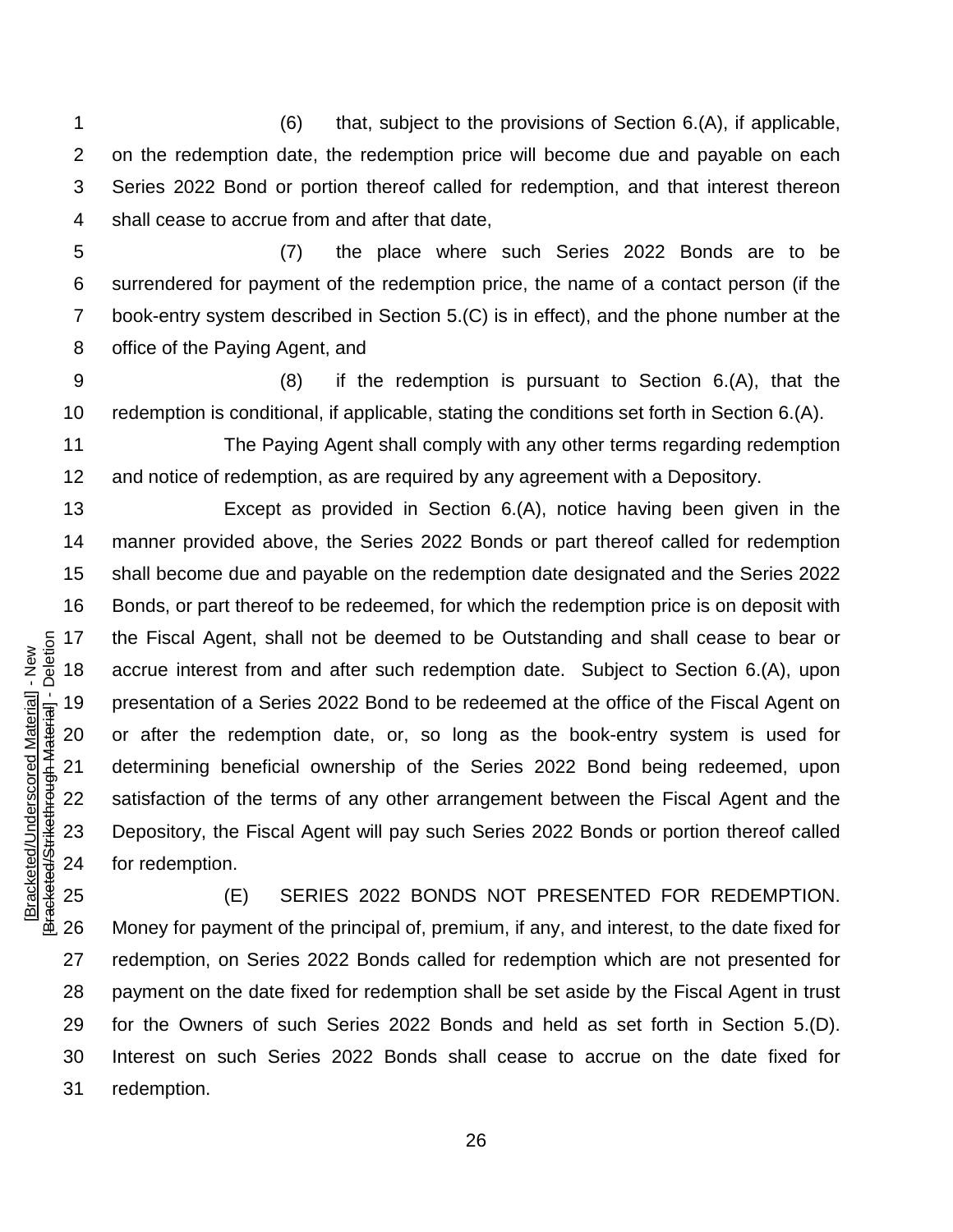(F) CANCELLATION. All Series 2022 Bonds which have been redeemed or received for transfer shall be canceled and destroyed by the Fiscal Agent and shall not be reissued and a counterpart of the certificate of destruction evidencing such destruction shall be furnished by the Fiscal Agent to the City.

 SECTION 7. REGISTRATION, TRANSFER, EXCHANGE AND OWNERSHIP OF SERIES 2022 BONDS.

 (A) REGISTRATION, TRANSFER AND EXCHANGE. The City shall cause books for the registration, transfer and exchange of the Series 2022 Bonds to be kept at the principal office of the Registrar. Upon surrender for transfer or exchange of any Series 2022 Bonds at the principal office of the Registrar duly endorsed by the Owner or his attorney duly authorized in writing, or accompanied by a written instrument or instruments of transfer or exchange in form satisfactory to such Registrar and properly executed, the City shall execute and the Registrar shall authenticate and deliver in the name of the transferee or Owner a new Series 2022 Bond or Bonds of the same series and Maturity Date, interest rate and same aggregate principal amount in Authorized Denominations.

 (B) OWNER OF BONDS. The person in whose name any Series 2022 Bond is registered shall be deemed and regarded as its absolute Owner for all purposes, except as may otherwise be provided with respect to the payment of interest on Series 2022 Bonds in Section 5.(C). Payment of the principal on any Series 2022 Bonds shall be made only to or upon the order of its Owner or his legal representative. All such payments shall be valid and effectual to satisfy and discharge the liability on Series 2022 Bonds to the extent of the amount paid.

[Bracketed/Underscored Material] - New [Bracketed/Strikethrough Material] - Deletion

Bracketed/Strikethrough Material] - Deletion Bracketed/Underscored Material] - New

 (C) REPLACEMENT OF BONDS. If any Series 2022 Bond is lost, stolen, destroyed or mutilated, the Registrar shall, upon receipt of that Series 2022 Bond if mutilated, and evidence, information or indemnity which the Registrar may reasonably require, authenticate and deliver a replacement Series 2022 Bond or Bonds of the same aggregate principal amount, series and Maturity Date and interest rate, bearing a number or numbers not then outstanding. If any lost, stolen, destroyed or mutilated Series 2022 Bond has matured or been called for redemption, the Registrar may direct the Paying Agent to pay that Series 2022 Bond in lieu of replacement.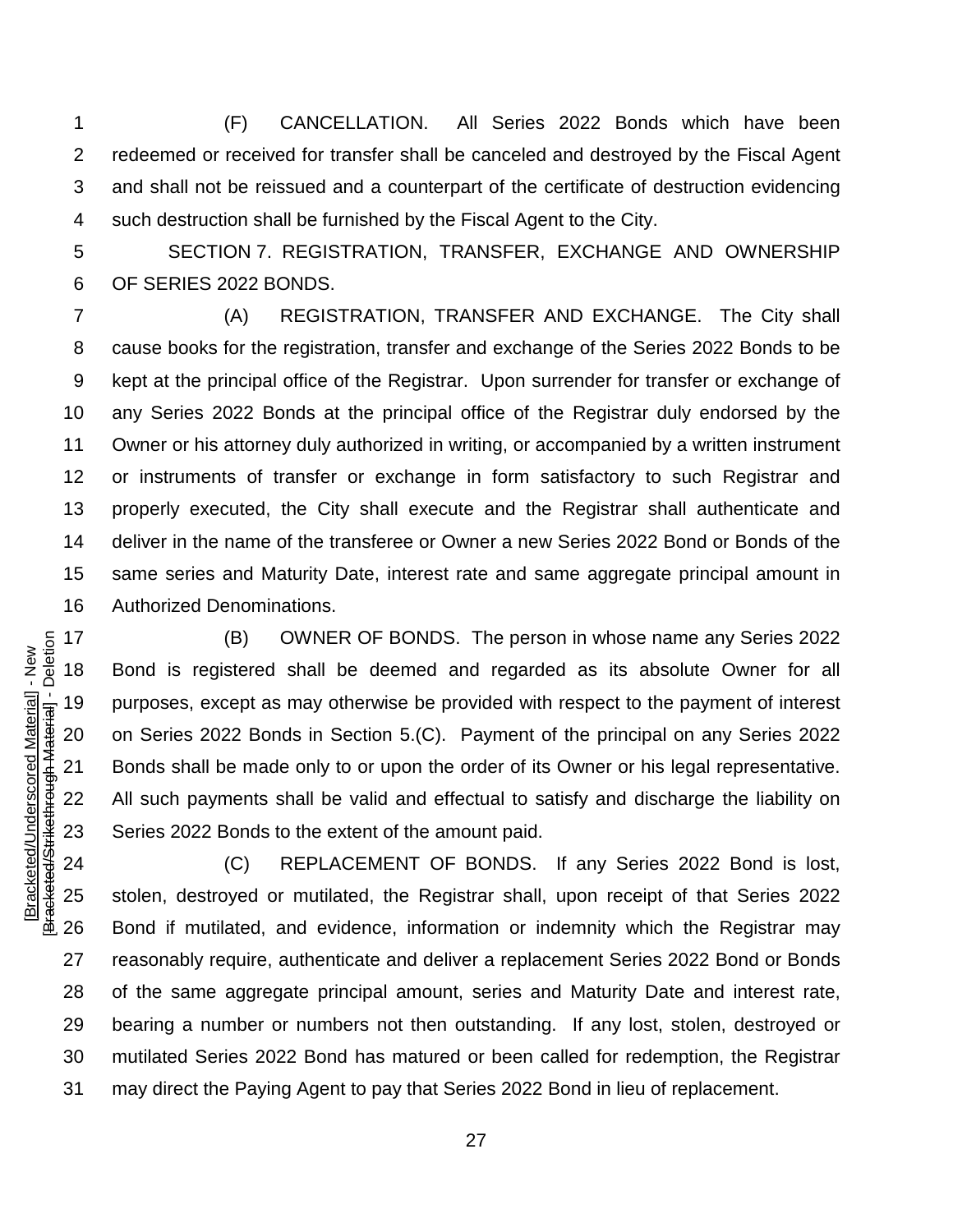(D) CHARGES. Exchanges and transfers of Series 2022 Bonds shall be made without charge to the Owners or any transferee except that the Registrar may make a charge sufficient to reimburse the Registrar for any tax, fee or other governmental charge required to be paid with respect to that transfer or exchange.

 (E) BONDS CALLED FOR REDEMPTION. The Fiscal Agent shall not be required to transfer or exchange (i) any Series 2022 Bonds during the five-day period preceding the mailing of notice calling Series 2022 Bonds of such series for redemption and (ii) any Series 2022 Bonds called for redemption.

 (F) UNAUTHENTICATED BONDS. The officers of the City are authorized to deliver to the Registrar fully registered but unauthenticated Series 2022 Bonds in such quantities as may be convenient to be held in custody by the Registrar 12 pending the use thereof as provided in the Bond Ordinance.

 SECTION 8. NEGOTIABILITY. Series 2022 Bonds shall be fully negotiable and shall have all the qualities of negotiable paper, and the owner or owners thereof shall possess all rights enjoyed by the owners of negotiable instruments under the provisions of the Uniform Commercial Code—Investment Securities in effect in the State.

 SECTION 9. SPECIAL LIMITED OBLIGATIONS. The Series 2022 Bonds, and all payments of principal, premium, if any, and interest thereon (whether at maturity or on a redemption date), and the obligations of the City for all other payments, fees, costs, interest and expenses under the Bond Ordinance and under all Related Documents shall be special limited obligations of the City payable solely from State- Shared Gross Receipts Tax Revenues, which Pledged Revenues are pledged and are payable as set forth in Sections 18 and 19. However, the Series 2022 Bonds are also payable from amounts on deposit in the Series 2022 Debt Service Fund and the Series 2022 Acquisition/Construction Fund.

 Owners and the parties under any Related Documents may not look to any 27 general or other fund of the City for the payment of the principal of or interest on, or the fees, costs and expenses relating to, such obligations, except the designated special funds pledged therefor. Neither the Series 2022 Bonds nor the obligations of the City under any Related Documents shall constitute an indebtedness of the City within the meaning of any constitutional, charter or statutory prohibition or limitation, nor shall they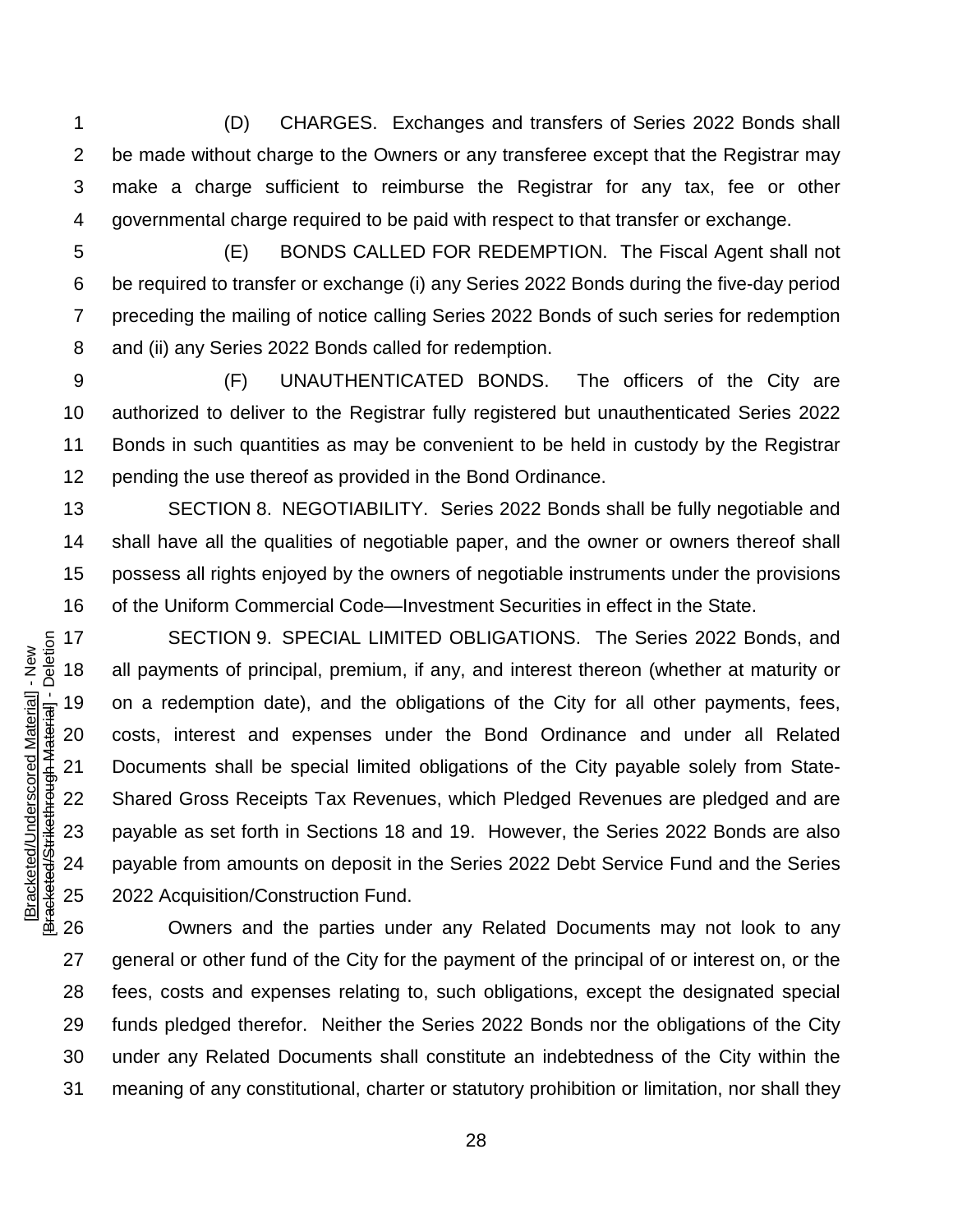be considered or held to be general obligations of the City, and the Series 2022 Bonds shall recite that they are payable and collectable solely out of Pledged Revenues and from any other sources stated in the Bond Ordinance and that the Owners may not look to any general or other municipal fund for the payment of the principal, premium, if any, or interest, as applicable, on the Series 2022 Bonds or for the payment of any amounts owed under any Related Documents.

[Bracketed/Underscored Material] - New [Bracketed/Strikethrough Material] - Deletion

Bracketed/Strikethrough Material] - Deletion Bracketed/Underscored Material] - New

### SECTION 10. EXECUTION AND CUSTODY OF SERIES 2022 BONDS.

 (A) FILING MANUAL SIGNATURES. Prior to the execution of any Series 2022 Bonds pursuant to Sections 6-9-1 through 6-9-6 NMSA, the Mayor, City Clerk and City Treasurer may each file with the Secretary of State of New Mexico his or her manual signature certified by him or her under oath; provided that such filing shall not be necessary for any officer where any previous filing may have legal application or if the Bonds are signed manually.

 (B) EXECUTION. Series 2022 Bonds shall be signed with the manual or facsimile signature of the Mayor and the manual or facsimile signature of the City Treasurer or City Clerk. There shall be placed on each Series 2022 Bond the printed, engraved, stamped or otherwise placed facsimile or imprint of the City's corporate seal. Series 2022 Bonds when authenticated and bearing the manual or facsimile signatures of the officers in office at the time of their signing shall be valid and binding obligations of the City, notwithstanding that before delivery of those Series 2022 Bonds, any or all of the persons who executed those Series 2022 Bonds shall have ceased to fill their respective offices. The Mayor, City Clerk and City Treasurer, at the time of the execution of the Series 2022 Bonds, each may adopt as and for his or her own facsimile signature the facsimile signature of his or her predecessor in office if such facsimile signature appears upon any of the Series 2022 Bonds or certificates pertaining to the Series 2022 Bonds.

 (C) CUSTODY. The Registrar shall hold in custody all Series 2022 Bonds signed and attested by the Mayor, City Clerk and City Treasurer until ready for delivery to the purchaser, transferee or Owner. The City shall, from time to time, at the written request of the Registrar, provide the Registrar an adequate supply of Series 2022 Bonds.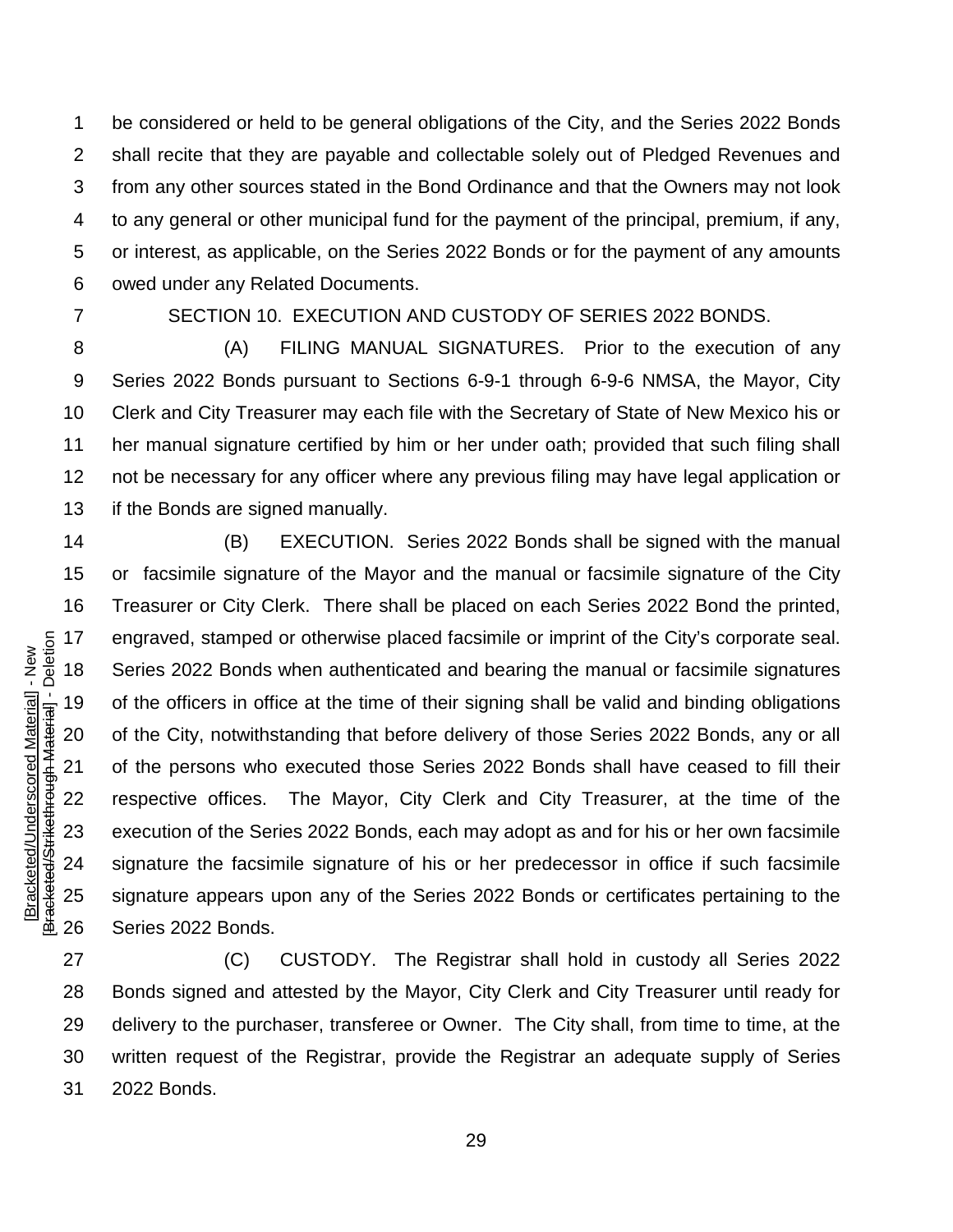(D) AUTHENTICATION. No Series 2022 Bonds shall be valid or obligatory for any purpose unless the certificate of authentication has been duly executed by the Registrar. That Registrar's certificate of authentication shall be deemed to have been duly executed if manually signed by an authorized officer of the Registrar, but it shall not be necessary that the same officer sign the certificate of authentication on all Series 2022 Bonds.

 SECTION 11. APPOINTMENT OF FISCAL AGENT. The initial Fiscal Agent for the Series 2022 Bonds shall be the City Treasurer. The Paying Agent and Registrar shall be the same Person for the Series 2022 Bonds.

 SECTION 12. SUCCESSOR REGISTRAR OR PAYING AGENT. If the Registrar or Paying Agent initially appointed shall resign, or if the City shall determine to appoint a successor or co-Registrar or co-Paying Agent or shall reasonably determine that a Registrar or Paying Agent has become incapable of fulfilling its duties under the Bond Ordinance, the City may, upon notice mailed to each Owner at the address last shown on the registration books, appoint a successor or co-Registrar or Paying Agent. Every such successor or co-Registrar or Paying Agent shall be a bank or trust company 17 located and in good standing in the United States with a capital stock, surplus and<br>  $\frac{1}{2}$  and undivided profits, however denominated, of not less than \$75,000,000 or the City<br>  $\frac{1}{2}$  Treasurer, or any successor undivided profits, however denominated, of not less than \$75,000,000 or the City Treasurer, or any successor in office. Notwithstanding any other provision of the Bond Ordinance, no removal, resignation or termination of the Paying Agent shall take effect until a successor shall be appointed. Additional provisions relating to the Registrar and the Paying Agent and the payment of the Series 2022 Bonds may be in a separate paying agent agreement executed on behalf of the City by an Authorized Officer.

SECTION 13. SERIES 2022 BONDS FORMS. The Series 2022 Bonds shall be in substantially the following form with only such changes as are not inconsistent with the Bond Ordinance:

| -27 |                     | [FORM OF SERIES 2022 BOND]            |
|-----|---------------------|---------------------------------------|
| -28 |                     | UNITED STATES OF AMERICA              |
| -29 | STATE OF NEW MEXICO | <b>COUNTY OF BERNALILLO</b>           |
| 30  |                     | CITY OF ALBUQUERQUE, NEW MEXICO       |
| -31 |                     | <b>GROSS RECEIPTS TAX IMPROVEMENT</b> |

[Bracketed/Underscored Material] - New [Bracketed/Strikethrough Material] - Deletion

Bracketed/Underscored Material] - New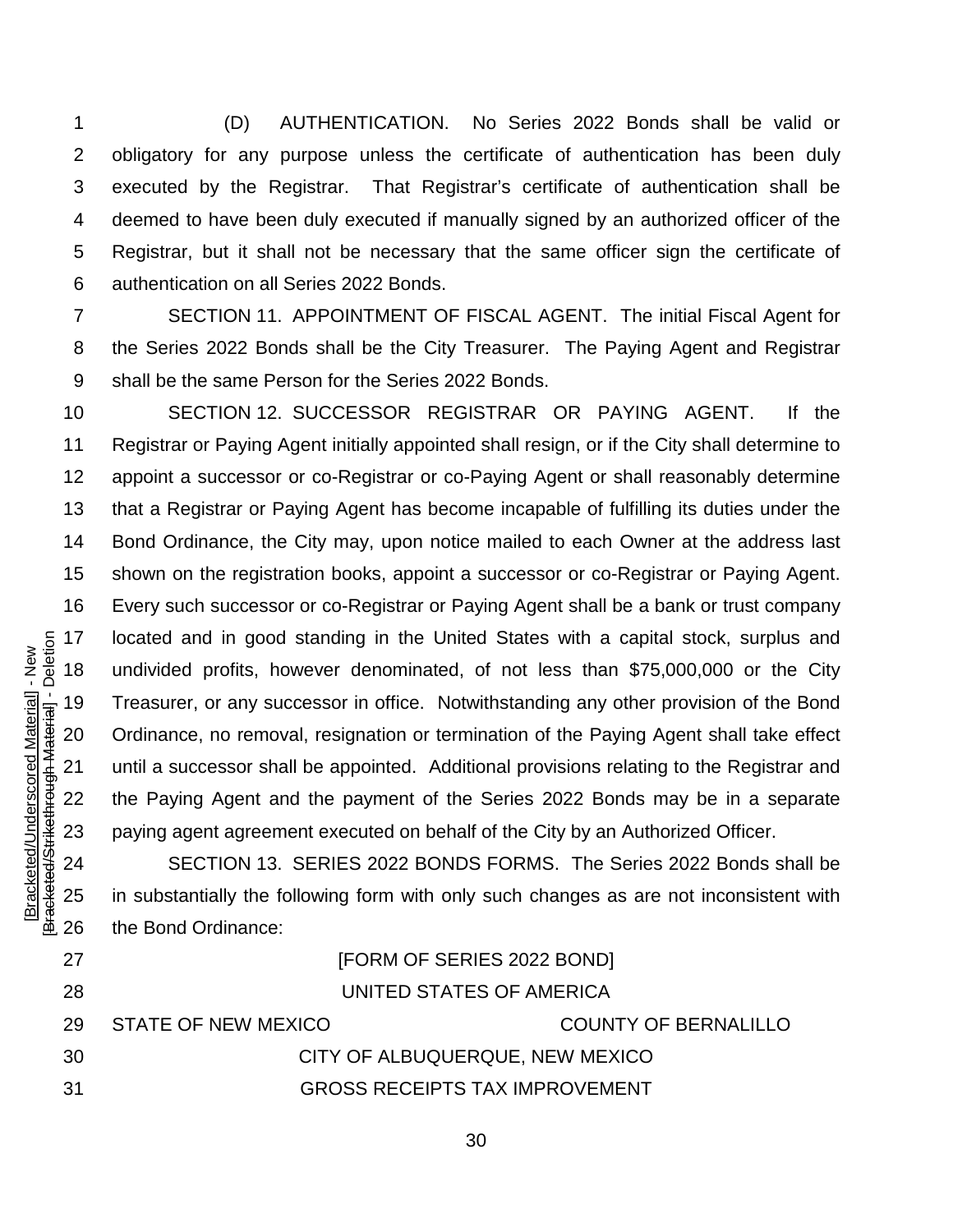| -1 |                           |                               | REVENUE BONDS, SERIES 2022 |              |  |
|----|---------------------------|-------------------------------|----------------------------|--------------|--|
|    | 2 Bond No.                |                               |                            |              |  |
|    |                           | 3 INTEREST RATE MATURITY DATE | DATE OF BOND               | <b>CUSIP</b> |  |
| 4  |                           |                               | 2022                       |              |  |
|    | <b>BBILLOIBAL ALIALIT</b> |                               |                            |              |  |

PRINCIPAL AMOUNT:

## REGISTERED OWNER:

 The City of Albuquerque (the "City"), in the County of Bernalillo and State of New Mexico (the "State"), a municipal corporation duly organized and existing under the Constitution and laws of the State, for value received, promises to pay, solely from the special funds available for the purpose set forth below, to the Registered Owner stated above, or registered assigns, on the Maturity Date stated above (unless this bond may be and is called for prior redemption, in whole or in part, in which case on such redemption date), upon presentation and surrender of this bond to the City Treasurer, in Albuquerque, New Mexico, or any successor (as such, the "Paying Agent") or any co- paying agent, the Principal Amount stated above and premium, if any, and to pay interest on the unpaid Principal Amount at the Interest Rate stated above on January 1 and July 1 of each year beginning on January 1, 20\_\_ (each, an "Interest Payment Date") to the Maturity Date stated above, or until redeemed if called for redemption prior to maturity. If upon presentation and surrender at maturity or for prior redemption, payment of this bond is not made, interest shall continue at the Interest Rate stated above until the Principal Amount is paid in full. This bond will bear interest from the most recent date to which interest has been paid or provided for or if no interest has been paid or provided for, from the Date of Bond stated above. Interest on this bond is payable by check or draft mailed to the registered owner hereof (or by such other arrangement as may be mutually agreed to by the Paying Agent and the registered owner) as shown on the registration books for this issue maintained by the City Treasurer or any successor or co-registrar (as such, the "Registrar"), at the address appearing therein at the close of business on the fifteenth day of the calendar month next preceding the Interest Payment Date (the "Record Date"). Any interest which is not timely paid or duly provided for shall cease to be payable to the owner hereof (or of one or more predecessor Bonds, defined below) as of the Record Date, but shall be payable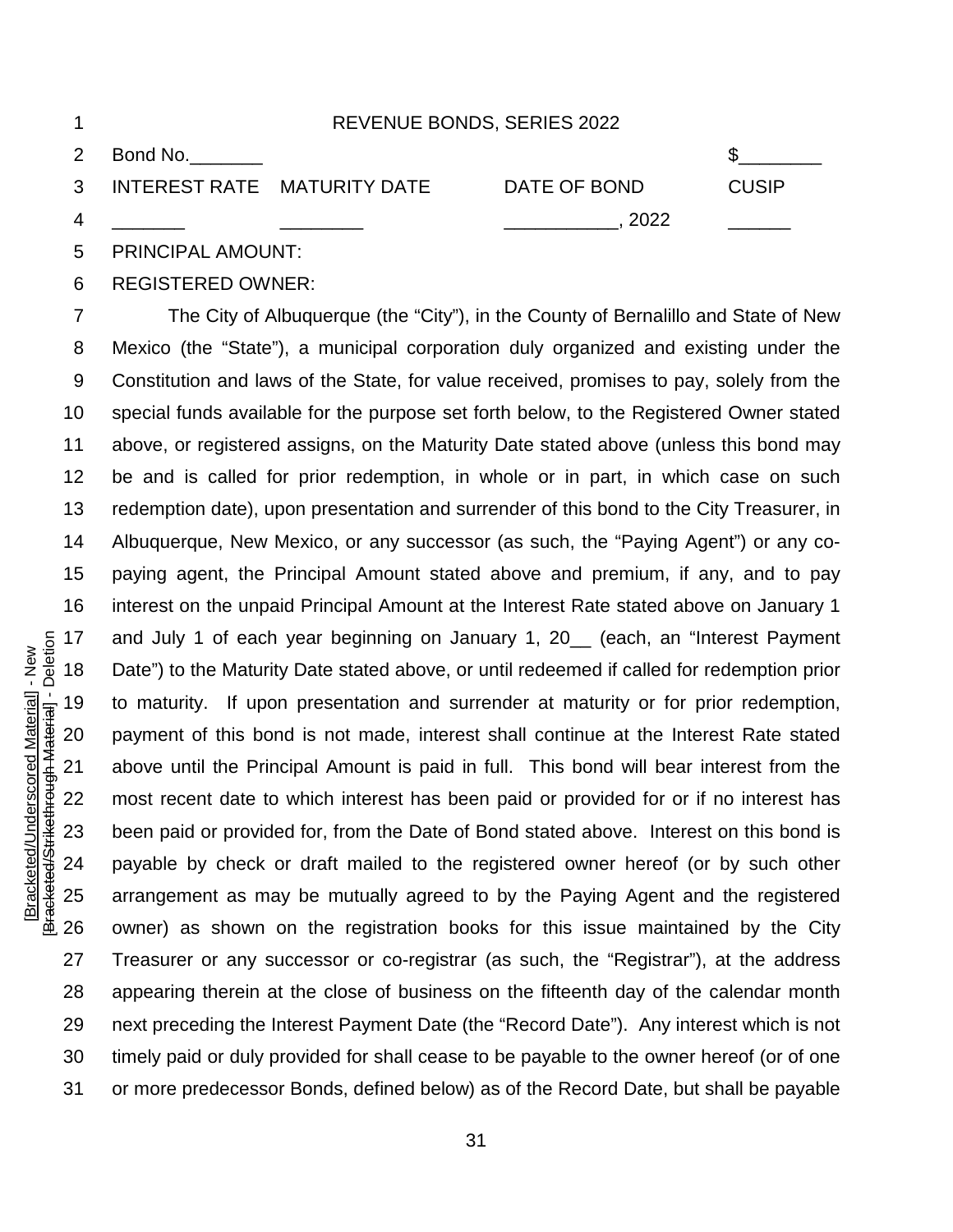to the owner hereof (or of one or more predecessor Bonds) at the close of business on a special record date to be fixed by the Paying Agent for the payment of interest. Notice of the special record date shall be given to owners of Bonds as then shown on the Registrar's registration books not less than ten days prior to the special record date. The principal of, premium, if any, and interest on this bond are payable in lawful money of the United States of America, without deduction for exchange or collection charges.

 **This bond and the payments of principal of, premium, if any, and interest on this bond do not constitute an indebtedness of the City within the meaning of any constitutional, charter or statutory provision or limitation, shall not be considered or held to be a general obligation of the City and are payable and collectible solely from Pledged Revenues, proceeds of the Bonds, and amounts on deposit in certain funds designated in the Bond Ordinance. The owner of this bond may not look to any general or other municipal fund for the payment of the principal of, premium, if any, or interest on this bond. "Pledged Revenues" means the revenues from the State gross receipts tax derived pursuant to Section 7-9-4 NMSA 1978 imposed on persons engaged in business in the State, which revenues are remitted monthly by the Revenue Division of the Taxation and Revenue Department of the State to the City as authorized by Sections 7-1-6 and 7-1-6.4 NMSA 1978, and which remittances, on the date of the initial issuance of the Bonds, equal one and two hundred twenty-five thousandths percent (1.225%) of the taxable gross receipts reported for the City for the month for which such remittance is made. For a full description of the Pledged Revenues reference is made to the Bond Ordinance.**

 This bond is one of a duly authorized series of fully registered bonds of the City issued in the aggregate principal amount of \$90,000,000 designated as the "City of Albuquerque, New Mexico Gross Receipts Tax Improvement Revenue Bonds, Series 2022" (the "Bonds"), issued in denominations of \$5,000 and integral multiples thereof under and pursuant to City Ordinance Twenty-Fifth Council Bill No. O-22-\_\_\_\_\_, as supplemented by the Sale Certificate (collectively, the "Bond Ordinance") for the purpose to design, develop, construct, reconstruct, rehabilitate, renovate, modernize, sign, enhance and otherwise improve certain capital improvements, including [road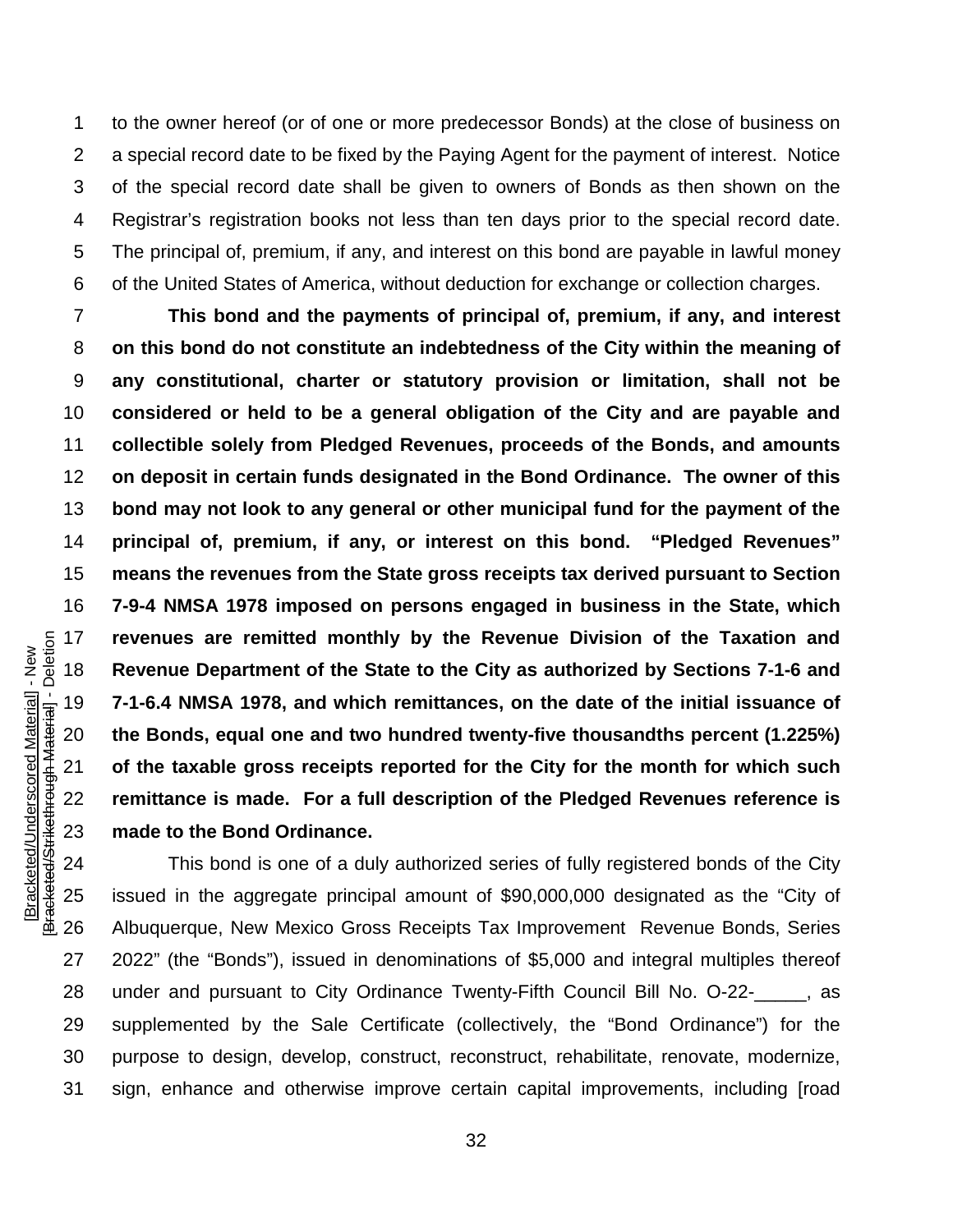infrastructure improvements, recreational facilities, affordable housing, public safety, property acquisition and public buildings].

 Reference is made to the Bond Ordinance on file in the offices of the City Clerk for a more complete statement of the general covenants and conditions pursuant to which the Bonds are issued. The acceptance of the terms and conditions of the Bond Ordinance is an explicit and material part of the consideration of the issuance of this bond and each owner, by acceptance of this bond, agrees and assents to all such terms and conditions as though fully set forth in this bond.

 The Bonds maturing on or after July 1, 20\_\_ are subject to redemption prior to maturity at the option of the City, in whole or in part, on July 1, 20\_\_ and on any date thereafter, at the redemption price of 100% of the principal amount of the Bonds, plus accrued interest to the date fixed for redemption.

 The Bonds maturing on July 1, 20\_\_ are subject to mandatory sinking fund redemption. As and for a sinking fund for the redemption of the Bonds maturing on 15 July 1, 20, on or before July 1 in each of the years and in the principal amounts stated below, the City shall transfer into the applicable account of the Series 2022 Debt Service Fund the Pledged Revenues required for the payments of principal on those Bonds with a priority as set forth in Section 18 of the Bond Ordinance so that there is on deposit on the required redemption date in the Series 2022 Debt Service Fund amounts sufficient to redeem the Bonds called for redemption (after credit as provided below). Subject to the following paragraph, Bonds which are term bonds shall be subject to mandatory sinking fund redemption at a redemption price equal to 100% of the principal amount thereof plus accrued interest to the redemption date on July 1 in the following years and principal amounts:

> Sinking Fund Redemption (July 1) Principal Amount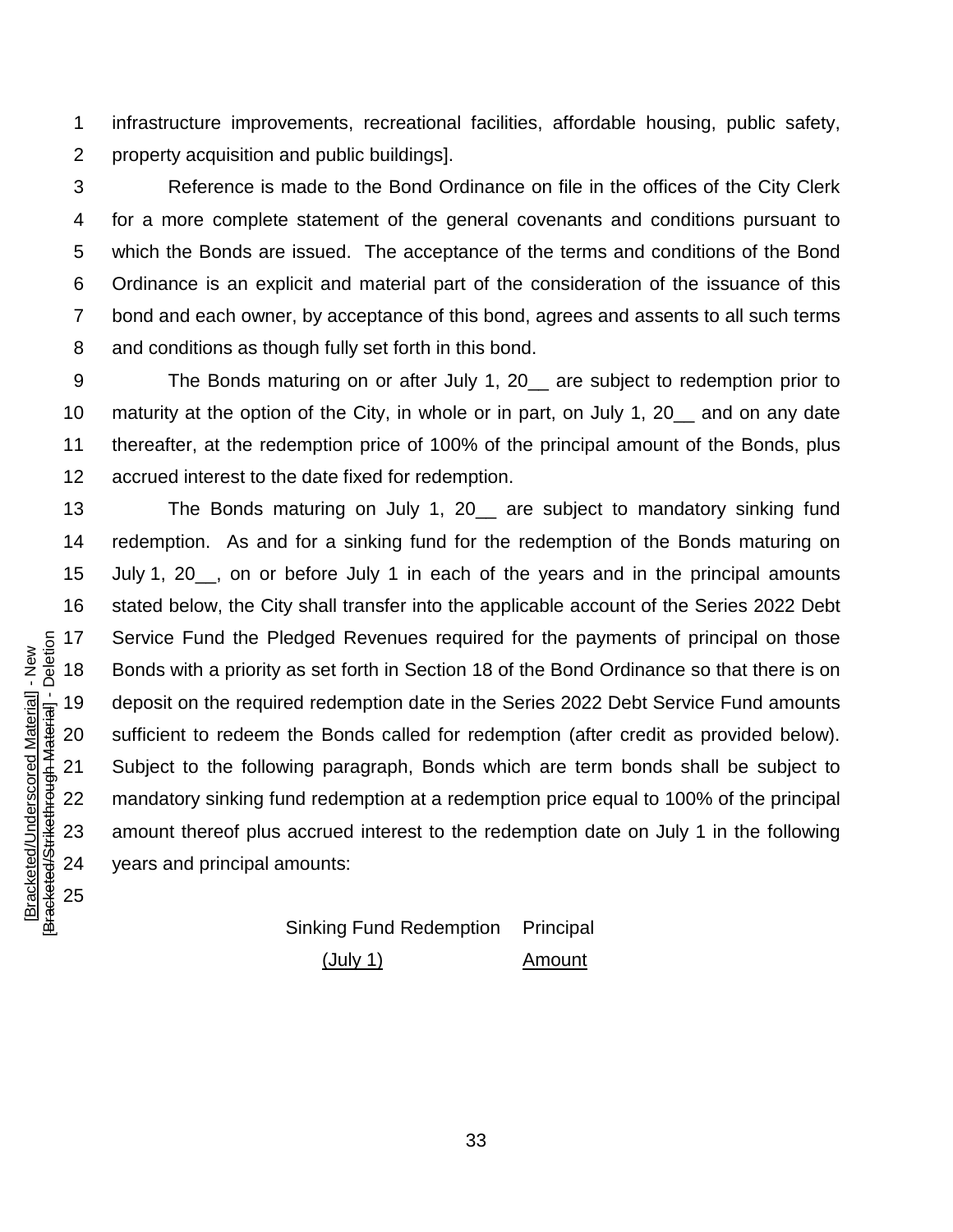If less than the total amount of the Bonds outstanding is redeemed, Bonds to be redeemed shall be selected as determined by the City. However, if less than all Bonds of a given maturity are redeemed, the Bonds to be redeemed within that maturity shall be selected by lot in such manner as determined by the Fiscal Agent. Notice of redemption of this bond, or any part thereof, shall be given by the Fiscal Agent providing not less than 30 days' prior written notice by registered or certified first-class postage prepaid mail to the owner of this bond at the address shown on the registration books as of the fifth day prior to the mailing of notice as provided in the Bond Ordinance. Notices of redemption shall specify the details set forth in the Bond Ordinance including, the date fixed for redemption and that on such redemption date there shall become and be due and payable upon each Bond or part thereof to be redeemed at the office of the Paying Agent the principal amount thereof to be redeemed plus accrued interest, if any, to the redemption date and the stipulated premium, if any, and that from and after such date interest shall cease to accrue on the principal amount redeemed. Neither the Fiscal Agent's failure to give notice to the registered owner of any Bond, or any defect therein, nor the failure of any securities depository to notify its participants, or any participant or indirect participant to notify a beneficial owner of such redemption, shall affect the validity of the proceedings for the redemption of any Bonds for which proper notice was given.

 This bond is subject to transfer upon surrender at the principal office of the Registrar, duly endorsed for transfer or accompanied by an assignment duly executed by the registered owner or his attorney duly authorized in writing for another bond, maturity, aggregate principal amount and interest rate. This bond may be exchanged at the office of the Registrar for an equal aggregate principal amount of Bonds in fully registered form of the same maturity and interest rate and of other authorized denominations. Exchanges and transfers of this bond shall be without charge to the owner but the Registrar may require the payment by the owner of any tax or other governmental charge required to be paid with respect to such exchange or transfer.

 The Bonds are secured by an irrevocable first lien (but not an exclusive first lien) upon the Pledged Revenues. Additional bonds or other obligations may be issued and made payable from the Pledged Revenues, subject to the conditions in the Bond

Bracketed/Strikethrough Material] - Deletion [Bracketed/Strikethrough Material] - Deletion Bracketed/Underscored Material] - New [Bracketed/Underscored Material] - New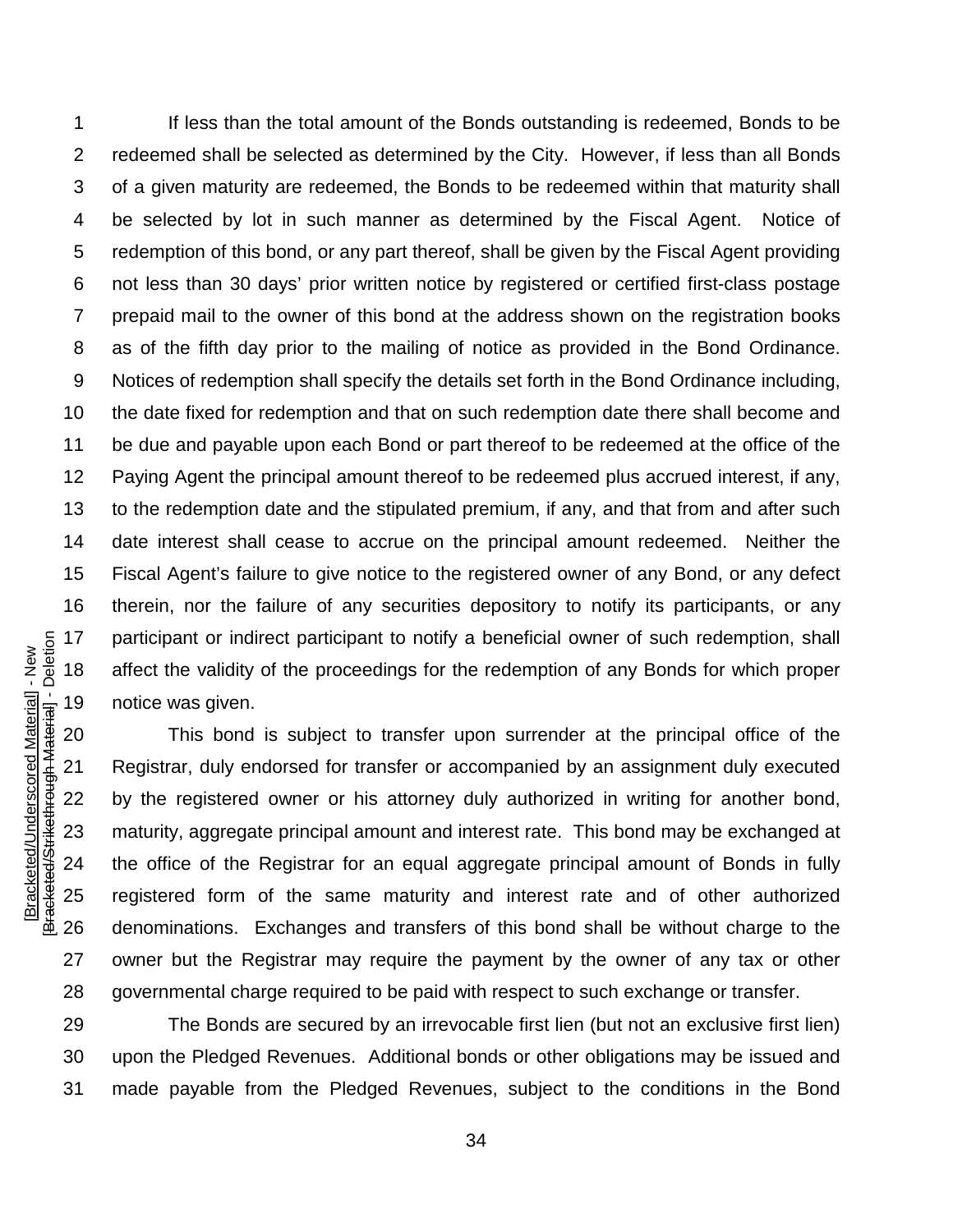Ordinance, having a lien thereon on a parity with the lien of the Bonds, in accordance with the provisions of the Bond Ordinance. Additional bonds or other obligations may not be issued and made payable from the Pledged Revenues having a lien thereon prior and superior to the Bonds.

 The City covenants and agrees with the owner of this bond and with each and every person who may become the owner hereof that it shall keep and perform all of the covenants of the Bond Ordinance.

 This bond is subject to the condition, and every owner hereof by accepting the same agrees with the obligor and every subsequent owner of this bond, that the principal of and interest on this bond shall be paid, and this bond is transferable, free from and without regard to any equities, set-offs or cross-claims between the obligor 12 and the original purchaser or any other owner hereof.

13 It is hereby certified that all acts and conditions necessary to be done or be performed or to have happened precedent to the issuance of the Bonds to make them legal, valid and binding special obligations of the City have been performed and have happened as required by law; the Bonds do not exceed or violate any constitutional, statutory or charter limitations; and all other conditions, acts and things required to exist, to have happened, or to have been performed precedent to the issuance of the Bonds to make them the legal, valid and binding special obligation of the City exist, have happened and have been performed in due time, form and manner, as required by law.

 This bond shall not be valid or obligatory for any purpose until the Registrar shall have manually signed the Certificate of Authentication on this bond.

 IN WITNESS WHEREOF, the City has caused this bond to be signed on the City's behalf with the manual signature of the Mayor and to be countersigned with the manual signature of the City Clerk; has caused the corporate seal of the City to be affixed on this bond; and has caused this bond to be attested with the manual signature of the Registrar, all as of the Date of Bond stated above.

By\_\_\_\_\_\_\_\_\_\_\_\_\_\_\_\_\_\_\_\_\_\_\_\_\_\_\_\_\_\_\_\_\_\_\_\_\_\_

28 CITY OF ALBUQUERQUE, NEW MEXICO

[Bracketed/Underscored Material] - New [Bracketed/Strikethrough Material] - Deletion

Bracketed/Strikethrough Material] - Deletion Bracketed/Underscored Material] - New

Mayor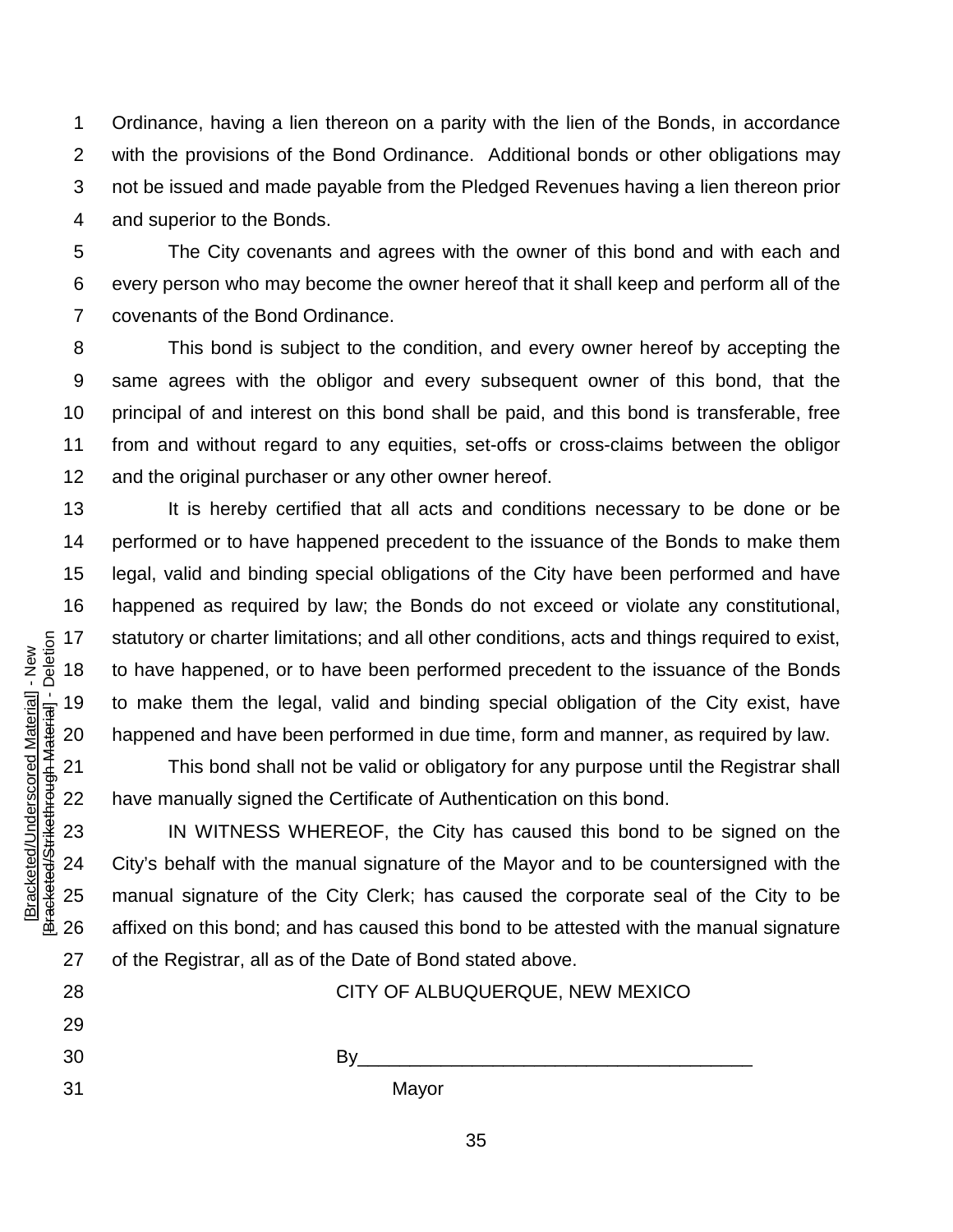|                                                        | 1              |                                                                                        |  |  |
|--------------------------------------------------------|----------------|----------------------------------------------------------------------------------------|--|--|
|                                                        | $\overline{2}$ | By                                                                                     |  |  |
|                                                        | 3              | <b>City Clerk</b>                                                                      |  |  |
|                                                        | 4              | (SEAL)                                                                                 |  |  |
|                                                        | 5              | (Form of Registrar's Certificate of Authentication)                                    |  |  |
|                                                        | 6              |                                                                                        |  |  |
|                                                        | $\overline{7}$ | Certificate of Authentication                                                          |  |  |
|                                                        | 8              | This is one of the City of Albuquerque, New Mexico Gross Receipts Tax                  |  |  |
|                                                        | 9              | Improvement Revenue Bonds, Series 2022 described in the Bond Ordinance and this        |  |  |
|                                                        | 10             | bond has been registered on the registration books kept by the undersigned as          |  |  |
|                                                        | 11             | Registrar for such Bonds.                                                              |  |  |
|                                                        | 12             |                                                                                        |  |  |
|                                                        | 13             |                                                                                        |  |  |
|                                                        | 14             | City Treasurer, Albuquerque,                                                           |  |  |
|                                                        | 15             | New Mexico, as Registrar                                                               |  |  |
|                                                        | 16             | (End of Form of Registrar's Certificate of Authentication)                             |  |  |
|                                                        | 17             | (Form of Assignment)                                                                   |  |  |
| Deletion<br>$-$ New                                    | 18             | hereby sells,                                                                          |  |  |
|                                                        |                | whose                                                                                  |  |  |
|                                                        | 19             |                                                                                        |  |  |
|                                                        | 20             | Social Security or Tax Identification No. is _________________________ the within bond |  |  |
|                                                        | 21             | and hereby irrevocably constitutes and appoints ________________________________,      |  |  |
| <b>Hough Material</b>                                  | 22             | attorney, to transfer the same on the books of the Registrar, with full power of       |  |  |
|                                                        | 23             | substitution in the premises.                                                          |  |  |
|                                                        | 24             | Dated:                                                                                 |  |  |
|                                                        | 25             | NOTE: The assignor's signature to this Assignment must correspond with the name as     |  |  |
| [Bracketed/Underscored Material]<br>Bracketed/Striketh | 26             | written on the face of the within bond in every particular, without alteration or      |  |  |
|                                                        | 27             | enlargement or any change whatsoever.                                                  |  |  |
|                                                        | 28             | (End of Form of Assignment)                                                            |  |  |
|                                                        | 29             | (End of Form of Series 2022 Bonds)                                                     |  |  |
|                                                        | 30             | SECTION 14. SALE OF SERIES 2022 BONDS. The Series 2022 Bonds shall                     |  |  |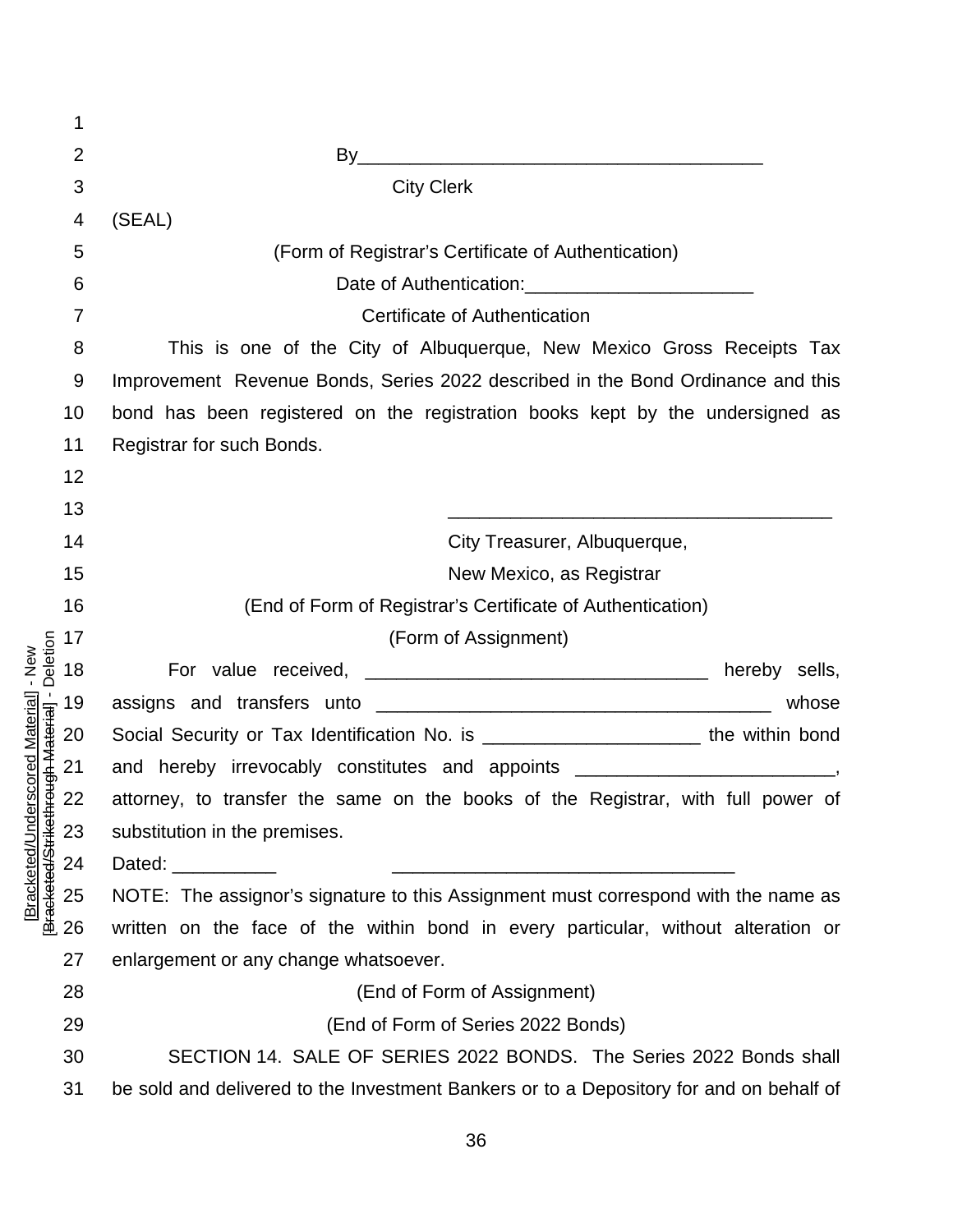the Investment Bankers upon receipt by the City of the purchase price as set forth in the Sale Certificate and the Bond Purchase Agreement pursuant to the terms of the Bond Ordinance.

SECTION 15. FUNDS AND ACCOUNTS.

 (A) GROSS RECEIPTS TAX INCOME FUND. The City shall continue the "City of Albuquerque Gross Receipts Tax Income Fund" previously established and maintained by the City into which the City deposits the State-Shared Gross Receipts

Tax Revenues.

 (B) SERIES 2022 DEBT SERVICE FUND. The Series 2022 Debt Service Fund is hereby established and shall be maintained by the City.

 (C) SERIES 2022 ACQUISITION/CONSTRUCTION FUND. The Series 2022 Acquisition/Construction Fund is hereby established and shall be maintained by the City.

 (D) ADDITIONAL FUNDS. The City shall create any additional funds which may be required.

 SECTION 16. BOND PROCEEDS; BOND FUND DEPOSIT; APPROPRIATIONS. The total amount of proceeds, and uses thereof, from the sale of the Series 2022 Bonds shall be set forth in the Sale Certificate.

 The Completion Date for any portion of the Project funded by the Series 2022 Bonds shall be evidenced by a certificate of an Authorized Officer stating that portion of the Project has been completed. As soon as practicable, and in any event not more than 60 days after the Completion Date, any balance remaining in the applicable account of the Series 2022 Acquisition/Construction Fund (other than any amount certified by an Authorized Officer as being necessary for costs of the Project not then due and payable) shall be transferred to the applicable account of that Series 2022 Debt Service Fund and used by the City for the payment of the principal of or interest next coming due on that series of Bonds.

 The Investment Bankers shall not be responsible for the application or use by the City or by its officers of the proceeds of the Series 2022 Bonds or of any other funds designated in the Bond Ordinance.

SECTION 17. APPROVAL OF DOCUMENTS; PAYMENT OF EXPENSES.

Bracketed/Strikethrough Material] - Deletion [Bracketed/Strikethrough Material] - Deletion Bracketed/Underscored Material] - New [Bracketed/Underscored Material] - New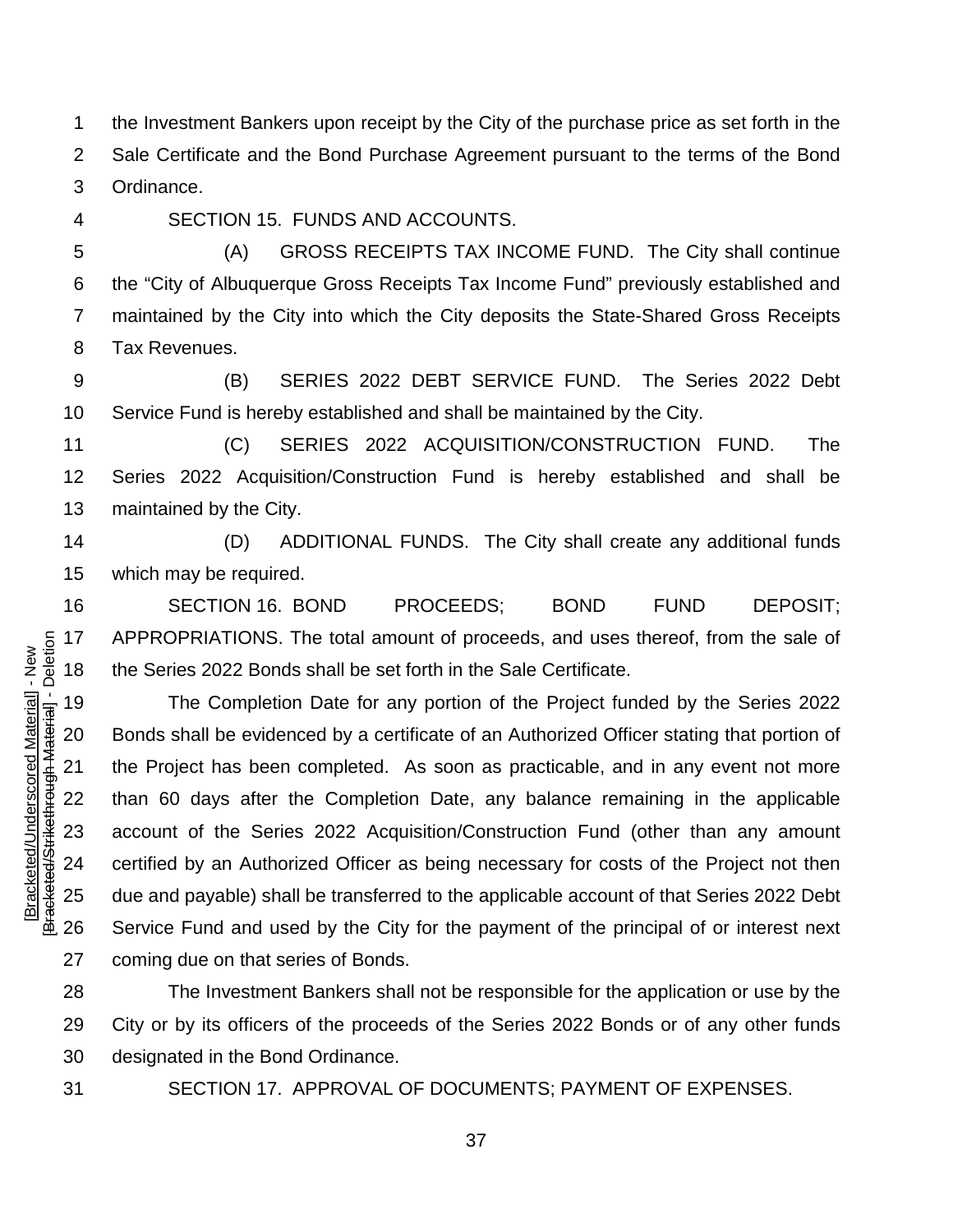(A) DOCUMENT APPROVAL. The proposed forms and provisions of the Bond Purchase Agreement, the Continuing Disclosure Undertaking, and the Preliminary Official Statement are approved. Any changes in, or additions to, those documents inconsistent with the terms of the Bond Ordinance shall be approved by the Council by subsequent ordinance or resolution.

 (B) EXECUTION OF DOCUMENTS. The Council approves the execution by the Mayor or other Authorized Officer of the Bond Purchase Agreement and the Continuing Disclosure Undertaking, on behalf of the City, and the Mayor or other Authorized Officer is authorized to deliver the Bond Purchase Agreement and the Continuing Disclosure Undertaking, with such changes therein as are not inconsistent with the Bond Ordinance and Sale Certificate and as are approved by an Authorized Officer, whose execution thereof, in their final forms, shall constitute conclusive evidence of their approval and compliance with this Section 17.

 (C) USE OF OFFICIAL STATEMENT. The use and distribution of the Preliminary Official Statement and Official Statement for the sale of the Series 2022 Bonds, with terms which are not inconsistent with the terms of the Bond Ordinance and the Related Documents, by the Investment Bankers in connection with the sale and issuance of the Series 2022 Bonds are approved.

 (D) EXPENSES. All Expenses shall be paid directly by the City to the party entitled thereto using moneys available from the proceeds of the Series 2022 Bonds or from the Gross Receipts Tax Income Fund, pursuant to the priorities established by Section 18.

 (E) FURTHER ACTS. From and after the date of the adoption of the Bond Ordinance, the officers, agents and employees of the City are authorized, empowered and directed to do all such acts and things and to execute all such documents as may be necessary to issue the Series 2022 Bonds and to carry out and comply with the provisions of the Bond Ordinance and the Related Documents.

 SECTION 18. DEPOSIT AND PRIORITIES FOR USE OF PLEDGED REVENUES.

 (A) DEPOSIT OF PLEDGED REVENUES. So long as any Series 2022 Bonds are Outstanding, the State-Shared Gross Receipts Tax Revenues shall,

[Bracketed/Underscored Material] - New [Bracketed/Strikethrough Material] - Deletion

Bracketed/Strikethrough Material] - Deletion Bracketed/Underscored Material] - New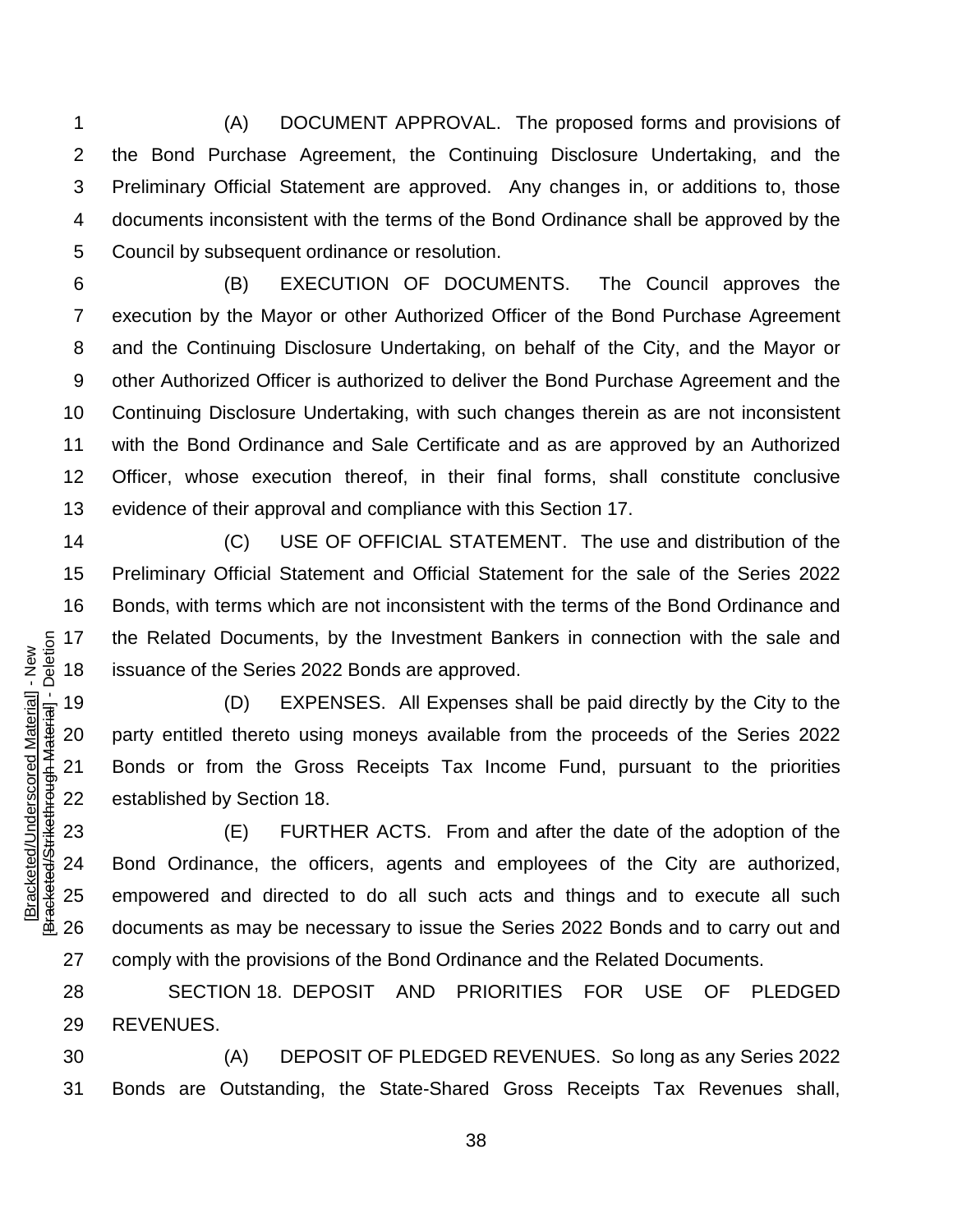immediately upon receipt thereof by the City, be set aside and deposited into the Gross Receipts Tax Income Fund. All money deposited into the Gross Receipts Tax Income Fund shall be held separate and apart from the City's general fund and applied only in accordance with the provisions of the Bond Ordinance, the Sale Certificate and any other City ordinance authorizing the issuance of Tax Obligations.

(B) Series 2022 DEBT SERVICE FUND.

 (1) As a first charge on the State-Shared Gross Receipts Tax Revenues, the amounts necessary to pay the Debt Service Requirements on Senior Tax Obligations at the time Outstanding shall be withdrawn from the Gross Receipts Tax Income Fund and shall be concurrently credited to the Series 2022 Debt Service Fund (only if amounts described in paragraph (1) herein are insufficient to pay the Debt Service Requirements for the Series 2022 Bonds) or any relevant debt service account, with the same priority and, if insufficient to pay all of the enumerated Debt Service Requirements, pro rated in proportion to the amounts of such Debt Service Requirements (monthly, in the case of the Series 2022 Bonds, in accordance with Section 19.(G)):

17 (a) Prior to each interest payment date, that amount necessary to pay or reimburse the next maturing installment of interest on each series of Senior Tax Obligations then Outstanding.

 (b) Prior to each principal payment date, that amount necessary to pay the next regularly scheduled installment of principal, whether at maturity or a mandatory sinking fund redemption date, of each series of Senior Tax Obligations then Outstanding.

 (c) Prior to their respective due dates, the amounts necessary to pay or reimburse the provider of a Credit Facility for payments of Debt Service Requirements (but not tender price) on Senior Tax Obligations made by that Credit Source. The tender price of a series of Senior Tax Obligations and any interest payment owed to any Credit Source which exceeds the amount of interest which would be payable at the maximum bond interest rate on that series, shall not be reimbursed from the Gross Receipts Tax Income Fund with the priority set forth in this Section 18.(B) but shall be reimbursed with the priority set forth in Section 18.(C).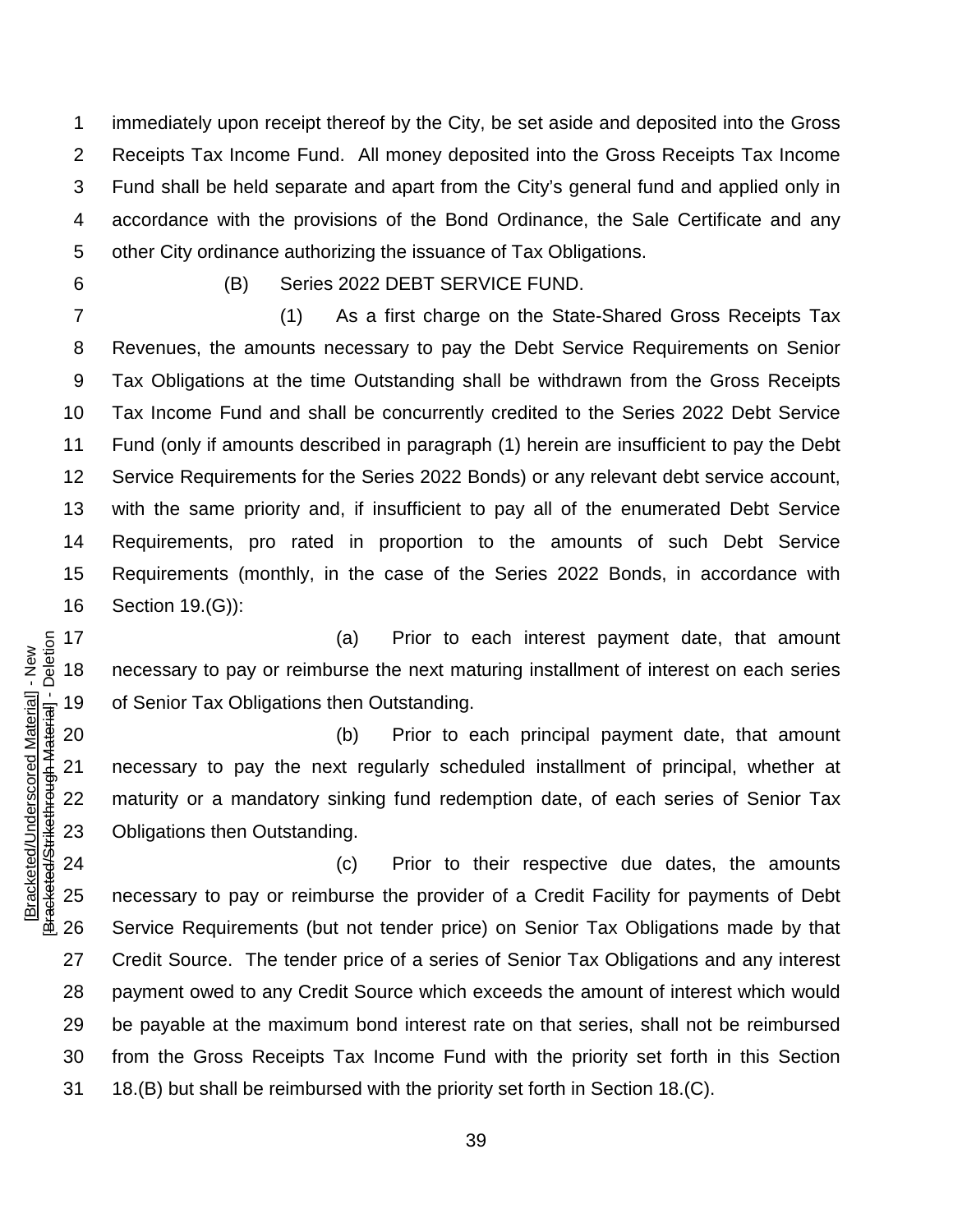(2) The City may pay the Debt Service Requirements on the Series 2022 Bonds and, unless otherwise required under the ordinance or resolution under which they were issued, any other Senior Tax Obligations from Pledged Revenues as described in Sections 18.(B)(2) and 18.(B)(3) in such order, in whole or in part, as to the use of State-Shared Gross Receipts Tax Revenues as the City may from time to time determine in its sole discretion.

 (C) OTHER TAX OBLIGATIONS. To the extent not required to be deposited or paid pursuant to Sections 18.(A) or 18.(B), State-Shared Gross Receipts Tax Revenues available in the Gross Receipts Tax Income Fund shall be used, as necessary, to pay (x) payment obligations owed by the City to the Credit Source for Senior Tax Obligations, including the tender price of and certain interest payments on, Senior Tax Obligations paid by that Credit Source; and (y) fees, expenses and interest owed by the City to any other provider of fiscal services for a series of Senior Tax Obligations. Amounts from the Gross Receipts Tax Income Fund to be used to pay interest pursuant to this Section 18.(C) shall be deposited by the City into a separate account maintained by the City on or before the due date thereof.

 (D) DEBT SERVICE RESERVE REQUIREMENTS. To the extent not required to be deposited or paid pursuant to Sections 18.(A), 18.(B) or 18.(C), State- Shared Gross Receipts Tax Revenues available in the Gross Receipts Tax Income Fund shall be used, as necessary, to pay any debt service reserve account as required by the terms of any ordinance or resolution authorizing the issuance of Senior Tax Obligations.

 (E) SUBORDINATE TAX OBLIGATIONS. To the extent not required to be deposited or paid pursuant to Sections 18.(A), 18.(B), 18.(C) or 18.(D), State-Shared Gross Receipts Tax Revenues available in the Gross Receipts Tax Income Fund shall be used, as necessary, to pay Debt Service Requirements on Subordinate Gross Receipts Tax Obligations as the same accrue.

 (F) USE OF SURPLUS STATE-SHARED GROSS RECEIPTS TAX REVENUES. To the extent not required in any month to be deposited or paid pursuant to Sections 18.(A), 18.(B), 18.(C), 18.(D) or 18.(E) or any ordinance or resolution authorizing the issuance of any Tax Obligations, any State–Shared Gross Receipts Tax

Bracketed/Strikethrough Material] - Deletion [Bracketed/Strikethrough Material] - Deletion Bracketed/Underscored Material] - New [Bracketed/Underscored Material] - New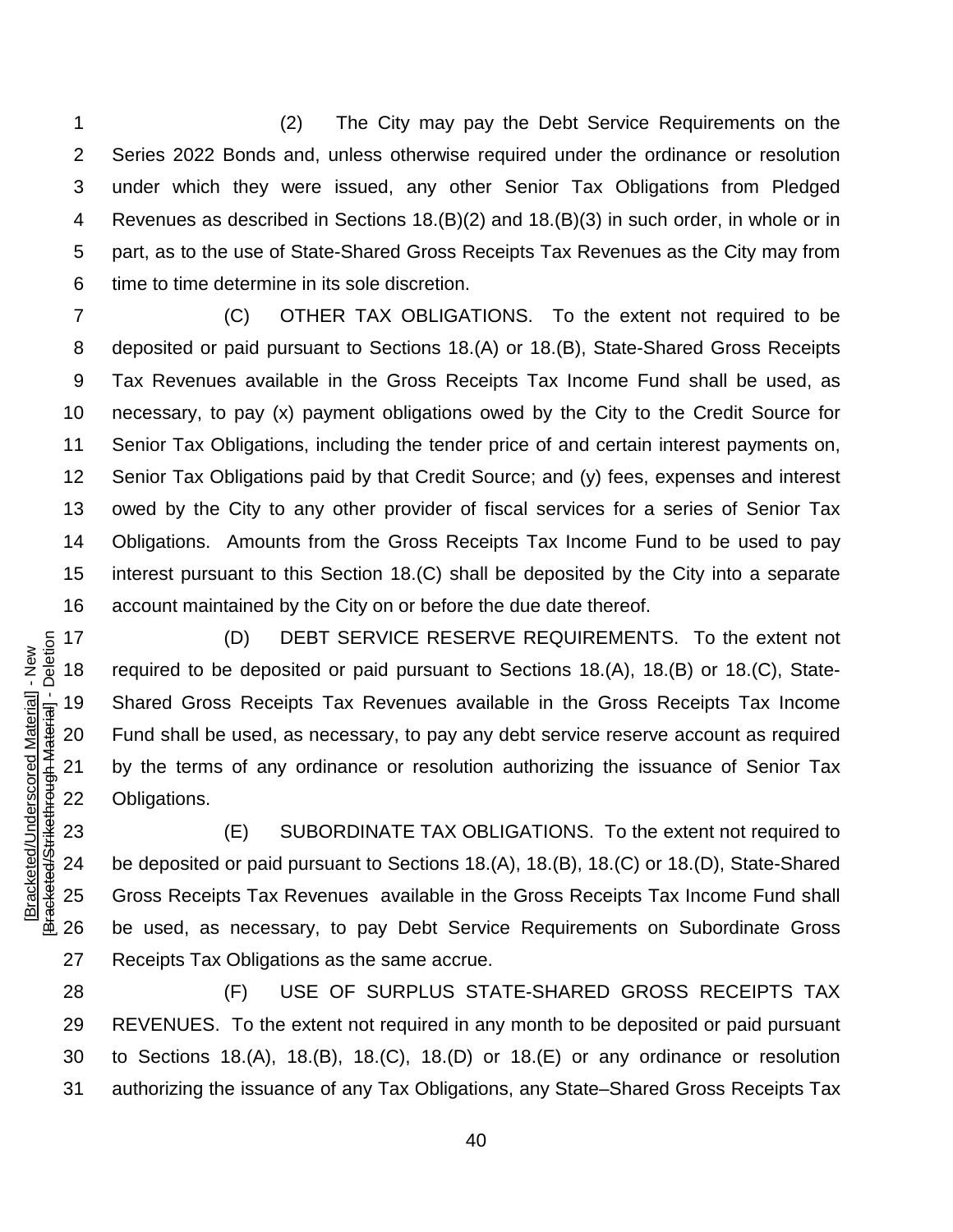Revenues remaining in the Gross Receipts Tax Income Fund may be transferred from the Gross Receipts Tax Income Fund and applied to any other lawful purpose or purposes, as determined by the City, subject to any limitations imposed by the Code.

[Bracketed/Underscored Material] - New [Bracketed/Strikethrough Material] - Deletion

Bracketed/Strikethrough Material] - Deletion Bracketed/Underscored Material] - New

SECTION 19. GENERAL ADMINISTRATION OF FUNDS.

 (A) USE OF AMOUNTS AND TERMINATION OF DEPOSITS IN DEBT SERVICE FUND.

 (1) MONEY IN DEBT SERVICE FUNDS. Except as provided in Section 19.(A)(2), the money credited to the Series 2022 Debt Service Fund shall be used by the City only to pay, or to reimburse a Credit Source for the payment of, the Debt Service Requirements of the Series 2022 Bonds. Money on deposit in the Series 2022 Debt Service Fund shall be transferred to the Paying Agent on or before each relevant payment date.

 (2) TERMINATION UPON DEPOSITS TO MATURITY. No payment needs to be made into the Series 2022 Debt Service Fund or any debt service reserve fund for the Series 2022 Bonds, if no Debt Service Requirements on the Series 2022 Bonds are then past due and the amounts on deposit in the Series 2022 Debt Service Fund for the payment of such Series 2022 Bonds are at least equal to all Debt Service Requirements on such Series 2022 Bonds to their Maturity Dates or mandatory redemption dates, or to any date for which the City has exercised or has obligated itself to exercise its option to redeem such Series 2022 Bonds prior to their Maturity Dates or redemption dates. In such event, money in the Series 2022 Debt Service Fund shall be used for the payment of the Debt Service Requirements or such optional redemption payments, if applicable, when due, on the respective Series 2022 Bonds. Any money in those accounts in excess of the amounts required by the preceding sentence may be used as provided in Section 18.(D).

 (B) CREDIT OR DEFICIENCY. In making the determinations of the amounts to be transferred from the Gross Receipts Tax Income Fund as provided in Section 18 or this Section 19, the City may take into account any amount then on deposit in any fund or escrow relating to the Series 2022 Bonds which is available and required to be used for the designated payment. If any deposit made to a fund for the payment of any Series 2022 Bonds is less than the amount required to be deposited,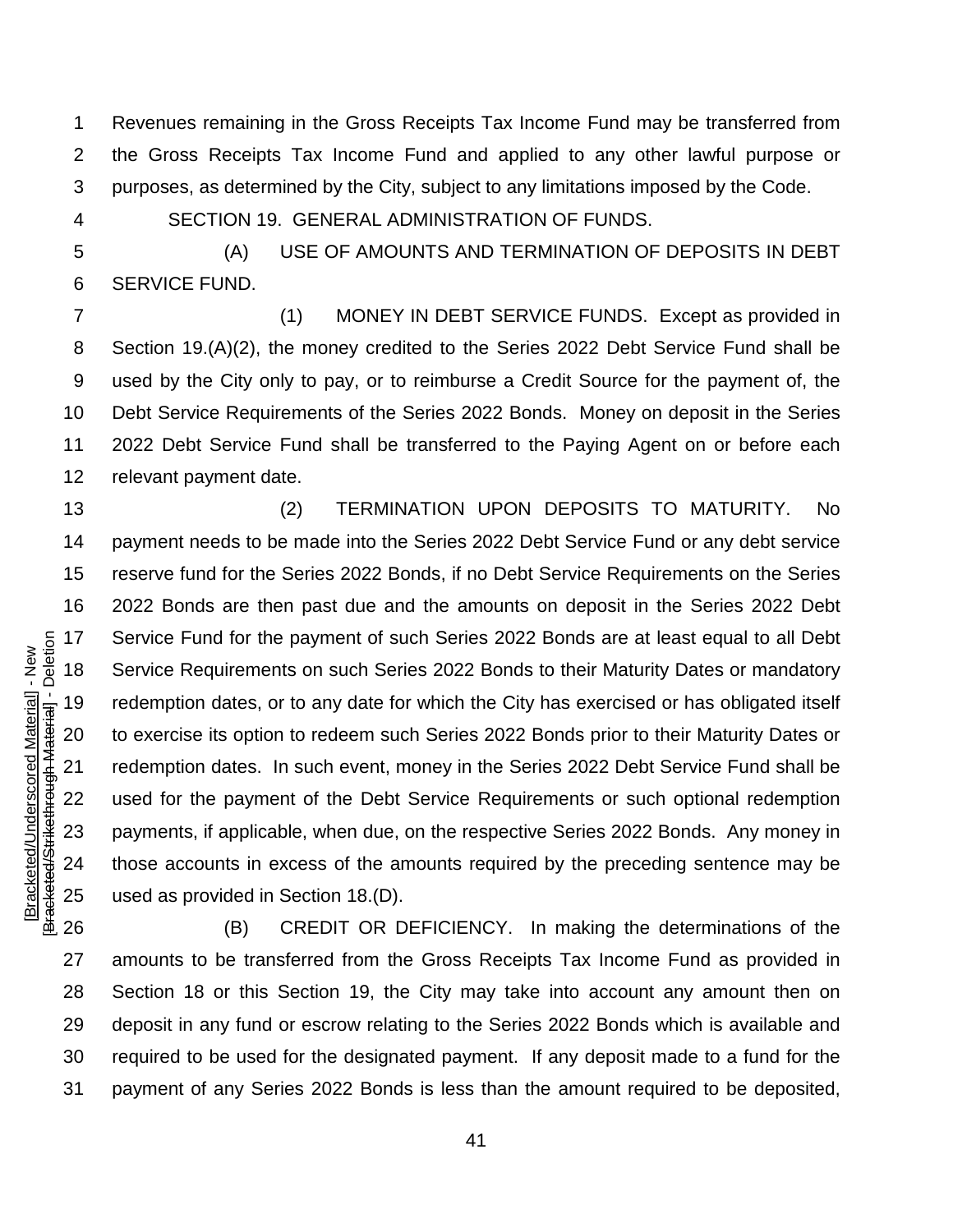the City shall pay or credit to that fund from Pledged Revenues in the Gross Receipts Tax Income Fund to the respective Series 2022 Bonds, the first money available to pay that deficiency using the priorities set forth in Section 18 and this Section 19.

 (C) TRANSFER OF MONEY. Each payment of principal and interest coming due on the Series 2022 Bonds shall be transferred from the applicable fund to the Paying Agent.

 (D) VARIABLE INTEREST RATE. In making the computations required by Section 18 and this Section 19, interest on Variable Interest Rate Tax Obligations which cannot be computed exactly shall be computed at the maximum interest rate permitted for those Tax Obligations unless otherwise required by the City ordinance authorizing the issuance of such Tax Obligations.

 (E) INVESTMENT OF MONEY. Any money in any fund created or continued in Section 15 shall be invested in Permitted Investments. The investments purchased using money in any such fund shall be deemed at all times to be part of that fund. The interest accruing in the funds and any profit realized therefrom shall be credited to the fund in which the relevant investments are deemed to be held. Any loss resulting from such investment shall be charged to the applicable fund. The City Treasurer shall present for redemption or sale on the prevailing market any obligations purchased as an investment of money in the applicable fund whenever it shall be necessary to do so in order to provide money to meet any payment or transfer from such fund. Neither the City Treasurer nor any other officer of the City shall be liable or responsible for any loss resulting from any such investment made in accordance with the Bond Ordinance.

[Bracketed/Underscored Material] - New [Bracketed/Strikethrough Material] - Deletion

Bracketed/Strikethrough Material] - Deletion Bracketed/Underscored Material] - New

 (F) DEPOSITS OF FUNDS. The money and investments deposited in the funds created or continued in Section 15 shall be maintained and kept in one or more Insured Banks. Each payment shall be made into and credited to the proper fund at the designated time, except that when the designated time is not a Business Day, then such payment shall be made on the next succeeding Business Day. Nothing herein shall prevent the establishment of one or more such funds in insured banks for all of the accounts designated in Section 15.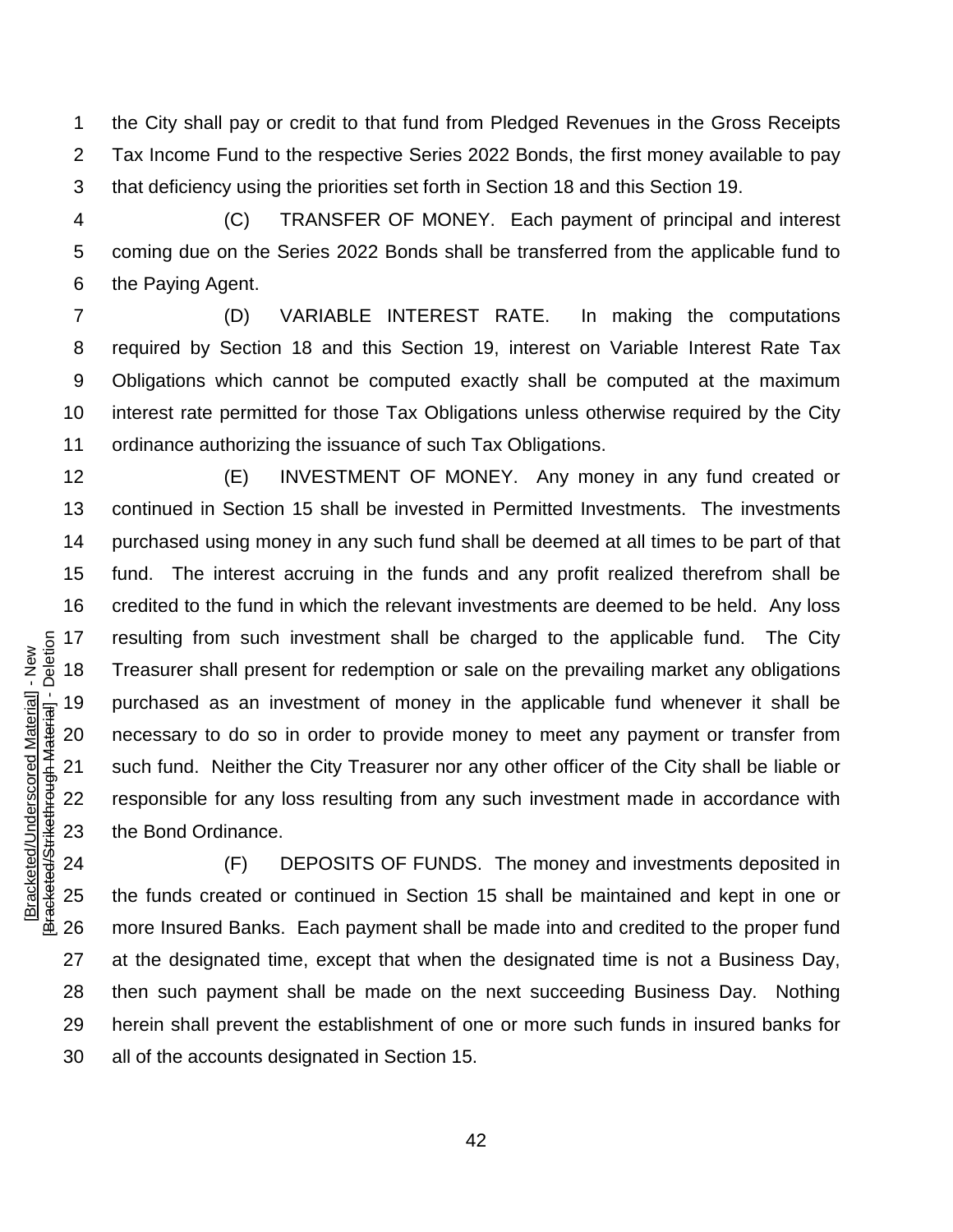(G) DEPOSITS OF PLEDGED REVENUES FOR SERIES 2022 BONDS.

 (1) The City shall make substantially equal monthly deposits into each of the Series 2022 Debt Service Fund as required in order to pay the amount of interest on the Series 2022 Bonds, which will become due on the Interest Payment Date next following the date of deposit. The monthly deposits required in the preceding sentence shall begin in the calendar month subsequent to the Closing Date.

 (2) Deposits to the Series 2022 Debt Service Fund for the next installments of principal becoming due on the Series 2022 Bonds shall be made in substantially equal monthly deposits commencing in the first month which is less than 13 months prior to the month in which that installment of principal is due.

 Deposits for the payment of principal of and interest on the other Senior Tax Obligations required by Section 18.(B) may be made more or less frequently than monthly.

 (H) VALUATION. The "value" of Permitted Investments shall be determined at least every six months as follows:

 (1) if the price of the investment is not set as described in Section 19(H)(4), as to investments the bid and asked prices of which are published on a regular basis in The Wall Street Journal (or, if not there, then in The New York Times): the average of the bid and asked prices for such investments published on or more recently prior to such time of determination;

 (2) as to investments the bid and asked prices of which are not published on a regular basis in The Wall Street Journal or The New York Times: the average bid price at such time of determination for such investments by any two nationally recognized government securities dealers (selected by the City in its absolute discretion) at the time making a market in such investments or the bid price published by a nationally recognized pricing service;

 (3) as to certificates of deposit and bankers acceptances: the face amount thereof, plus accrued interest;

 (4) as to investments in clauses (1), (2), (3) and (9) of the definition of Permitted Investments pursuant to which a financial institution is obligated

Bracketed/Strikethrough Material] - Deletion [Bracketed/Strikethrough Material] - Deletion Bracketed/Underscored Material] - New [Bracketed/Underscored Material] - New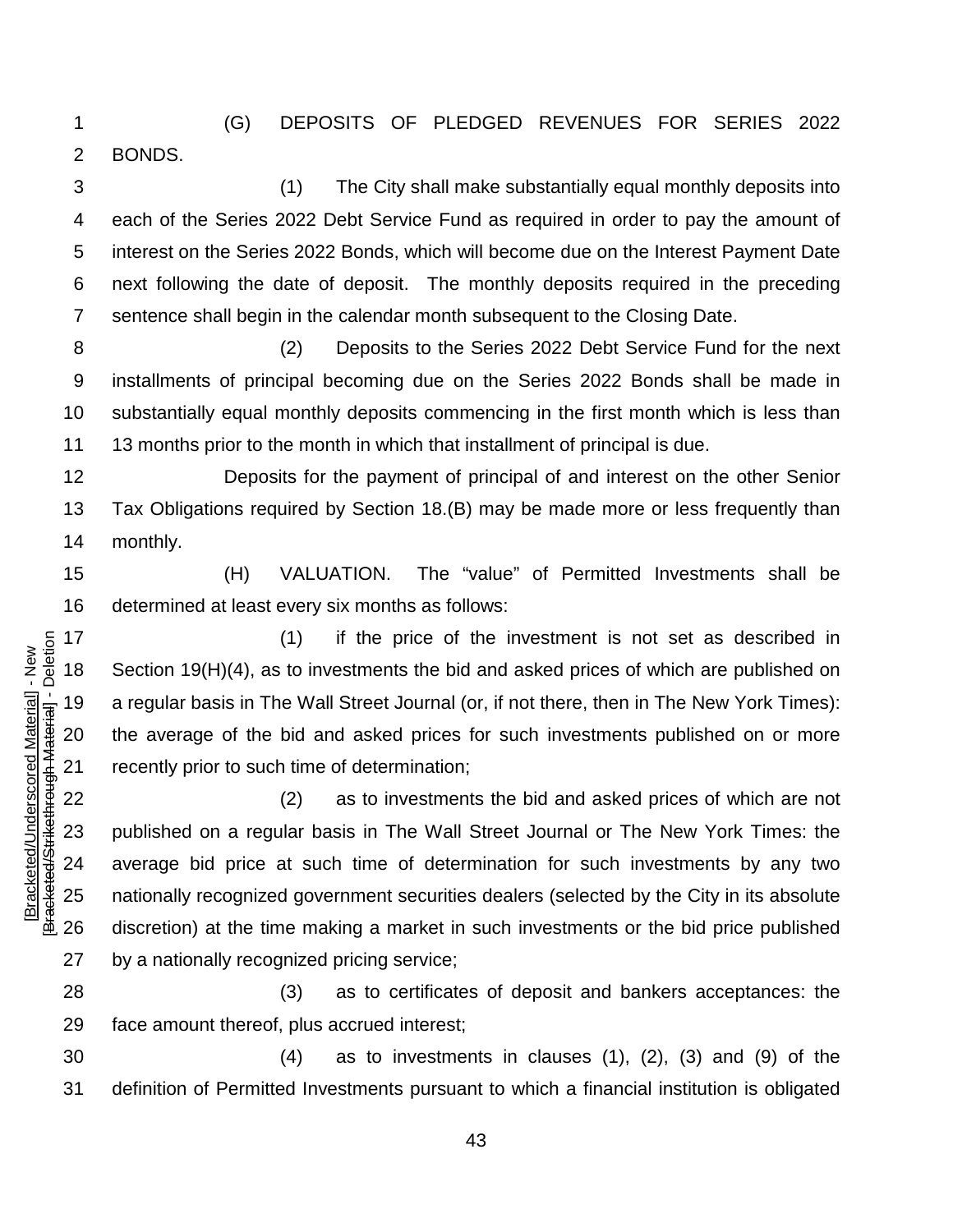to purchase the investment from the City at a fixed price through maturity of the investment: the price set forth in such agreement, provided that such institution, or the guarantor of such institution or agreement, shall be rated in one of the top two Rating Categories by S&P, Moody's and Fitch if then rating the Series 2022 Bonds, or by another national rating agency; and

 (5) as to any investment not specified above: the cost of the Permitted Investments (including any amount paid as accrued interest) or the principal amount thereof, whichever is less; except that Permitted Investments purchased at a premium may initially be valued at the cost thereof, but in each year after such purchase shall be valued at a lesser amount determined by ratably amortizing the premium over the remaining term.

 No loss or profit on Permitted Investments shall be deemed to take place as a result of fluctuations in the market quotations prior to the sale or maturity thereof.

[Bracketed/Underscored Material] - New [Bracketed/Strikethrough Material] - Deletion

Bracketed/Strikethrough Material] - Deletion Bracketed/Underscored Material] - New

SECTION 20. LIEN ON PLEDGED REVENUES; PROCEEDS; ETC.

 (A) SERIES 2022 BONDS. Payments of Debt Service Requirements on the Series 2022 Bonds are secured by an irrevocable lien on, and the City grants and confirms to the owners of the Series 2022 Bonds a security interest in, the State- Shared Gross Receipts Tax Revenues for the payment of the principal of and interest on the Series 2022 Bonds. The Series 2022 Bonds shall be issued as Senior Tax Obligations.

 The City pledges and grants a security interest in and lien (but not an exclusive lien) on the money and Permitted Investments on deposit in the Series 2022 Debt Service Fund, the Series 2022 Acquisition/Construction Fund and any other fund for the respective Series 2022 Bonds held pursuant to the Bond Ordinance for the Series 2022 Bonds.

 (B) OTHER RELATED DOCUMENTS. Payments under any other Related Documents shall be secured by an irrevocable lien on, and the City grants to the parties entitled to payments under those Related Documents a security interest in, the Pledged Revenues for those payments.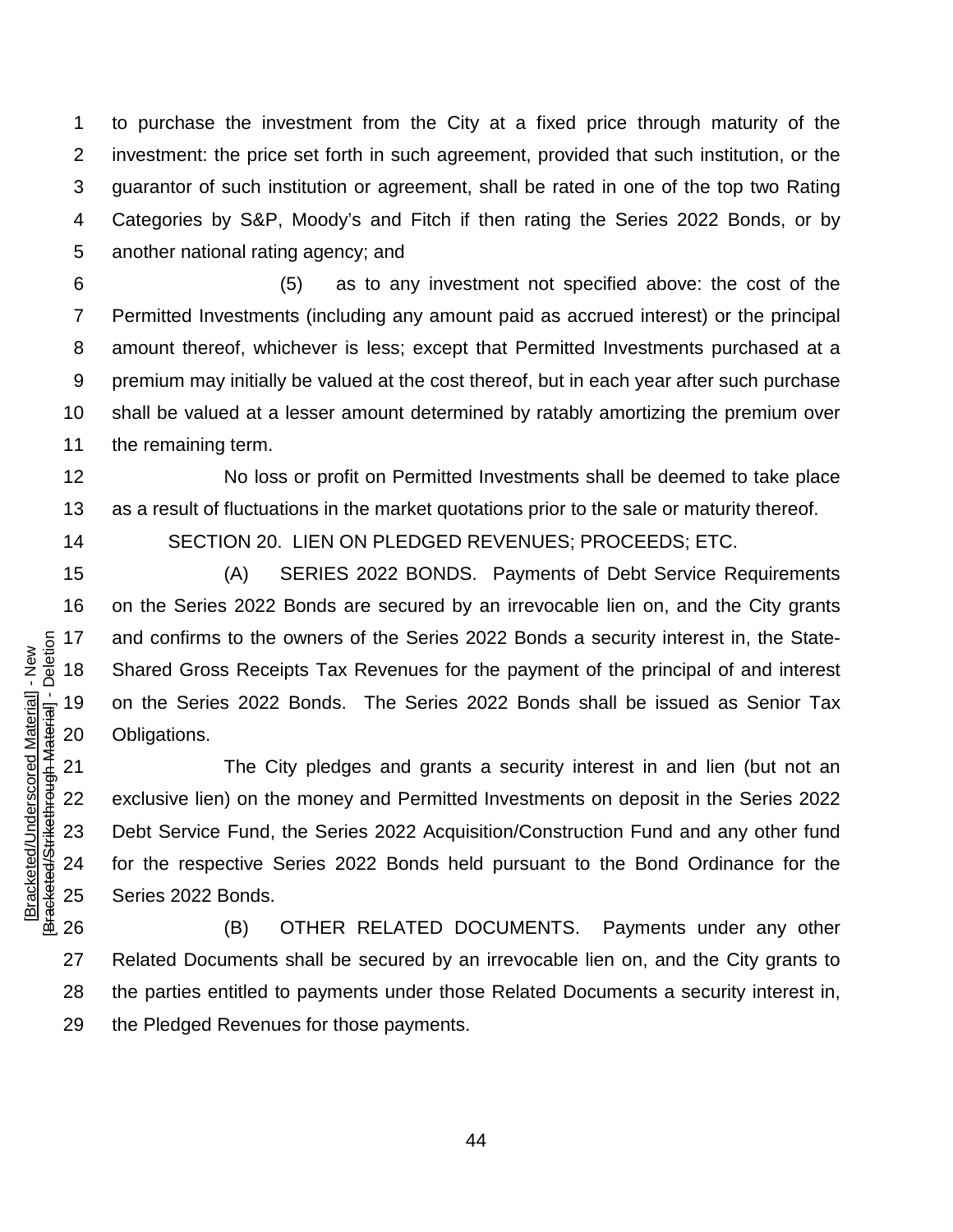(C) REBATE PAYMENTS. Any investment income which is required to be rebated to the United States pursuant to Section 148(f) of the Code is not subject to the pledge and security interest provided in this Section 20.

 SECTION 21. EQUALITY OF BONDS. Except as specifically stated in the Bond Ordinance, the Series 2022 Bonds from time to time Outstanding shall not be entitled to any priority one over the other, within each series, in the application of the respective Pledged Revenues, regardless of the time or times of their issuance, it being the intention of the Council that there shall be no priority among the Series 2022 Bonds, within each series, regardless of the fact that they may be actually issued and delivered at different times.

 SECTION 22. ADDITIONAL BONDS OR OTHER OBLIGATIONS PAYABLE FROM STATE-SHARED GROSS RECEIPTS TAX REVENUES.

 (A) LIMITATIONS UPON ISSUANCE OF ADDITIONAL SENIOR TAX OBLIGATIONS. No provision of the Bond Ordinance shall be construed in such a manner as to prevent the issuance of additional Senior Tax Obligations or to prevent the issuance of Tax Obligations refunding all or a part of a series of Senior Tax Obligations. However, before additional Senior Tax Obligations are issued:

 (1) The City shall then be current in the accumulations required to be made pursuant to any ordinance or resolution authorizing the issuance of any Senior Tax Obligations; and

(2) With respect to additional Senior Tax Obligations:

 (a) The State-Shared Gross Receipts Tax Revenues received by the City for either (i) the Fiscal Year or (ii) any twelve consecutive months out of the eighteen calendar months immediately preceding the date of the issuance of such additional Senior Tax Obligations, shall have been sufficient to pay an amount representing two hundred and twenty-five percent (225%) of the combined maximum annual principal and interest payments (excluding any reserves therefor) coming due in any subsequent Fiscal Year on: (i) the then Outstanding Senior Tax Obligations, and (ii) the Senior Tax Obligations proposed to be issued.

 (b) A written certificate or opinion by an Independent Accountant or an Authorized Officer that such annual State-Shared Gross Receipts Tax

Bracketed/Strikethrough Material] - Deletion [Bracketed/Strikethrough Material] - Deletion Bracketed/Underscored Material] - New [Bracketed/Underscored Material] - New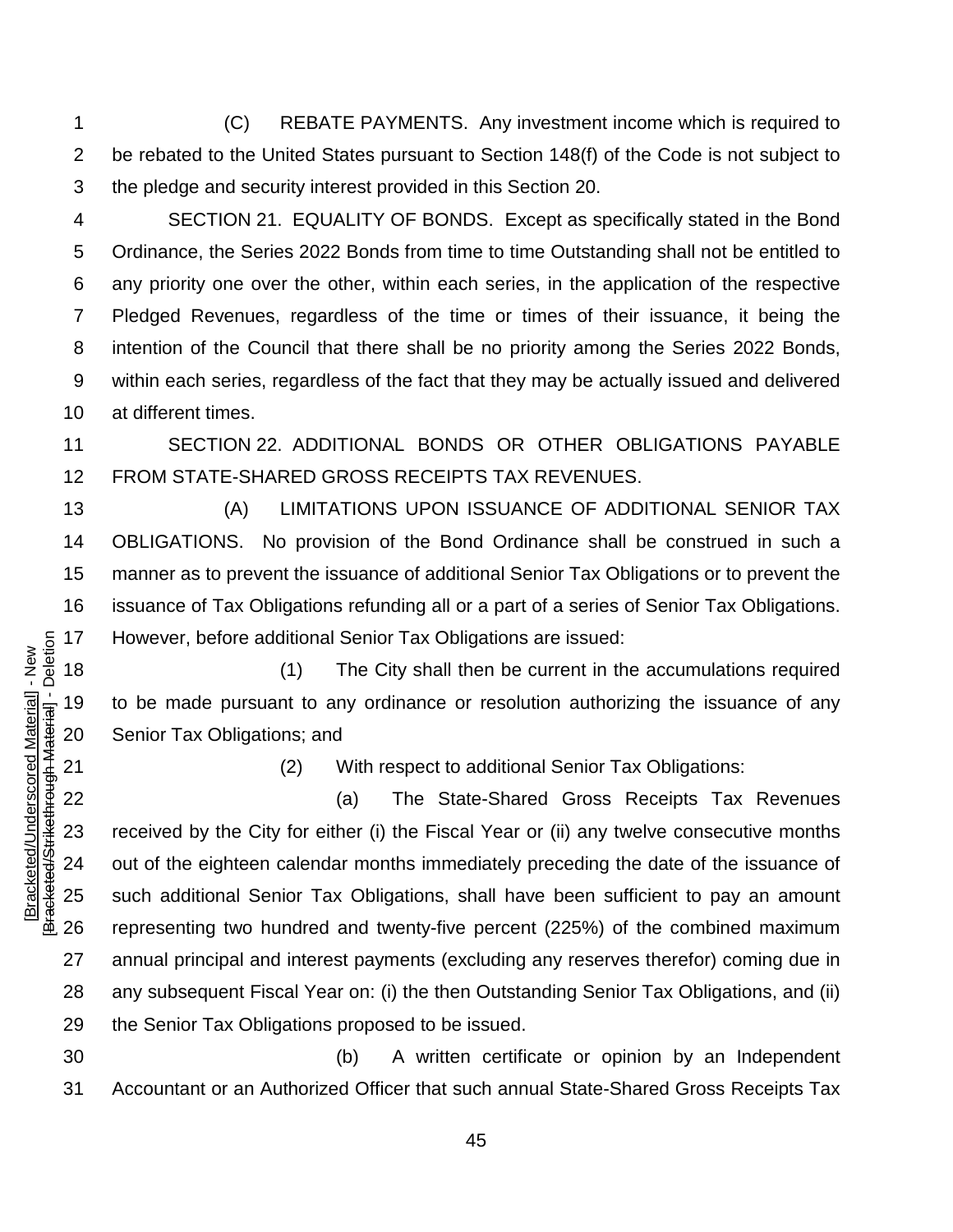Revenues are sufficient to pay the amounts required by paragraph (a) above shall be conclusively presumed to be accurate in determining the right of the City to authorize, issue, sell and deliver the proposed additional Senior Tax Obligations.

 (c) In making the computations required by this Section 22.(A)(2) and Section 23.(B), that part of the interest rate on Variable Rate Gross Receipts Tax Obligations which cannot be computed exactly shall be computed at the maximum interest rate then permitted on such obligations by the City ordinance authorizing the issuance of such obligations.

 (B) SUBORDINATE TAX OBLIGATIONS PERMITTED. No provision of the Bond Ordinance shall be construed to prevent the issuance by the City of Subordinate Gross Receipts Tax Obligations.

 (C) SUPERIOR TAX OBLIGATIONS PROHIBITED. No provision of the Bond Ordinance shall be construed to permit the City to issue, and the City shall not issue, obligations payable from the State-Shared Gross Receipts Tax Revenues having a lien thereon prior and superior to the Senior Tax Obligations.

 SECTION 23. REFUNDING BONDS PAYABLE FROM STATE-SHARED GROSS RECEIPTS TAX REVENUES. The provisions of Section 22 are subject to the following exceptions:

 (A) PRIVILEGE OF ISSUING REFUNDING TAX OBLIGATIONS. Outstanding Tax Obligations may be refunded, regardless of whether the priority of the lien for the payment of the refunding obligations on the State-Shared Gross Receipts Tax Revenues is different than the lien of the refunded Tax Obligations on State-Shared Gross Receipts Tax Revenues, except as provided in Section 22.(C) and in Sections 23.(B), 23.(C) and 23.(D).

[Bracketed/Underscored Material] - New [Bracketed/Strikethrough Material] - Deletion

B<del>racketed/Strikethrough Material</del>] - Deletion Bracketed/Underscored Material] - New

 (B) LIMITATIONS UPON ISSUANCE OF REFUNDING GROSS TAX OBLIGATIONS. No refunding Gross Receipts Tax Obligations shall be issued as Senior Tax Obligations unless:

 (1) The Tax Obligations refunded are Senior Tax Obligations and the issuance of the refunding Tax Obligations does not increase the maximum annual Debt Service Requirements of the refunded Tax Obligations and all other Outstanding Tax Obligations on the refunding date; or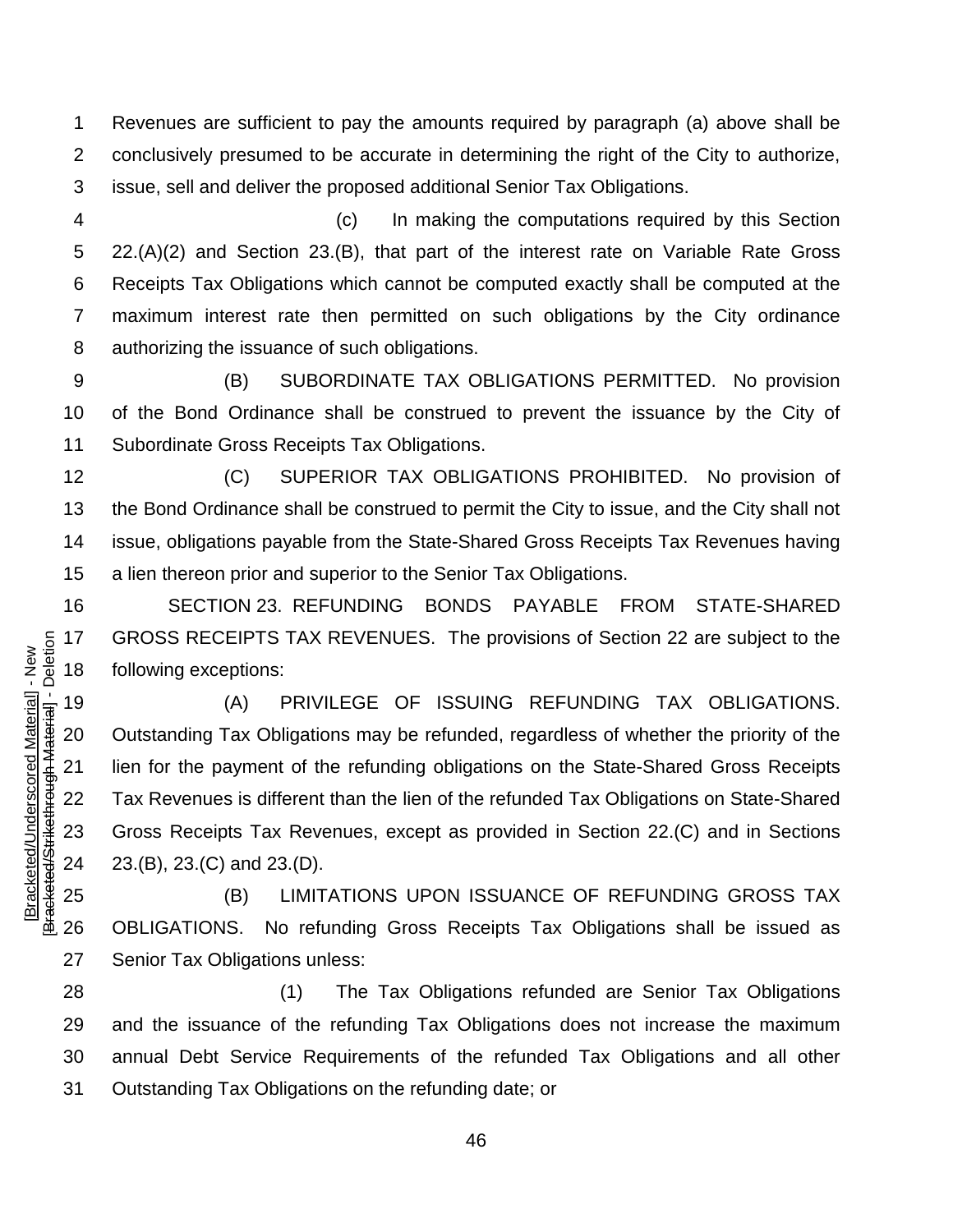(2) The refunding Senior Tax Obligations are issued in compliance with Section 22.(A).

 (C) REFUNDING PART OF A SERIES. While the Series 2022 Bonds are Outstanding, except as set forth in subparagraph (3) below, the refunding Tax Obligations shall enjoy complete equality of lien on the State-Shared Gross Receipts Tax Revenues with the portion of any Tax Obligations of the same series which is not refunded and the Owners of the refunding Tax Obligations shall be subrogated to all of the rights and privileges enjoyed by the Owners of the refunded Tax Obligations.

 A part of a series of Outstanding Tax Obligations may be refunded only with the consent of the Owners of the unrefunded portion of that series unless:

 (1) The issuance of the refunding Tax Obligations does not increase the maximum annual Debt Service Requirements evidenced by the refunded Tax Obligations and by the Outstanding Tax Obligations of such series not refunded on the refunding date; or

 (2) The refunding Senior Tax Obligations are issued in compliance with Section 22.(A); or

 (3) The lien on the State-Shared Gross Receipts Tax Revenues for the payment of the refunding Tax Obligations is subordinate to the lien thereon for 19 the payment of the unrefunded portion of the series.

 (D) LIMITATIONS UPON ISSUANCE OF REFUNDING TAX OBLIGATIONS. Any refunding Tax Obligations shall be issued with such details as the City may provide by ordinance and resolution, but without any impairment of any contractual obligations imposed upon the City by any proceedings authorizing the issuance of any Outstanding Tax Obligations.

 SECTION 24. PROTECTIVE COVENANTS. The City covenants and agrees, so long as any Series 2022 Bonds remain Outstanding:

 (A) USE OF PROCEEDS OF TAX OBLIGATIONS. The City shall proceed without delay to apply the proceeds of the Series 2022 Bonds to the purposes for which they are issued.

 (B) PAYMENT OF OBLIGATIONS. The City shall promptly pay Debt Service Requirements on each series of Tax Obligations at the place, on the date and in

Bracketed/Strikethrough Material] - Deletion [Bracketed/Strikethrough Material] - Deletion Bracketed/Underscored Material] - New [Bracketed/Underscored Material] - New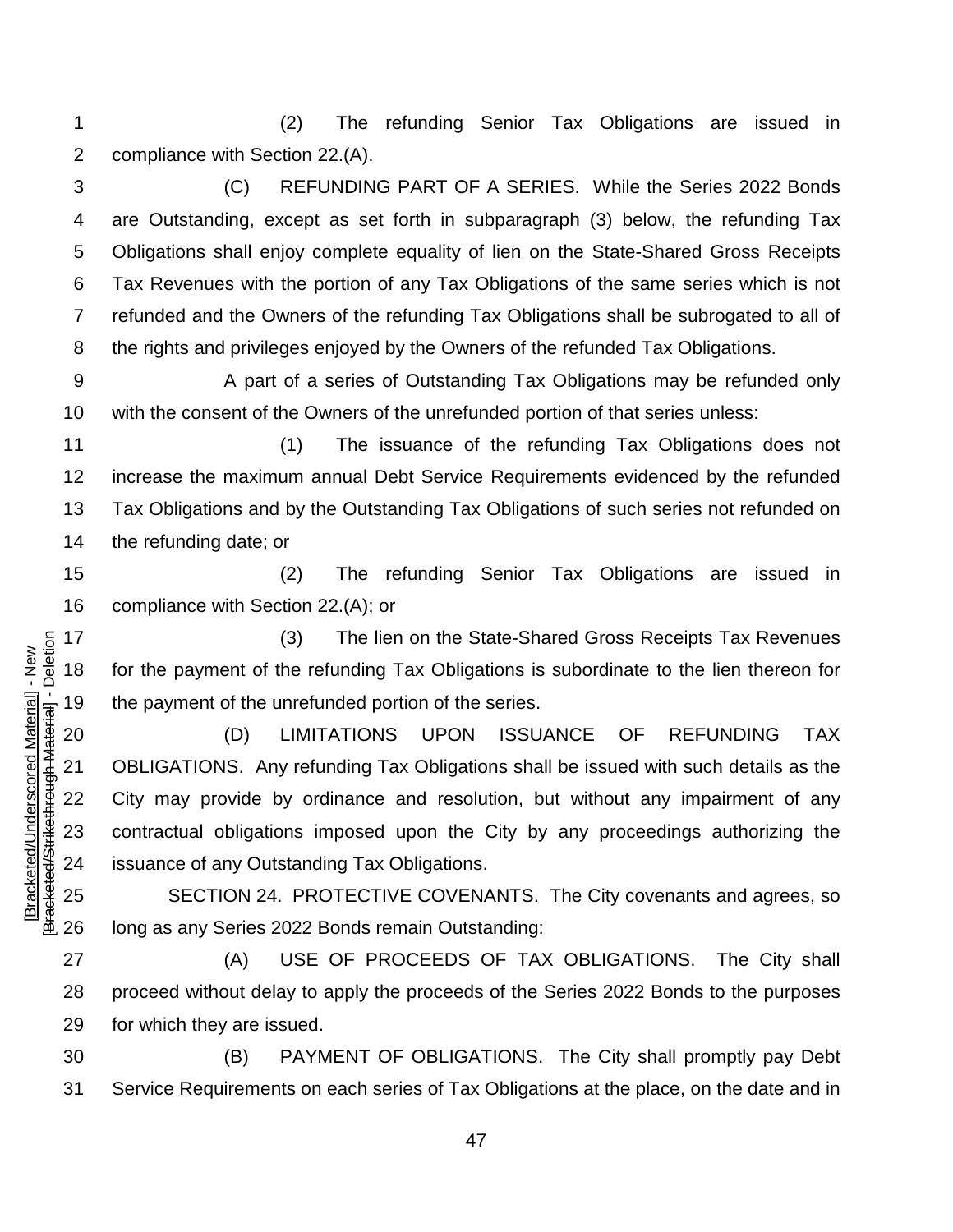the manner specified in the City ordinances and resolutions and the documents relating to those Tax Obligations.

 (C) CITY'S EXISTENCE. The City shall maintain its corporate identity and existence unless another political subdivision by operation of law succeeds to the liabilities and rights of the City under the Bond Ordinance, without adversely affecting to any substantial degree the privileges and rights of any Owner.

 (D) PROHIBITION OF ANY EXTENSION OF INTEREST PAYMENTS. In order to prevent any accumulation of claims for interest after maturity, the City shall not directly or indirectly extend or assent to the extension of time for the payment of any claim for interest on any Series 2022 Bonds. If the time for payment of any interest is extended, such payment shall not be made by the City, in case of default under the Bond Ordinance, until the prior payment in full of the Debt Service Requirements on all Series 2022 Bonds on which the payment of interest has not been extended.

 (E) RECORDS. The City shall keep proper books of record and account, separate and apart from all other records and accounts, showing complete and correct entries of all transactions relating to the Pledged Revenues.

 (F) AUDITS. The City shall, within 270 days following the close of each Fiscal Year, cause an audit of its books and accounts relating to the Pledged Revenues to be completed by an Independent Accountant showing the receipts and disbursements in connection with the Pledged Revenues.

 (G) DUTY TO IMPOSE TAX. If State law or the City Charter or any City ordinance or part thereof, which affects the Pledged Revenues, shall ever be held to be invalid or unenforceable, the City shall immediately take any action which is legally available to the City necessary to produce sufficient Pledged Revenues to comply with the obligations of the City under the Bond Ordinance.

 (H) IMPAIRMENT OF CONTRACT. In accordance with Section 3-31- 6(C) NMSA 1978, no law, ordinance or resolution of the City which affects the Pledged Revenues or the Series 2022 Bonds shall be repealed or otherwise directly or indirectly modified in such a manner as to impair Outstanding Series 2022 Bonds or obligations of the City under the Bond Ordinance or any Related Documents, unless the Series 2022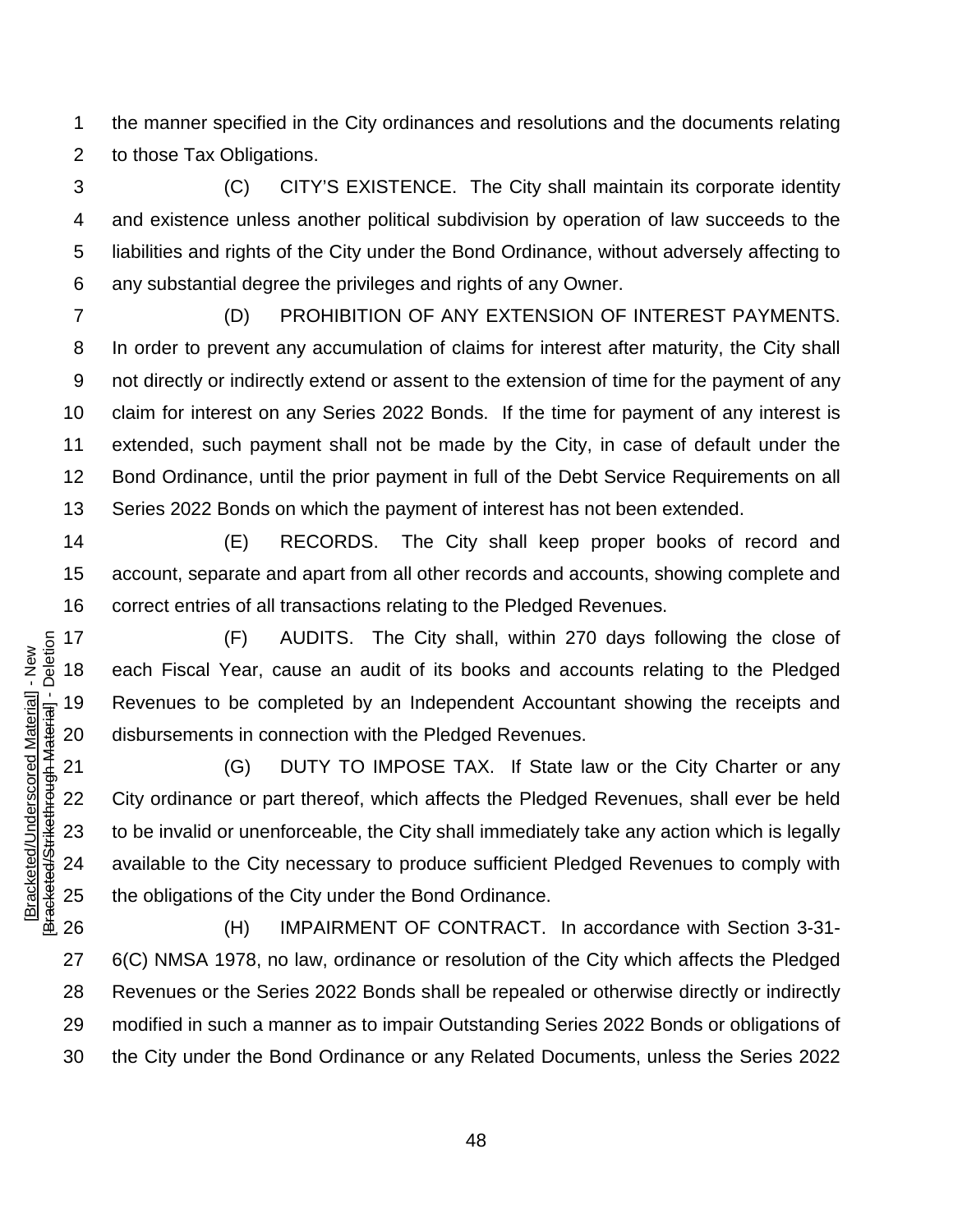Bonds or obligations have been discharged in full or provision has been fully made therefor.

 SECTION 25. REPRESENTATIONS AND WARRANTIES OF THE CITY. The City represents and warrants that:

 (A) HOME RULE POWER; EXISTENCE. The City has Home Rule Powers and has been validly created and is operating under the laws of the State and the City's Charter.

 (B) AUTHORITY. The City has all requisite power and authority under the laws of the State and the Home Rule Powers to enter into, execute and deliver the Related Documents, to issue and sell the Series 2022 Bonds and to perform its covenants contained in the Bond Ordinance.

 (C) EXECUTION AUTHORIZED. The execution and delivery of the Related Documents and use of the disclosure documents for the Series 2022 Bonds and the issuance and sale of the Series 2022 Bonds have been duly authorized by the Council and no further authorization or approval of such execution, use, delivery, issuance or sale is required by law.

 (D) ENFORCEABILITY OF BONDS. The Series 2022 Bonds, when issued, delivered and paid for, shall constitute valid and binding special, limited obligations of the City enforceable in accordance with their terms and entitled to the benefits and security of the Bond Ordinance, subject to the limitations contained in the Bond Ordinance and subject to any applicable bankruptcy, reorganization, insolvency, moratorium or other laws affecting the enforcement of creditors' rights generally and the enforceability of indemnification provisions and except to the extent that the enforceability thereof may be limited by the availability of equitable remedies.

 (E) ENFORCEABILITY OF RELATED DOCUMENTS. The Related Documents, when executed and delivered by the City shall constitute valid and binding special limited obligations of the City enforceable in accordance with their terms, subject to any applicable bankruptcy, insolvency, moratorium or other laws affecting the enforcement of creditors' rights generally and the enforceability of indemnification provisions except to the extent that the enforceability thereof may be limited by the availability of equitable remedies.

Bracketed/Strikethrough Material] - Deletion [Bracketed/Strikethrough Material] - Deletion Bracketed/Underscored Material] - New [Bracketed/Underscored Material] - New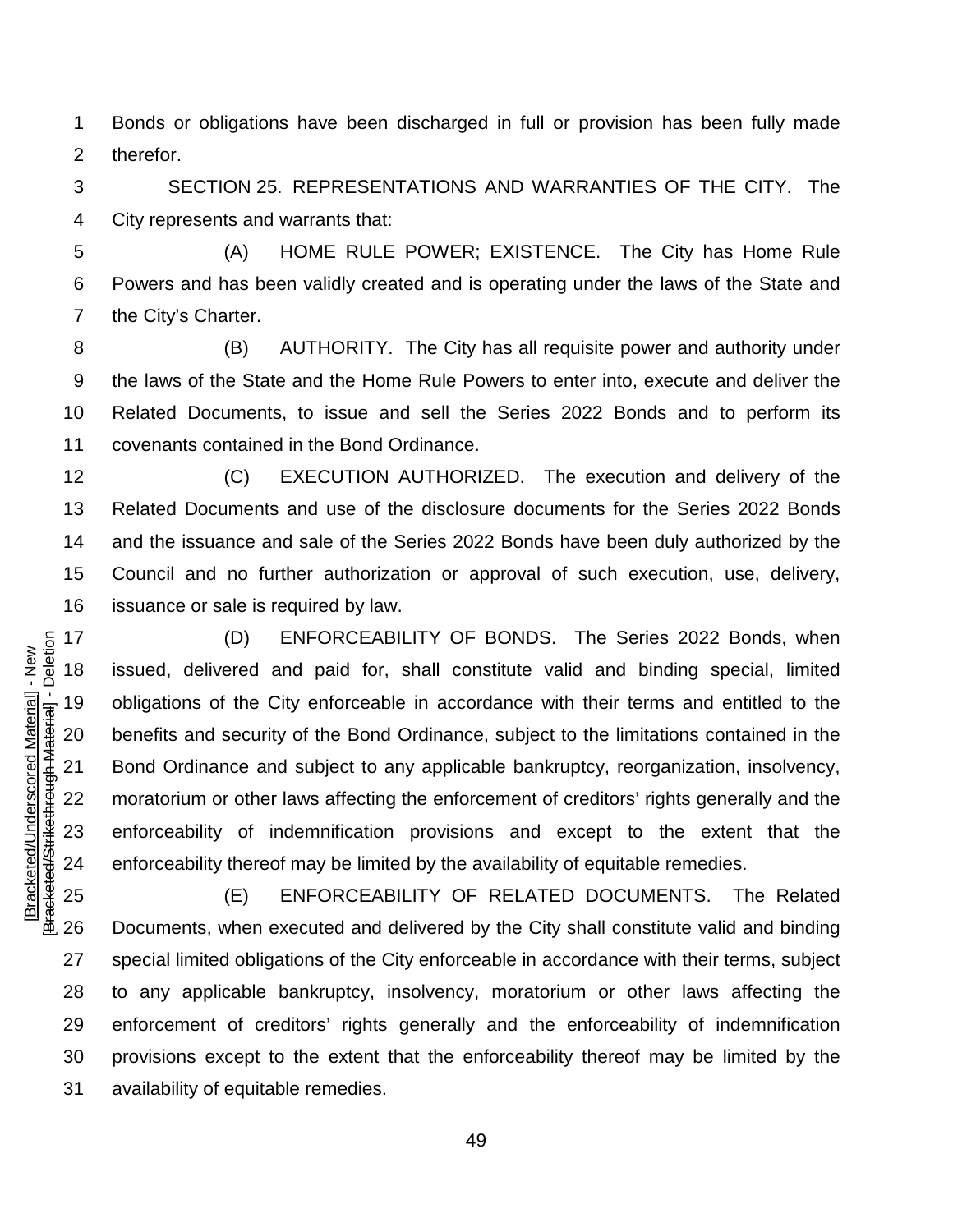(F) NO CONFLICT. The execution and delivery of the Related Documents, the Series 2022 Bonds and the other agreements contemplated by the Bond Ordinance and compliance with the provisions thereof, shall not conflict with nor constitute on the part of the City a breach of or a default under any existing law, court or administrative regulation, decree, order or, to the knowledge of the City, any agreement, indenture, mortgage or lease to which the City is a party or by which it is or may be bound.

 (G) OTHER LIENS. Other than as described and identified by the Bond Ordinance, there are no liens or encumbrances of any nature on or against the Pledged Revenues on the date of adoption of the Bond Ordinance.

 SECTION 26. TAX COMPLIANCE. The City covenants that it shall use, and shall restrict the use and investment of, the proceeds of the Series 2022 Bonds in such manner and to such extent as may be necessary so that (a) the Series 2022 Bonds shall not (i) constitute private activity bonds, arbitrage bonds or hedge bonds under Sections 141, 148 or 149 of the Code, or (ii) be treated other than as bonds to which Section 103(a) of the Code applies, and (b) the interest thereon shall not be treated as a preference item under Section 57 of the Code. The City further covenants (a) that it shall take or cause to be taken such actions that may be required of it for the interest on the Series 2022 Bonds to be and to remain excluded from gross income for federal income tax purposes, (b) that it shall not take or authorize to be taken any actions that would adversely affect that exclusion, and (c) that it, or persons acting for it, shall, among other acts of compliance, (i) apply the proceeds of the Series 2022 Bonds to the governmental purposes of the borrowings, (ii) restrict the yield on investment property, (iii) make timely and adequate rebate payments or payments of alternative amounts in lieu of rebate to the federal government, (iv) maintain books and records and make calculations and reports, and (v) refrain from certain uses of those proceeds and, as applicable, of property financed with such proceeds, all in such manner and to the extent necessary to assure such exclusion of that interest under the Code.

 Authorized Officers are authorized (a) to make or effect any election, selection, designation, choice, consent, approval, or waiver on behalf of the City with respect to the Series 2022 Bonds as the City is permitted or required to make or give under the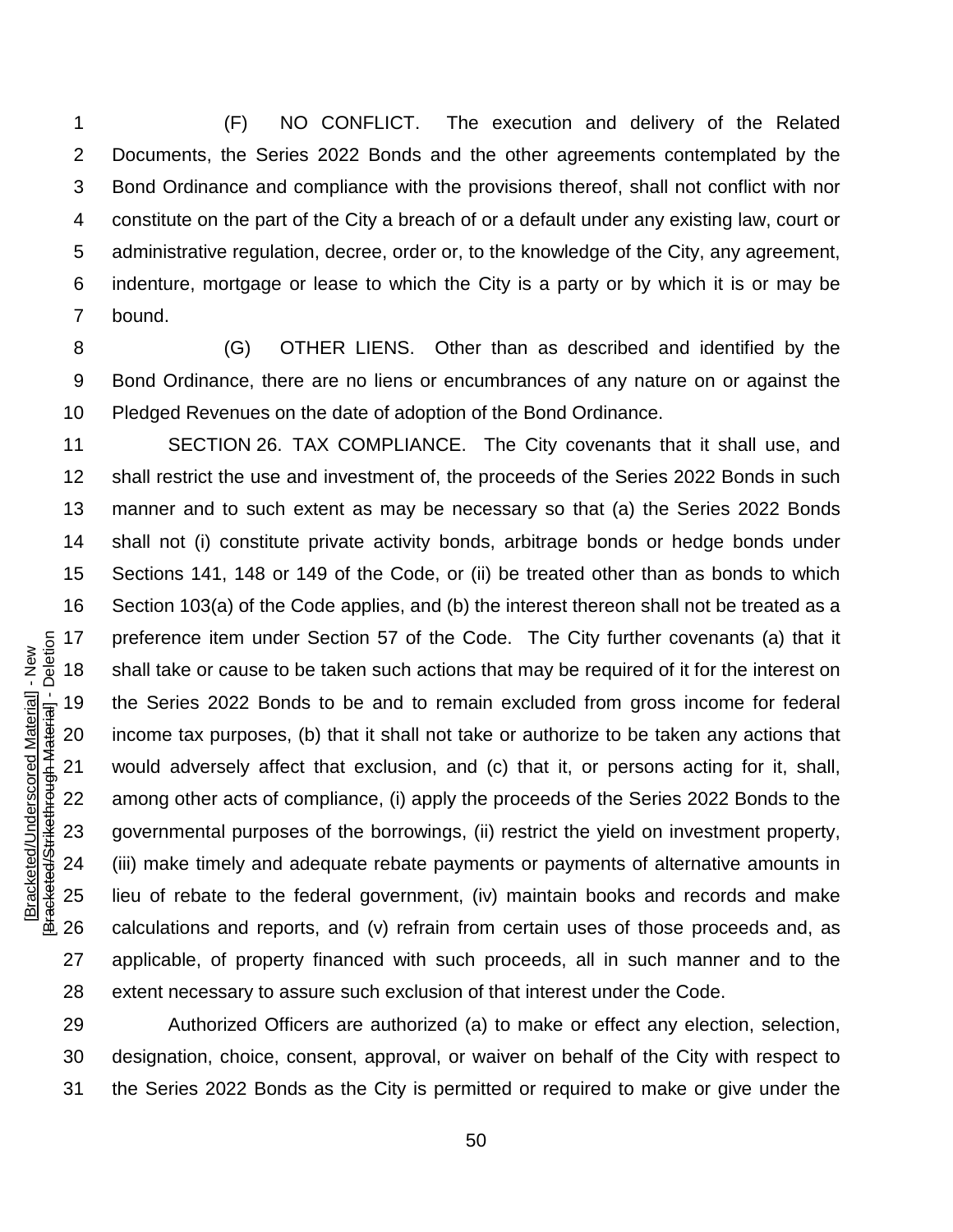federal income tax laws, including, without limitation thereto, any of the elections available under Section 148 of the Code for the purpose of assuring, enhancing or protecting favorable tax treatment or status of the Series 2022 Bonds or interest thereon or assisting in the compliance with requirements for that purpose, reducing the burden or expense of such compliance, reducing the rebate amount or payments of penalties, or making payments of special amounts in lieu of making computations to determine, or paying, excess earnings as rebate, or obviating those amounts or payments, as determined by that officer, which action shall be in writing and signed by the officer, (b) to take any and all other actions, make or obtain calculations, make payments, and make or give reports, covenants and certifications of and on behalf of the City, as may be appropriate to assure the exclusion of interest from gross income and the intended tax status of the Series 2022 Bonds, and (c) to give one or more appropriate certificates of the City, for inclusion in the transcripts of the proceedings for the Series 2022 Bonds, setting forth the reasonable expectations of the City regarding the amount and use of all the proceeds of the Series 2022 Bonds, the facts, circumstances and estimates on which they are based, and other facts and circumstances relevant to the tax treatment of the interest on and the tax status of the Series 2022 Bonds.

 SECTION 27. EVENTS OF DEFAULT. Each of the following events is an "Event of Default":

 (A) NONPAYMENT OF PRINCIPAL. Failure to pay the principal of any Series 2022 Bonds when the same becomes due and payable, either at maturity, or by proceedings for prior redemption, or otherwise.

 (B) NONPAYMENT OF INTEREST. Failure to pay any installment of interest on any Series 2022 Bonds on the due date thereof.

 (C) INCAPABLE TO PERFORM. The City shall for any reason be rendered incapable of performing its obligations under the Bond Ordinance.

 (D) DEFAULT OF ANY OTHER PROVISION. Default by the City in the due and punctual performance of its covenants or conditions, agreements and provisions contained in the Series 2022 Bonds or in the Bond Ordinance on its part to be performed, and the continuance of such default (other than a default set forth in Sections 27.(A), 27.(B) or 27.(C)) for 60 days after written notice specifying such default

Bracketed/Strikethrough Material] - Deletion [Bracketed/Strikethrough Material] - Deletion Bracketed/Underscored Material] - New [Bracketed/Underscored Material] - New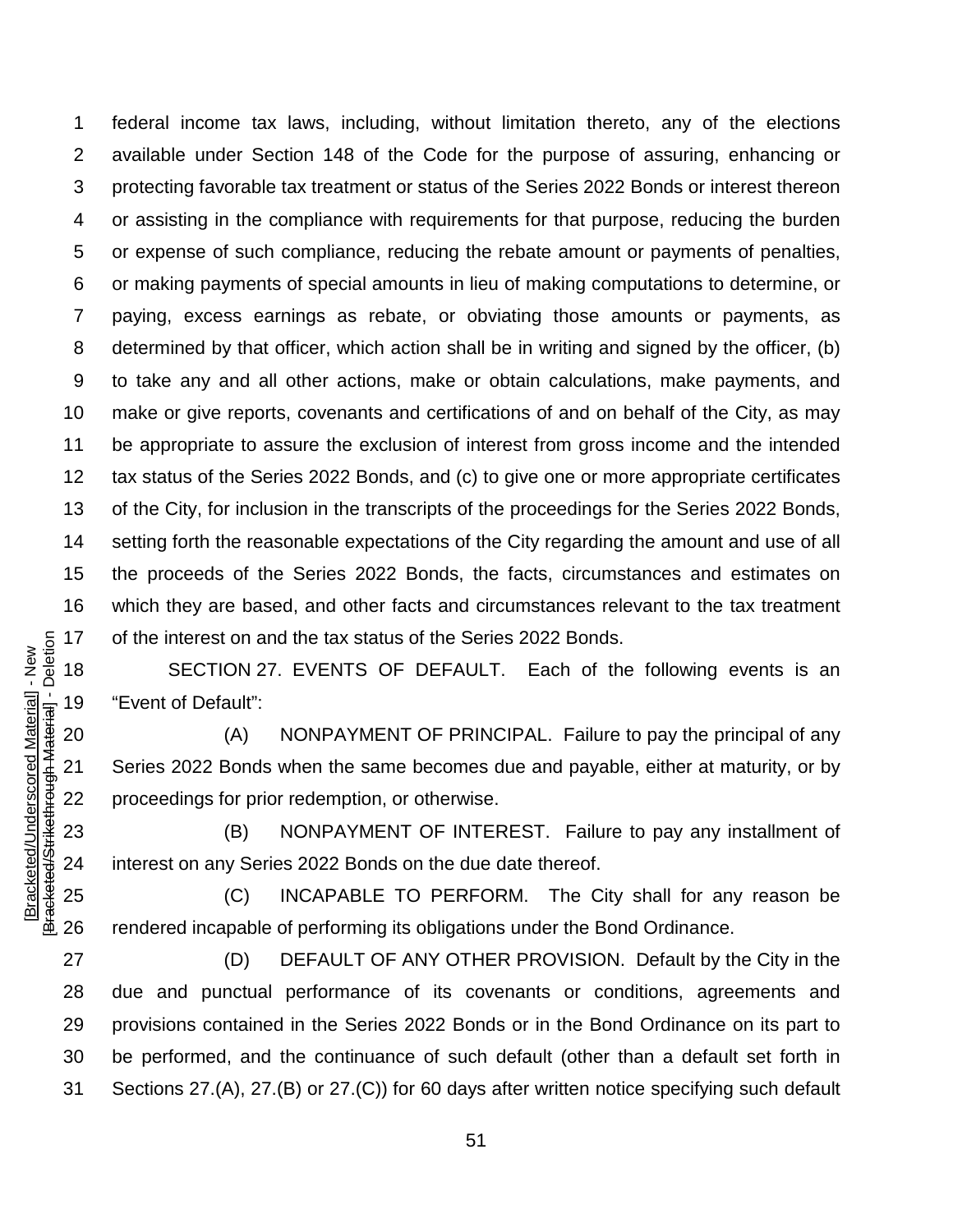and requiring the same to be remedied has been given to the City by the Owners of 25% in aggregate principal amount of the Series 2022 Bonds then Outstanding or the Series 2022 Bonds Outstanding.

 SECTION 28. REMEDIES UPON DEFAULT. Upon the happening and during the continuance of any Event of Default, the Owners of not less than 25% in aggregate principal amount of the Series 2022 Bonds then Outstanding affected by the Event of Default, including but not limited to a trustee or trustees therefor, may proceed against the City to:

 (A) protect and enforce the rights of the Owners by mandamus or other suit, action or special proceedings in equity or at law, in any court of competent jurisdiction, either for the appointment of a receiver or for the specific performance of any covenant or agreement contained in the Bond Ordinance or for the enforcement of any proper legal or equitable remedy as those Owners may deem necessary or desirable to protect and enforce their respective rights;

 (B) enjoin any act or thing which may be unlawful or in violation of any right of any Owner;

 (C) require the Council to act as if it were the trustee of an express trust; and

[Bracketed/Underscored Material] - New [Bracketed/Strikethrough Material] - Deletion

Bracketed/Strikethrough Material] - Deletion Bracketed/Underscored Material] - New

(D) any combination of those remedies.

 All proceedings shall be instituted and maintained for the equal benefit of all Owners of the Series 2022 Bonds then Outstanding. The failure of an Owner to exercise any right granted by this Section 22 shall not relieve the City of any obligation to perform any duty. Each right or privilege of any such Owner (or trustee or receiver therefor) is in addition and cumulative to any other right or privilege and the exercise of any right or privilege by or on behalf of any Owner shall not be deemed a waiver of any other right or privilege of such Owner.

 No remedy in the Bond Ordinance is intended to be exclusive of any other remedy or remedies, and each and every such remedy shall be cumulative, and shall be in addition to every other remedy given under the Bond Ordinance or now or hereafter existing at law or in equity or by statute.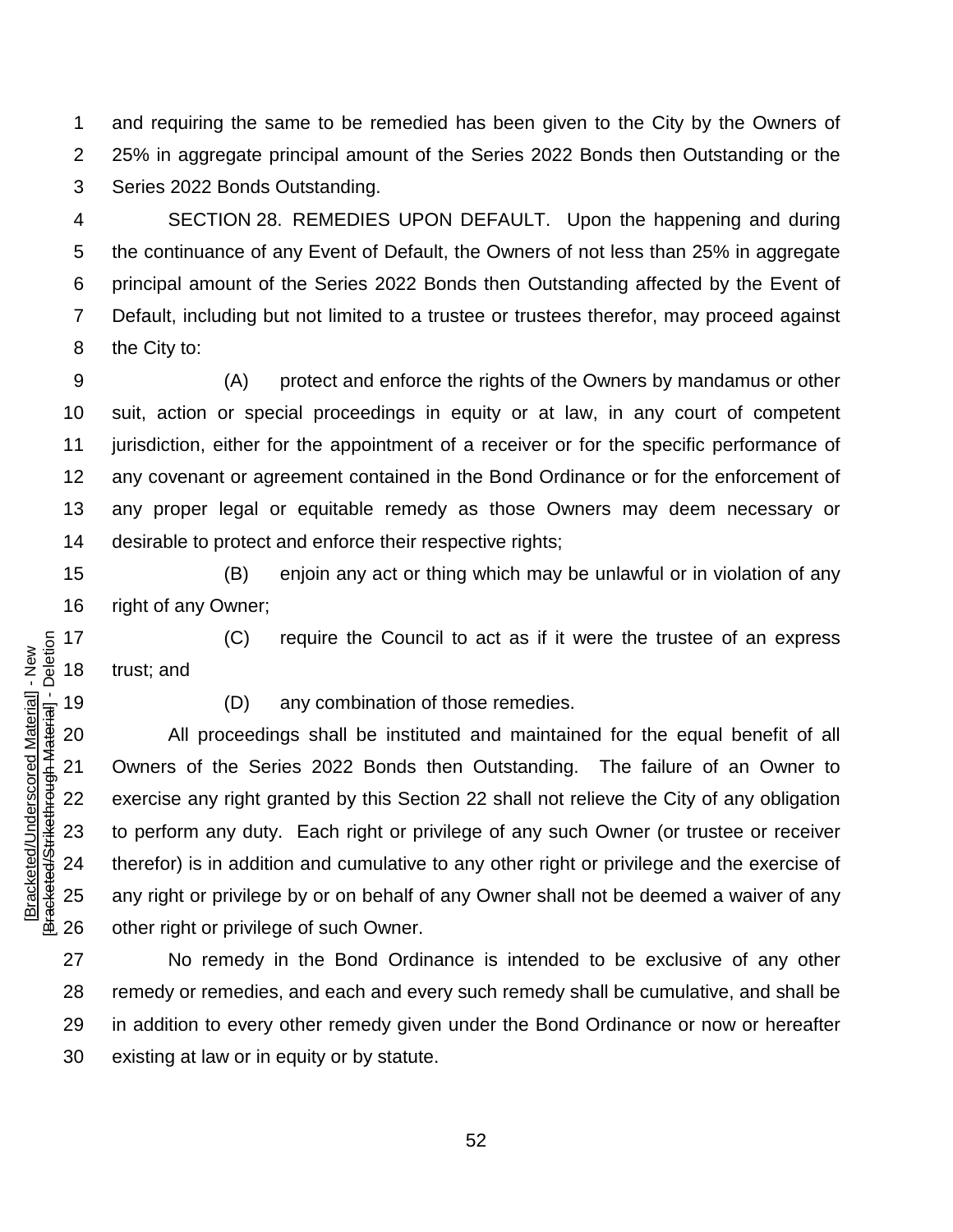All rights, remedies and powers provided by the Bond Ordinance may be exercised only to the extent that the exercise thereof does not violate any applicable provision of law and all the provisions relating to an Event of Default or the exercise of remedies upon the occurrence of an Event of Default are intended to be subject to all applicable provisions of law which may be controlling and to be limited to the extent necessary so that they shall not render the Bond Ordinance invalid or unenforceable under the provisions of any applicable law.

 SECTION 29. APPLICATION OF MONEY. All money received with respect to any right given or action taken under the provisions of the Bond Ordinance after the occurrence, and during the continuance, of an Event of Default with respect to the Series 2022 Bonds, except as otherwise specified in the Bond Ordinance, after payment of the costs, fees and expenses of the proceedings resulting in the collection of such money, shall be deposited in the appropriate Debt Service Fund and applied to the payment of the Series 2022 Bonds in accordance with the terms and provisions of Section 18 of this Bond Ordinance.

 Whenever money is to be applied pursuant to the provisions of this Section 29, it shall be applied at such times, and from time to time, as the Paying Agent determines, having due regard to the amount of money available for application and the likelihood of additional money becoming available in the future. Whenever the Paying Agent determines to apply such money, the Paying Agent shall fix a Special Record Date and the date (which shall be an Interest Payment Date unless the Paying Agent deems another date more suitable) upon which payment is to be made and on such date interest on the amounts of principal to be paid on such dates shall cease to accrue. The Paying Agent shall give notice to the Owners of the deposit of any such money and of the fixing of any such date, and shall not be required to make payment of principal to the Owner of any Series 2022 Bonds until presented to the Paying Agent for appropriate endorsement or for cancellation if fully paid.

 SECTION 30. DUTIES UPON DEFAULT; RIGHTS CONFERRED. Upon the happening and during the continuance of any Event of Default, the City will do and perform all proper acts on behalf and for the Owners to protect and preserve the security created for the payment of the Series 2022 Bonds and any Payment

Bracketed/Strikethrough Material] - Deletion [Bracketed/Strikethrough Material] - Deletion Bracketed/Underscored Material] - New [Bracketed/Underscored Material] - New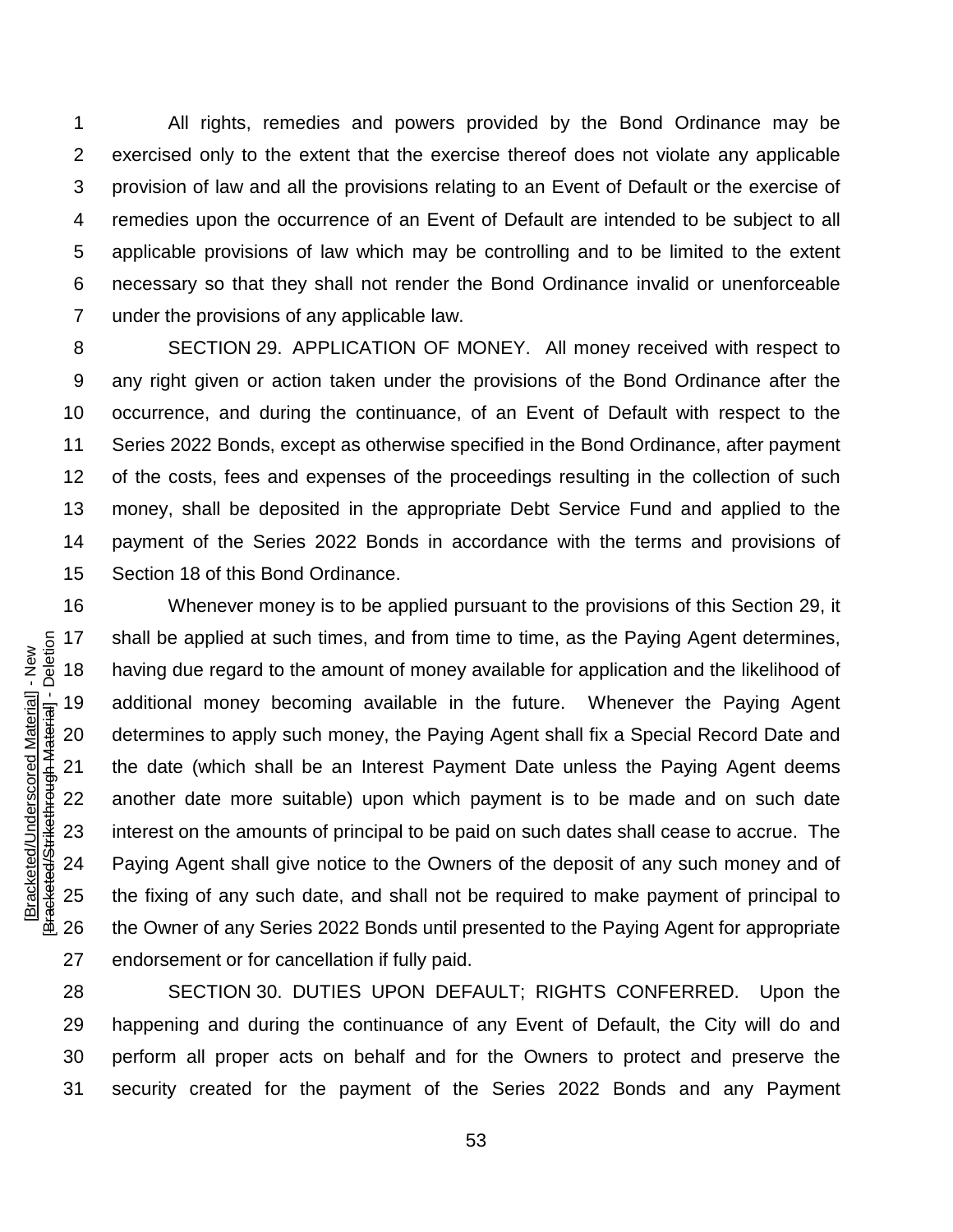Obligations and to insure the payment of the Debt Service Requirements promptly as the same become due. The Owners of not less than 25% in aggregate principal amount of Outstanding Series 2022 Bonds, after written demand, may proceed to protect and enforce the rights provided by this Section 30.

SECTION 31. DEFEASANCE.

 (A) DEFEASANCE OF BOND ORDINANCE. If, when all Series 2022 Bonds become due and payable in accordance with their terms or otherwise as provided in the Bond Ordinance and the entire amount of the principal of, premium, if any, and interest due and payable on all of the Series 2022 Bonds is paid or if provisions are made for the payment thereof when due and payable, and all other sums payable under the Bond Ordinance are paid, then all covenants, agreements and other obligations of the City to the Owners of the Series 2022 Bonds shall cease, terminate and become void and be discharged and satisfied. However, the covenants of the Bond Ordinance relating to the rebate requirements of Section 148(f) of the Code shall survive until all applicable requirements have been satisfied.

#### (B) SERIES 2022 BONDS.

 (1) When all principal, interest and prior redemption premium, if any, in connection with any Series 2022 Bond have been duly paid or provided for, the pledge and lien of the Bond Ordinance, and all obligations hereunder (except as provided for in Section 32), shall be discharged with respect to that Series 2022 Bond and that Series 2022 Bond shall no longer be deemed to be Outstanding within the meaning of the Bond Ordinance. There shall be deemed to be such due payment or to be adequate provisions for the prompt and complete payment of a Series 2022 Bond when the City has placed in escrow and in trust with a commercial bank or trust company located within or without the State and exercising trust powers, an amount sufficient (including the known minimum yield from Defeasance Obligations in which such amount may be initially invested) to meet all requirements of principal, interest and prior redemption premium, if any, on that Series 2022 Bond as the same become due to its final maturity or upon the designated prior redemption date. The Defeasance Obligations shall become due prior to the respective times at which the proceeds thereof shall be needed, in accordance with a schedule established and agreed upon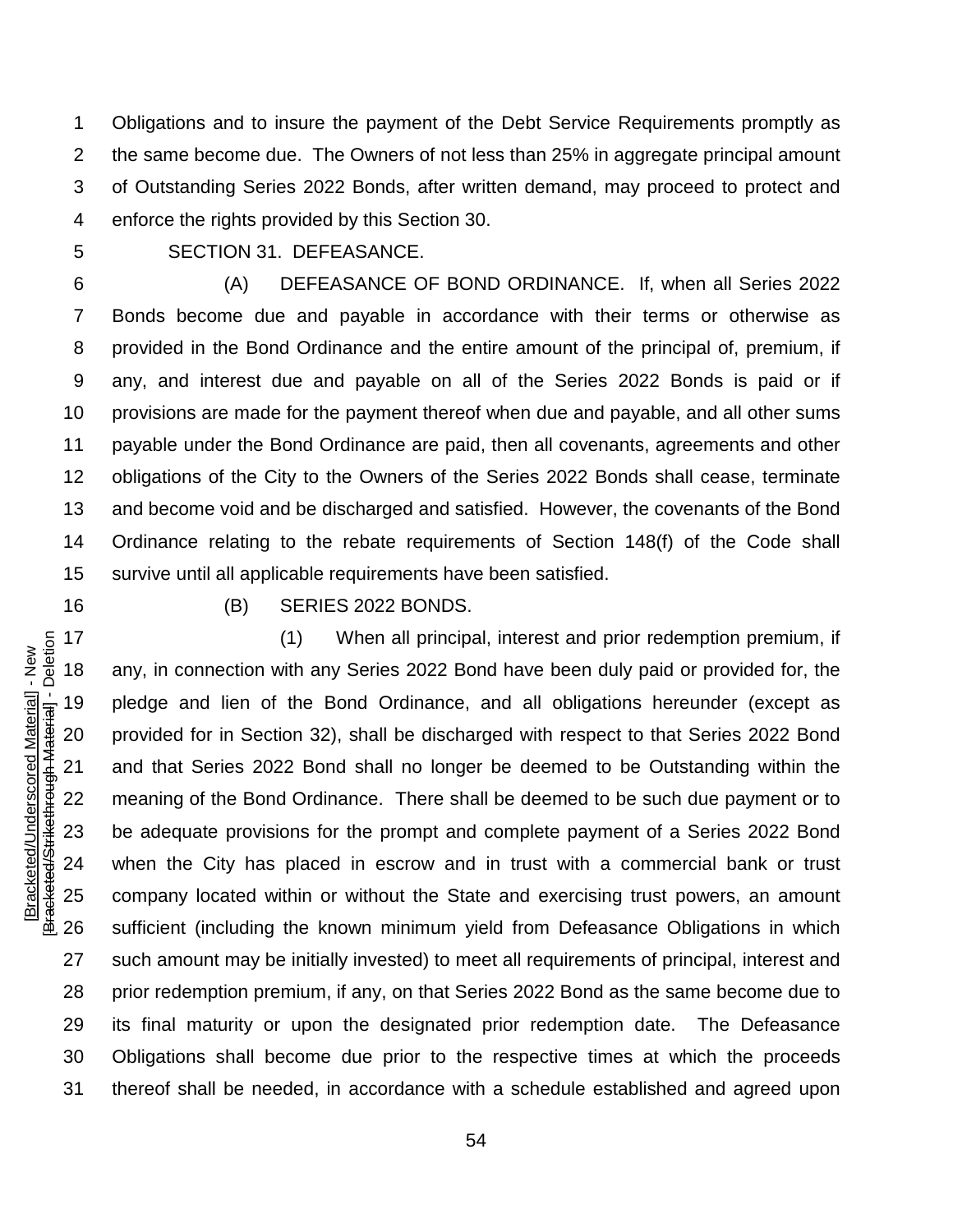between the City and such bank or trust company at the time of the creation of the escrow, or the Defeasance Obligations shall be subject to redemption at the option of the owners thereof to assure such availability as so needed to meet such schedule.

 (2) If any Series 2022 Bonds are deemed to be paid and discharged pursuant to this Section 31, within 15 days after the date of defeasance, the City shall irrevocably direct the Fiscal Agent to give written notice to each Owner of Series 2022 Bonds deemed paid and discharged at the address shown on the Bond Register on the date on which those Series 2022 Bonds are deemed paid and discharged. The notice shall state, to the extent applicable, the same information required by Section 6.(D) for the redemption of Series 2022 Bonds and shall describe 11 the Defeasance Obligations.

 SECTION 32. SURVIVAL OF CERTAIN PROVISIONS. Notwithstanding the foregoing, with respect to Series 2022 Bonds deemed paid pursuant to Section 31.(B), any provisions of the Bond Ordinance which relate to indemnification and the payment of fees and expenses, the payment of the principal of and premium on Series 2022 Bonds at maturity or on a prior redemption date, interest payments and dates thereof, exchange, registration of transfer and registration of Series 2022 Bonds, replacement of mutilated, destroyed, lost or stolen Series 2022 Bonds, the safekeeping and cancellation of Series 2022 Bonds, non-presentment of Series 2022 Bonds, the holding of money in trust and payments to the Fiscal Agent in connection with all of the foregoing, shall remain in effect and be binding upon the Owners of Series 2022 Bonds and the Fiscal Agent for those Series 2022 Bonds, notwithstanding the release and discharge of the Bond Ordinance. The provisions of this Section 32 shall survive the release, discharge and satisfaction of the Bond Ordinance.

[Bracketed/Underscored Material] - New [Bracketed/Strikethrough Material] - Deletion

Bracketed/Strikethrough Material] - Deletion Bracketed/Underscored Material] - New

 SECTION 33. NOTICES. Except as otherwise specifically required in the Bond Ordinance, notice with respect to the Series 2022 Bonds shall be effective when received and it shall be sufficient service of any notice, request, demand or other paper if the same is given: (i) orally, or (ii) by certified or registered mail, or (iii) by Electronic Means, or (iv) hand delivered; provided that any notice given orally, including notice by telephone, must be confirmed by notice in writing as set forth in clause (ii), (iii) (except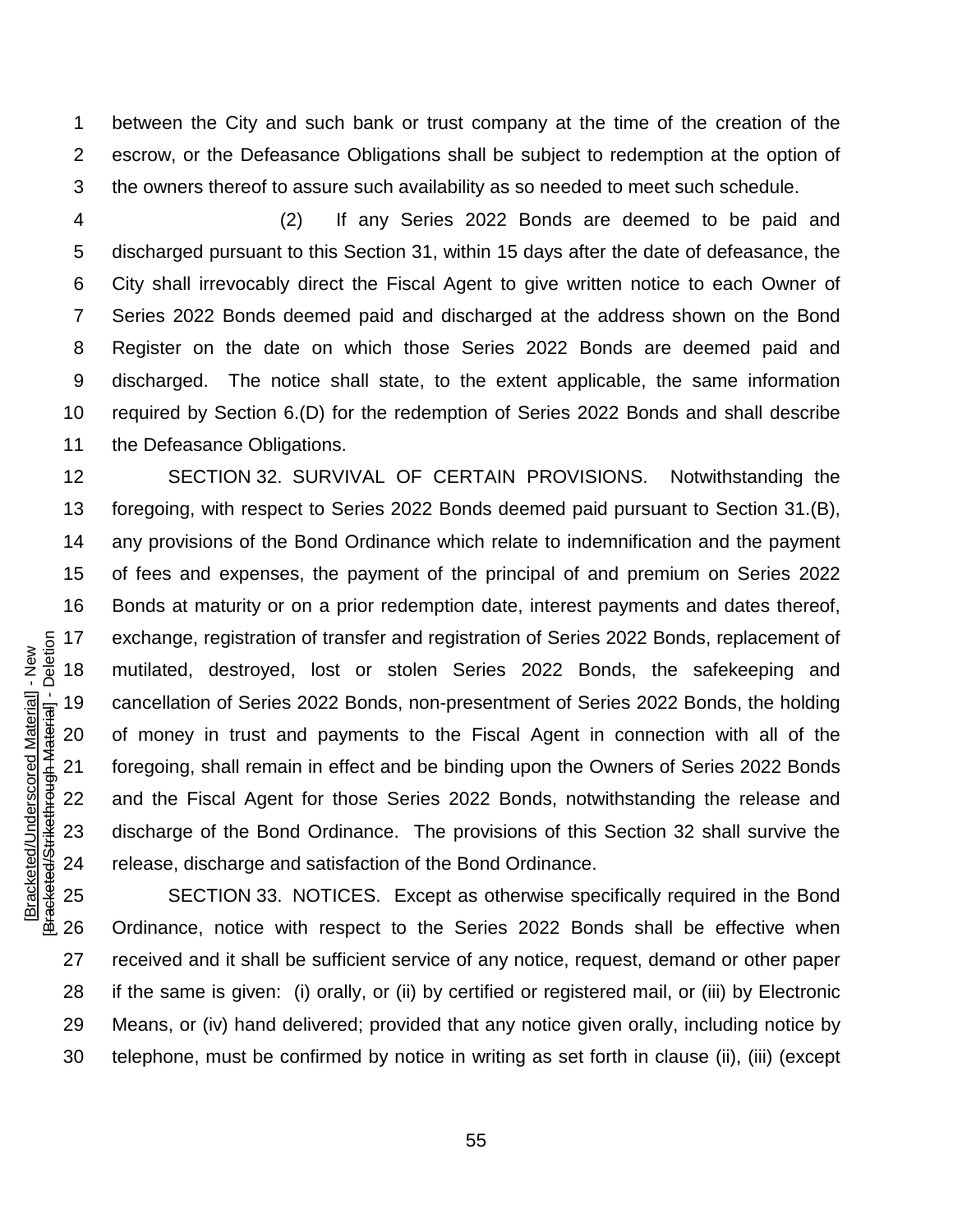by telephone) or (iv) above initiated within one Business Day after oral notice is given.

Notice shall be given as follows:

| 3    | If to the City:                                                        |
|------|------------------------------------------------------------------------|
| 4    | City of Albuquerque, New Mexico                                        |
| 5    | One Civic Plaza, N.W. (87102)                                          |
| 6    | Post Office Box 1293 (87103)                                           |
| 7    | Albuquerque, New Mexico                                                |
| 8    | Attention:<br><b>Chief Financial Officer</b>                           |
| 9    | Telephone: (505) 768-3396                                              |
| 10   | Facsimile: (505) 768-3447                                              |
| 11   | Copy to City Attorney at same address                                  |
| 12   | Telephone: (505) 748-4500                                              |
| 13   | Facsimile: (505) 768-4525                                              |
| 14   | If to the Fiscal Agent:                                                |
| 15   | <b>City Treasurer</b>                                                  |
| 16   | City of Albuquerque, New Mexico                                        |
| 17   | One Civic Plaza, N.W., First Floor (87102)                             |
| 18   | Post Office Box 1293 (87103)                                           |
| . 19 | Albuquerque, New Mexico                                                |
| 20   | Telephone: (505) 768-3309                                              |
| 21   | Facsimile: (505) 768-3447                                              |
| 22   | Any such party may, by notice as set forth above to the other parties, |

 designate any further or different address to which subsequent notices, certificates or other communication shall be sent.

 When the Bond Ordinance provides for notice to the Owners of Series 2022 Bonds of any event, such notice shall be sufficiently given (unless otherwise expressly provided in the Bond Ordinance) if in writing and given in accordance with this Section 33 to each Owner of Series 2022 Bonds affected by such event, at his address as it appears on the register for the Series 2022 Bonds. In any case where notice to an Owner of Series 2022 Bonds is given by mail, neither the failure to mail such notice nor any defect in any notice mailed to any particular Owner of Series 2022 Bonds shall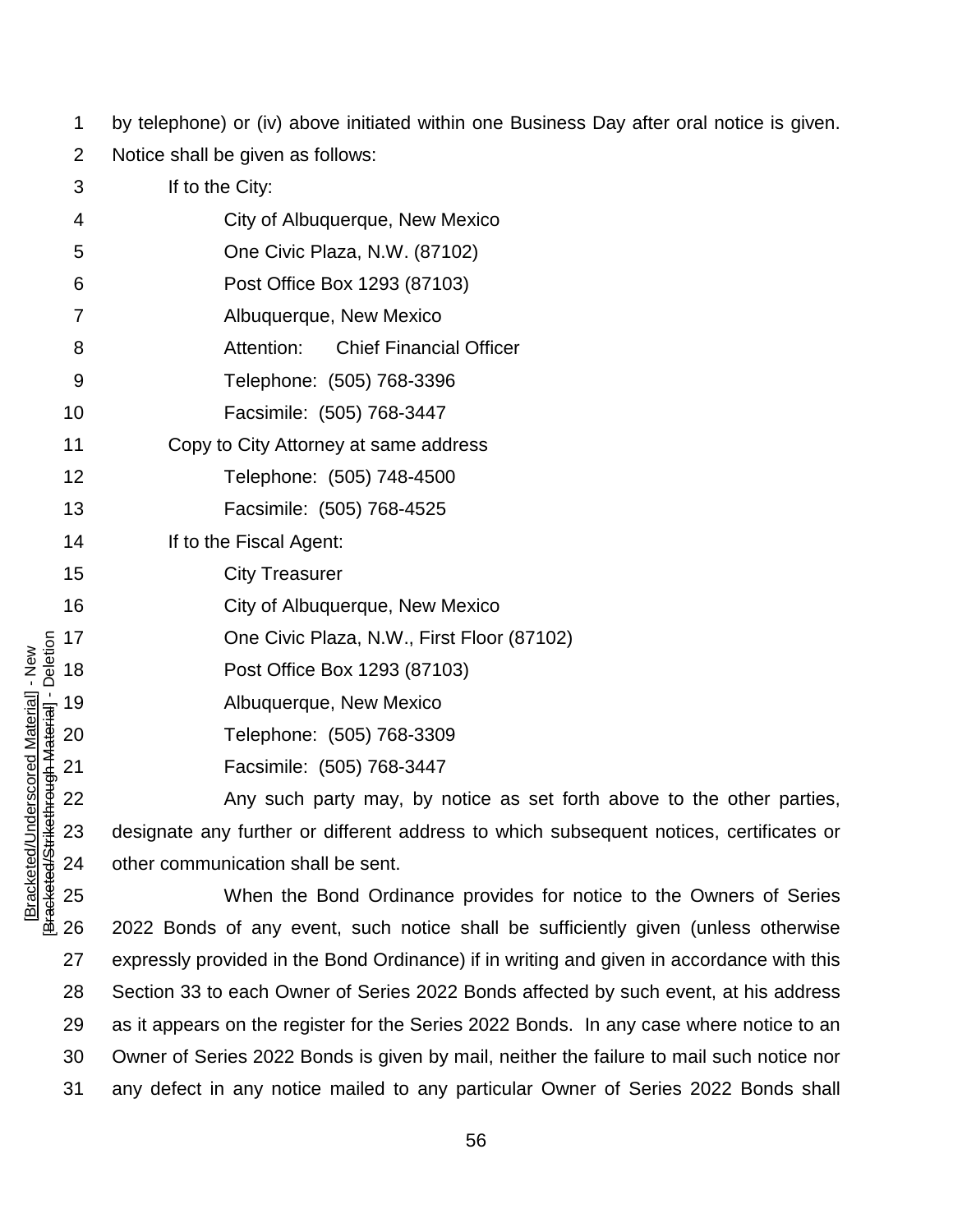affect the sufficiency of such notice with respect to any other Owner, and any notice which is mailed in the manner provided in this paragraph shall conclusively be presumed to have been duly given.

 Where the Bond Ordinance provides for notice upon the occurrence of any event, that notice may be waived by the person entitled to receive that notice, either before or after the event, and such waiver shall be the equivalent of notice.

 The Fiscal Agent shall provide S&P, if the Series 2022 Bonds are then rated by S&P, Moody's, if the Series 2022 Bonds are then rated by Moody's, and Fitch, if the Series 2022 Bonds are then rated by Fitch, with prior written notice of any amendments to the Bond Ordinance and the redemption of Series 2022 Bonds pursuant to Sections 6.(A) or 6.(B) or paid pursuant to Section 31.(B). Such notice shall be sent (a) to Moody's at: Moody's Investors Service, 7 World Trade Center, 250 Greenwich Street, New York, New York 10007, (b) to S&P at: Standard & Poor's Corporation, Attention: Municipal Finance Department, 55 Water Street, New York, New York 10041, and (c) to Fitch at: Fitch Ratings, One State Street Plaza, New York, New York 10004.

Bracketed/Strikethrough Material] - Deletion [Bracketed/Strikethrough Material] - Deletion Bracketed/Underscored Material] - New [Bracketed/Underscored Material] - New

SECTION 34. AMENDMENT OF BOND ORDINANCE.

 (A) LIMITATIONS UPON AMENDMENTS. Prior to any Series 2022 Bonds being issued, the Bond Ordinance may be amended by ordinance or resolution of the Council without the consent of Owners. After Series 2022 Bonds have been issued, the Bond Ordinance may be amended by ordinance or resolution of the Council without the consent of Owners:

23 (1) To cure any ambiguity, or to cure, correct or supplement any defect or inconsistent provision contained in the Bond Ordinance;

 (2) To grant to the Owners any additional rights, remedies, powers or authority that may lawfully be granted to them;

 (3) To obtain or maintain a rating or shadow rating on any Series 2022 Bonds from any rating agency which amendment, in the judgment of Bond Counsel, does not materially adversely affect the Owners;

 (4) To achieve compliance with federal securities or tax laws; and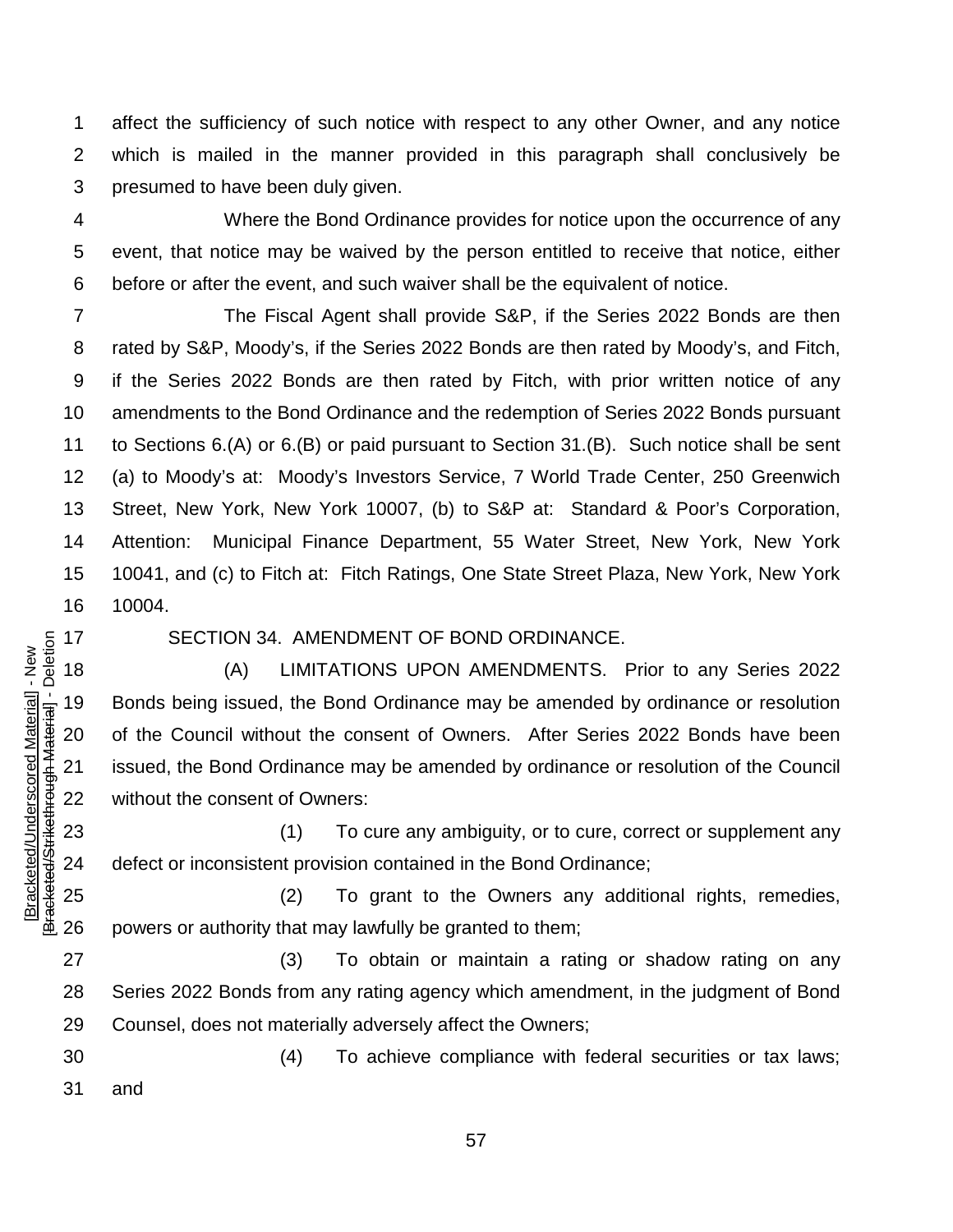(5) To make any other changes in the Bond Ordinance which, in the opinion of Bond Counsel, is not materially adverse to the Owners.

 (B) ADDITIONAL AMENDMENTS. Except as provided above, the Bond Ordinance may only be amended or supplemented by ordinance adopted by the Council without receipt by the City of any additional consideration, but with the written consent of the Owners of a majority of the principal amount of the Outstanding Series 2022 Bonds which are affected by the amendment or supplement (not including Series 2022 Bonds which are then owned by or for the account of the City). However, no such ordinance shall have the effect of permitting:

(1) An extension of the maturity of any Series 2022 Bonds; or

 (2) A reduction in the principal amount of, premium, if any, or interest rate on any Series 2022 Bonds; or

 (3) The creation or continuance of a lien on or a pledge of the Pledged Revenues ranking prior to the lien or pledge of Obligations on the respective Pledged Revenues; or

 (4) A reduction of the principal amount of Series 2022 Bonds required for consent to such amendment or supplement.

 (C) NOTICE OF AMENDMENT. Notice of a proposed amendment requiring the consent of the Owners shall be mailed to the Owners of the Series 2022 Bonds then Outstanding affected by the amendment at their addresses as the same last appear in the registration books kept by the Registrar. Such notice shall briefly set forth the nature of the proposed amendment and shall state that copies of the instrument pertaining to such amendment are on file at the principal corporate office of the Registrar for inspection by all Owners. If, within 60 days or such longer period as shall 25 be prescribed by the City following the giving of such notice, the requisite percentage of Owners affected by the amendment have consented to and approved the amendment, the amendment shall become effective and no Owner shall have any right to object to such amendment, or the operation thereof.

 SECTION 35. MANNER OF EVIDENCING OWNERSHIP OF SERIES 2022 BONDS. Any request, direction, consent or other instrument provided or required by the Bond Ordinance to be signed and executed by the Owners may be in any number of

Bracketed/Strikethrough Material] - Deletion [Bracketed/Strikethrough Material] - Deletion Bracketed/Underscored Material] - New [Bracketed/Underscored Material] - New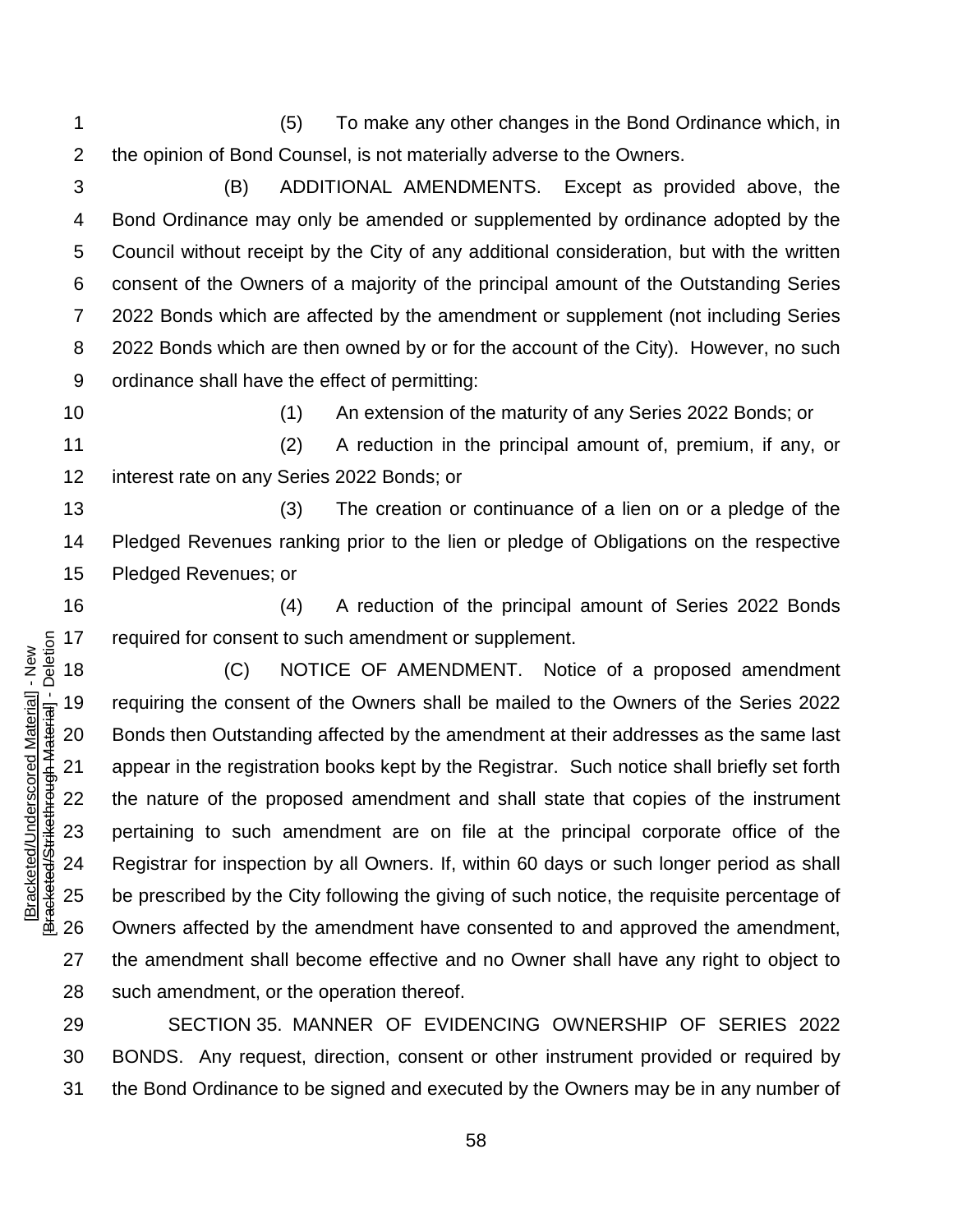concurrent writings of similar tenor and may be signed or executed by Owners in person or by an agent appointed in writing. Proof of the execution of any such request, direction or other instrument or of the writing appointing any such agent and of the ownership of the applicable Series 2022 Bonds, if made in the following manner, shall be sufficient for any of the purposes of the Bond Ordinance and shall be conclusive in favor of the Fiscal Agent and the City with regard to any action taken by them, or either of them, under such request or other instrument, namely:

 (A) The fact and date of the execution by any person of any such writing may be proved by the certificate of any officer in any jurisdiction who by law has power to take acknowledgments in such jurisdiction that the person signing such writing acknowledged before him the execution thereof or by the affidavit of a witness of such execution; and

 (B) The ownership of Series 2022 Bonds shall be proved by the Bond Register.

 Any action taken or suffered by the Fiscal Agent pursuant to any provision of the Bond Ordinance, upon the request or with the assent of any person who at the time is the Owner of any Series 2022 Bonds, shall be conclusive and binding upon all future Owners of the same Series 2022 Bonds.

 SECTION 36. APPLICABLE LAW. The Bond Ordinance shall be governed by the laws of the State without reference to choice of law principles thereof.

 SECTION 37. PAYMENTS AND PERFORMANCE ON BUSINESS DAYS. Except as otherwise required in the Bond Ordinance: (i) any covenant required to be performed on any date which is not a Business Day may be performed on the first Business Day thereafter and (ii) if the date for any payment on the Series 2022 Bonds at a place of payment shall be other than a Business Day, then payment shall be made on the next succeeding Business Day, and no interest shall accrue for the intervening period other than as specifically provided for in the Bond Ordinance.

 SECTION 38. LIMITATION OF RIGHTS. With the exception of rights in the Bond Ordinance expressly conferred, nothing in the Bond Ordinance or in the Series 2022 Bonds, expressed or implied, is intended or shall be construed to give to any Person other than the Owners, the Fiscal Agent, the City and the parties to which such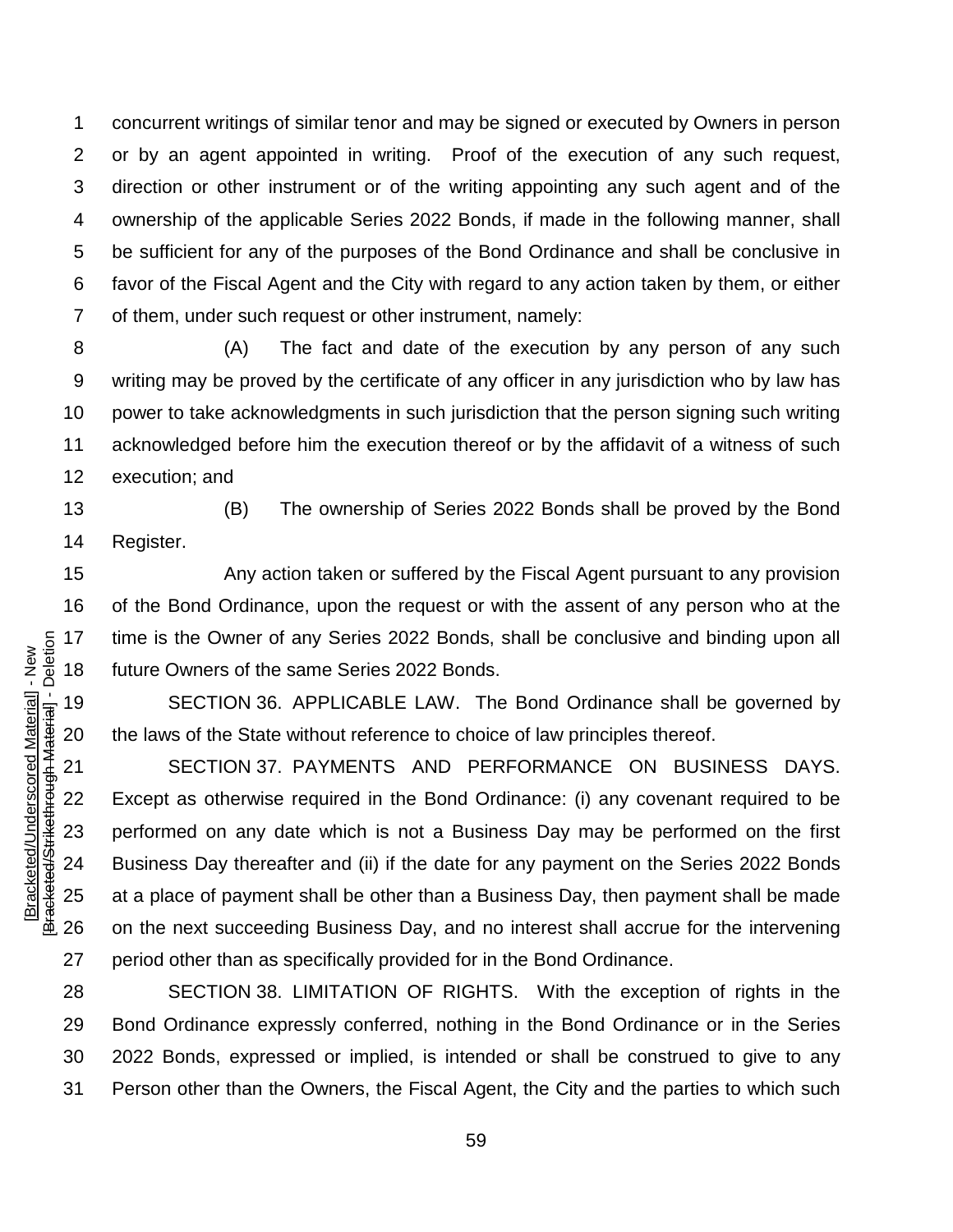right, remedy or claim is expressly granted by the Bond Ordinance or the Series 2022 Bonds, any legal or equitable right, remedy or claim under or in respect to the Bond Ordinance or the Series 2022 Bonds or any covenant, condition or stipulation of the Bond Ordinance or in the Series 2022 Bonds, and all covenants, stipulations, promises and agreements in the Bond Ordinance and in the Series 2022 Bonds shall be for the sole and exclusive benefit of the Owners, each Insurer, the City and the parties to which such right, remedy or claim is expressly granted.

 SECTION 39. DELEGATED POWERS. The officers of the City are authorized and directed to take all action necessary or appropriate to effectuate the provisions of the Bond Ordinance, including, without limitation, the delivery of a "deemed final" certificate relating to the Preliminary Official Statement, the publication of notice of adoption of the Bond Ordinance, the distribution of material relating to the Series 2022 Bonds, the printing of the Series 2022 Bonds, certificates pertaining to the Series 2022 Bonds and the delivery of and security for the Series 2022 Bonds as may be reasonably required by the Investment Bankers.

 The Chief Financial Officer of the City, or his successor in interest, is hereby authorized and directed to make such changes or corrections to the procedures established in the Bond Ordinance relating to the times of day or the days on which actions are required to be taken, or the persons responsible for particular actions, the form of notice of the occurrence of events, the types and forms of actions required and other similar administrative matters which, in his judgment, are necessary and appropriate to accomplish the purposes of the Bond Ordinance. The Chief Financial Officer, or his successor in interest or title, shall give notice of any such changes or corrections to all persons affected thereby, to Bond Counsel for the City and shall file with the City Clerk a certificate of such changes and corrections.

 Pursuant to the Supplemental Public Securities Act, Section 6-14-8 et seq., NMSA 1978, the Chief Financial Officer, Director of the Department of Finance and Administrative Services and the City Treasurer are each hereby delegated authority to execute the Bond Purchase Agreement, the Sale Certificate and to determine any or all of the final terms of the Series 2022 Bonds, subject to the parameters and conditions contained in this Bond Ordinance. The Chief Financial Officer, Director of the

Bracketed/Strikethrough Material] - Deletion [Bracketed/Strikethrough Material] - Deletion Bracketed/Underscored Material] - New [Bracketed/Underscored Material] - New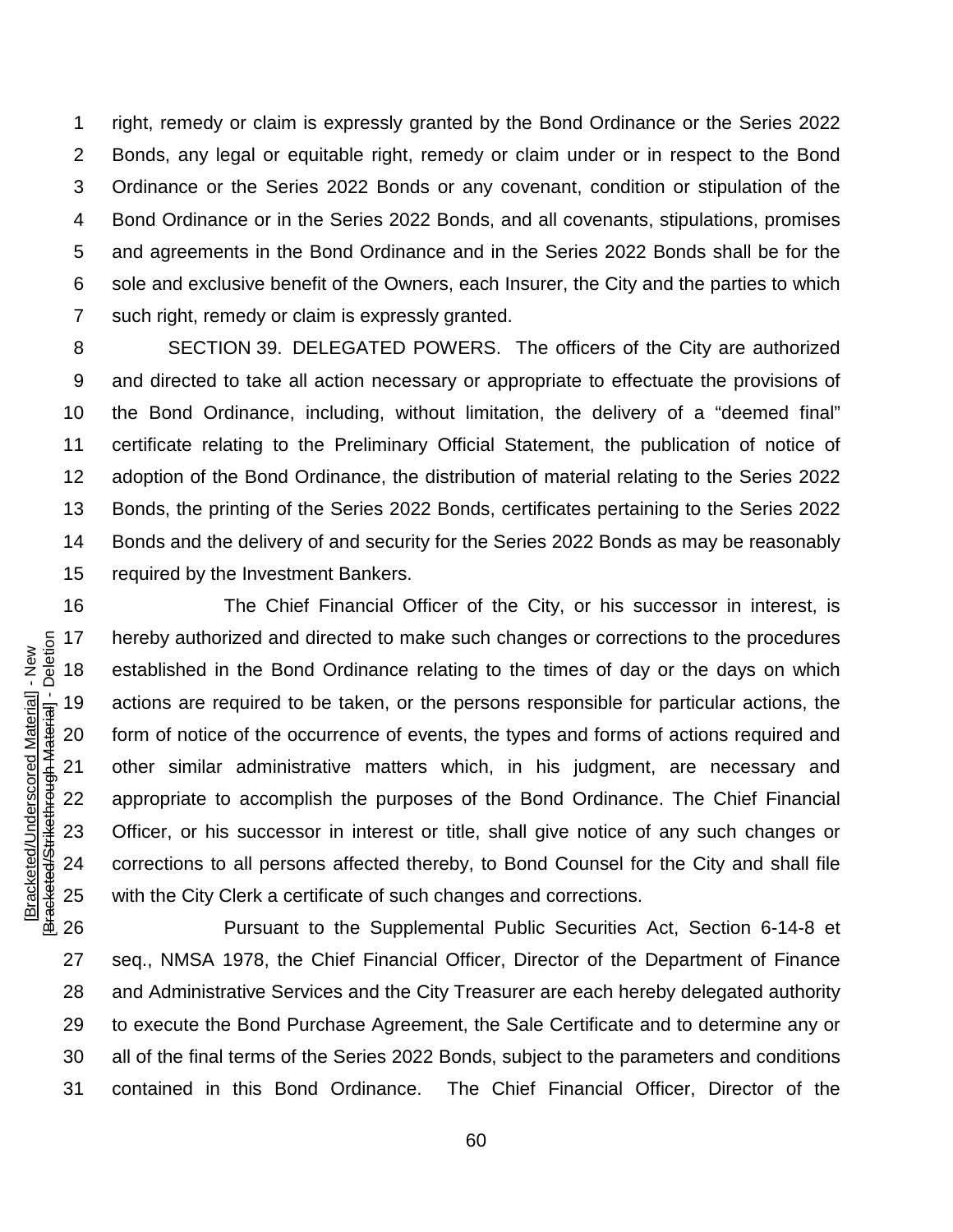Department of Finance and Administrative Services or the City Treasurer shall present the Sale Certificate to the Council in a timely manner, before or after delivery of the Series 2022 Bonds, at a regularly scheduled public meeting of the Council.

 SECTION 40. IMMUNITY OF MAYOR, COUNCIL MEMBERS, COMMISSIONERS, OFFICERS AND EMPLOYEES OF CITY. No recourse shall be had for the enforcement of any obligation, promise or agreement of the City contained in the Bond Ordinance or in any Series 2022 Bonds for any claim based thereon or otherwise in respect thereof, against any Mayor, Council member, officer or employee, as such, in his individual capacity, past, present or future, of the City or of any successor to the City, whether by virtue of any constitutional provision, statute or rule of law, or by the enforcement of any assignment or penalty or otherwise. It is expressly agreed and understood that no personal liability shall attach to, or be incurred by, any Mayor, Council member, officer or employee, as such, past, present or future, of the City or of any successor to the City, either directly or through the City or any successor to the City. All personal liability against every such Mayor, Council member, officer and employee is, as a condition of, and as part of the consideration for, the adoption of the Bond Ordinance, expressly waived and released.

 SECTION 41. LIMITATION OF ACTION. After the passage of 30 days from the publication required by Section 46, any action attacking the validity of any proceedings had or taken by the City preliminary to and in the authorization and issuance of the Series 2022 Bonds shall be perpetually barred.

 SECTION 42. BOND ORDINANCE IRREPEALABLE. After any of the Series 2022 Bonds are issued, the Bond Ordinance shall be and remain irrepealable until all Series 2022 Bonds and the interest thereon shall be fully paid canceled and discharged, as provided in the Bond Ordinance, or there has been defeasance as provided in the Bond Ordinance.

 SECTION 43. SEVERABILITY CLAUSE. If any provision of the Bond Ordinance shall be held or deemed to be or shall, in fact, be inoperative or unenforceable as applied in any particular case in any jurisdiction because it conflicts with any other provision or provisions of any constitution or statute or rule of public policy, or for any other reason, such circumstances shall not have the effect of rendering the provision in

Bracketed/Strikethrough Material] - Deletion [Bracketed/Strikethrough Material] - Deletion Bracketed/Underscored Material] - New [Bracketed/Underscored Material] - New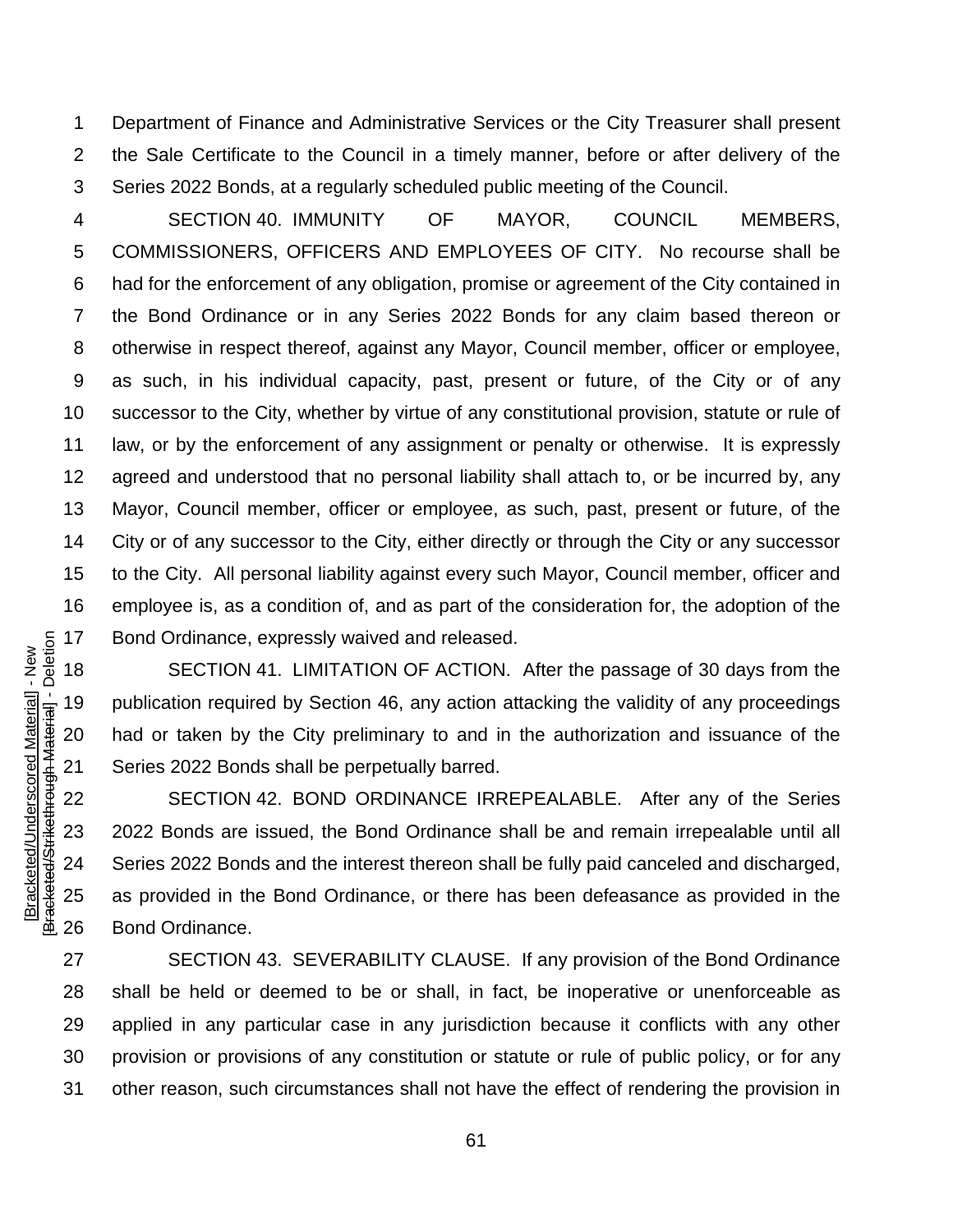question inoperative or unenforceable in any other case or circumstance, or of rendering any other provision or provisions in the Bond Ordinance invalid, inoperative, or unenforceable to any extent whatever.

 The invalidity of any one or more phrases, sentences, clauses or sections in the Bond Ordinance, shall not affect the remaining portions of the Bond Ordinance, or any part thereof.

 SECTION 44. REPEALER CLAUSE. Any bylaws, orders, resolutions and ordinances, or parts thereof, inconsistent with the Bond Ordinance are repealed to the extent only of such inconsistency. This repealer shall not be construed to revive any bylaw, order, resolution or ordinance, or part thereof, heretofore repealed.

 SECTION 45. RECORDING; AUTHENTICATION; PUBLICATION; EFFECTIVE DATE. Upon due adoption of this Bond Ordinance, it shall be recorded and preserved by the City Clerk, authenticated by the signature of the President of the Council and City Clerk, and approved by the Mayor and the seal of the City impressed hereon, and the title and general summary of the subject matter contained in the Bond Ordinance (substantially in the form set out in Section 46) shall be published in a newspaper which maintains an office and is of general circulation in the City, in accordance with law. The Bond Ordinance shall be effective, assuming approval of at least seven members of the Council, five days after publication. If a majority of the Council, but less than seven members, votes in favor of adopting the Bond Ordinance authorizing the issuance of Series 2022 Bonds, the Bond Ordinance is adopted but shall not become effective until the question of issuing the Series 2022 Bonds is submitted to a vote of the qualified electors for their approval at a special or regular local election.

 SECTION 46. SUMMARY FOR PUBLICATION. The form of this Bond Ordinance for the purpose of publication shall be substantially as set forth in this Section, and the Council hereby declares that the publication prescribed shall be conclusive of the sufficiency of such form:

[Bracketed/Underscored Material] - New [Bracketed/Strikethrough Material] - Deletion

Bracketed/Strikethrough Material] - Deletion Bracketed/Underscored Material] - New

(Form of Ordinance for Publication)

NOTICE OF ADOPTION OF ORDINANCE

 The City Council of the City of Albuquerque, New Mexico, hereby gives notice of the adoption of its Ordinance Twenty-Fifth Council Bill No. O-22-\_\_\_\_\_ on May \_\_,